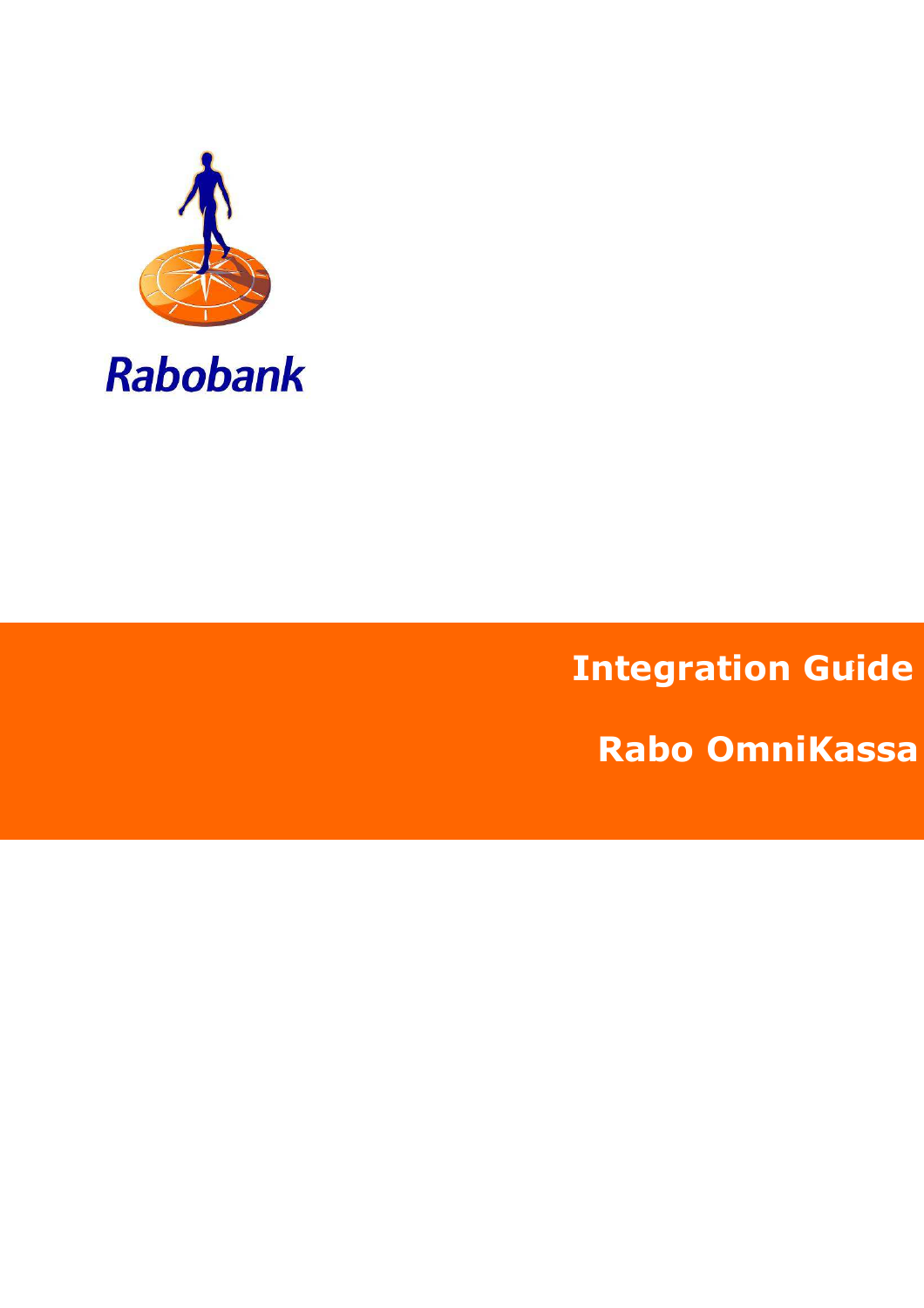

| Contents                                                         |  |
|------------------------------------------------------------------|--|
|                                                                  |  |
|                                                                  |  |
|                                                                  |  |
|                                                                  |  |
|                                                                  |  |
|                                                                  |  |
|                                                                  |  |
|                                                                  |  |
|                                                                  |  |
| 4.1.                                                             |  |
| 4.2.                                                             |  |
| 4.3.                                                             |  |
|                                                                  |  |
|                                                                  |  |
|                                                                  |  |
|                                                                  |  |
|                                                                  |  |
|                                                                  |  |
|                                                                  |  |
|                                                                  |  |
|                                                                  |  |
|                                                                  |  |
|                                                                  |  |
|                                                                  |  |
|                                                                  |  |
|                                                                  |  |
|                                                                  |  |
|                                                                  |  |
|                                                                  |  |
| 9. GOING LIVE WITH THE RABO OMNIKASSA (PRODUCTION ENVIRONMENT)26 |  |
|                                                                  |  |
|                                                                  |  |
|                                                                  |  |
|                                                                  |  |
|                                                                  |  |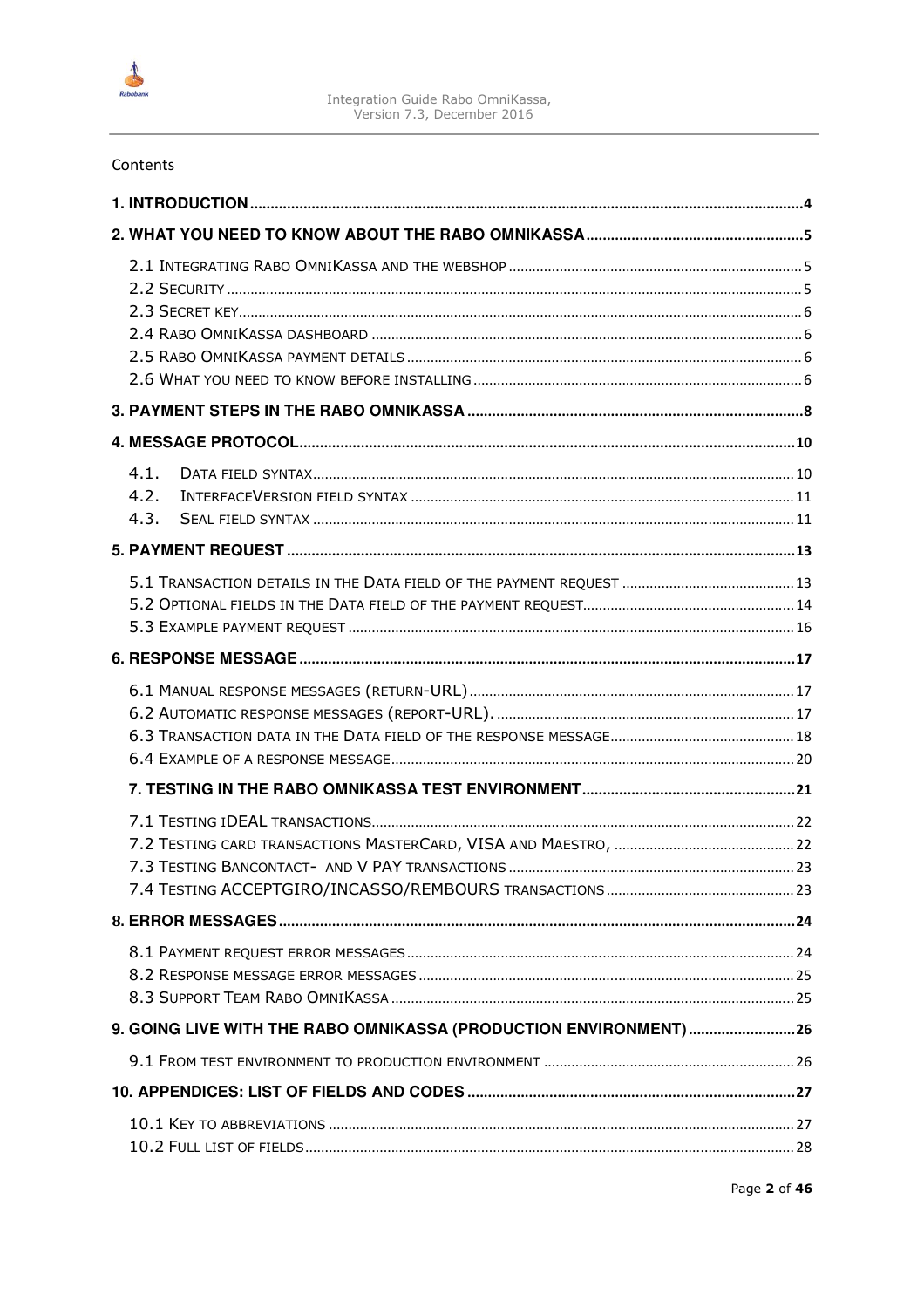

| 10.6.1 LIST OF ACQUIRER AND SERVER RESPONSE CODES FOR MASTERCARD AND MAESTRO 32 |  |
|---------------------------------------------------------------------------------|--|
| 10.6.2 LIST OF ACQUIRER AND SERVER RESPONSE CODES FOR VISA AND V PAY  35        |  |
|                                                                                 |  |
|                                                                                 |  |
|                                                                                 |  |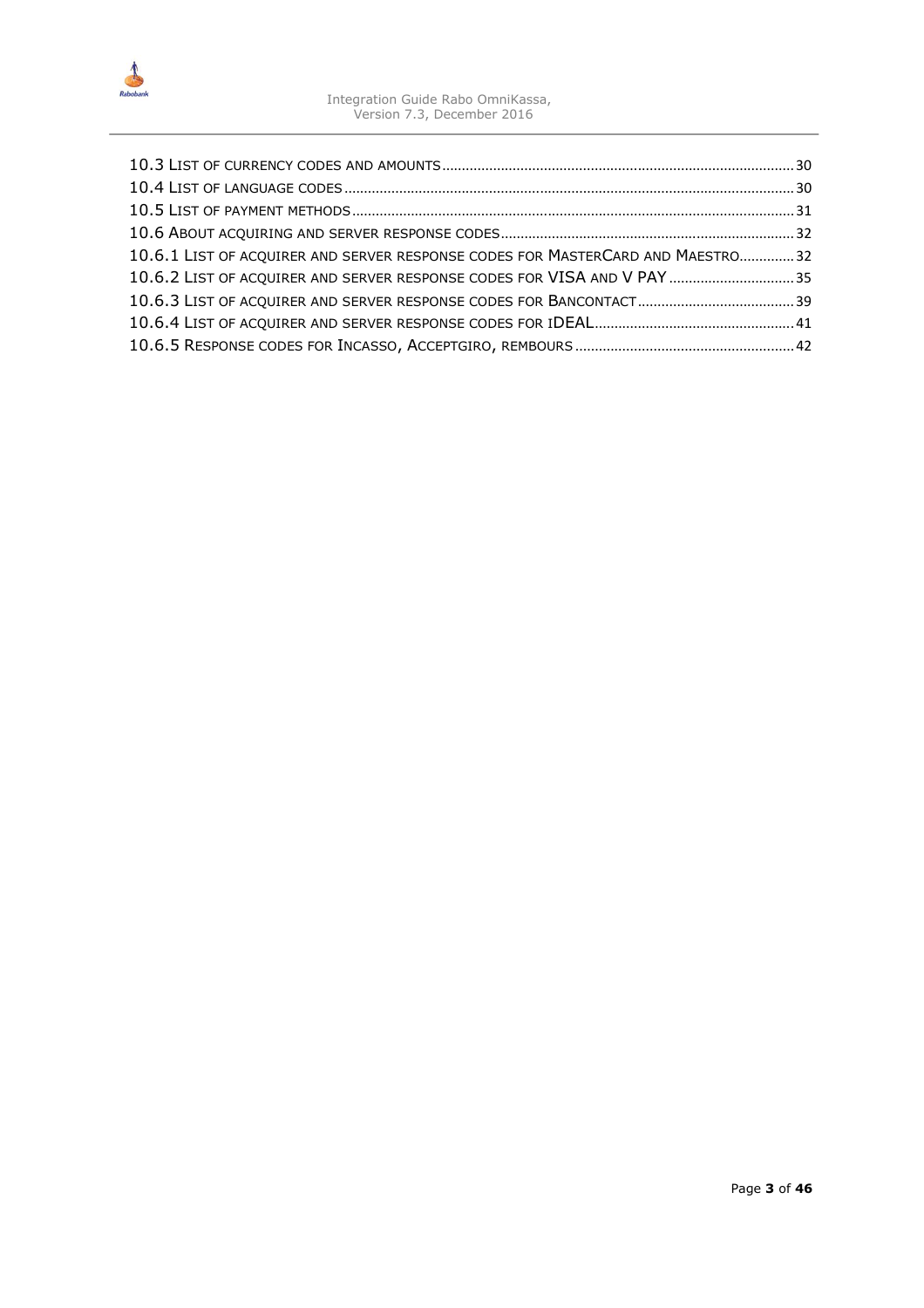<span id="page-3-0"></span>

## **1. INTRODUCTION**

This document describes how to integrate the Rabo OmniKassa with the merchant's site (webshop). Installation requires knowledge of at least one programming language, such as PHP or .NET.

Chapters 2, 3 and 4 of this guide tell you what you need to know before getting started with integrating the Rabo OmniKassa with your webshop. Chapter 2 explains the security the Rabo OmniKassa uses, the secret key and access to the Downloadsite. Chapter 3 describes the steps for making a payment in the Rabo OmniKassa, and chapter 4 describes the standard protocol for the messages between the webshop and the Rabo OmniKassa server.

Chapters 5, 6, 7 and 8 provide the information you need to write program codes for the payment request (chapter 5) and the response message (chapter 6).

As soon as your codes are complete, you can test them in the Rabo OmniKassa test environment for various different payment methods (chapter 7). An explanation of the error messages you may see during the testing process is provided in chapter 8.

After the requester has signed the Rabo OmniKassa contract, Rabobank will send you the login data for the Rabo OmniKassa Downloadsite and dashboard. On the Downloadsite, you will find your Rabo OmniKassa secret key. With your merchant ID and your secret key, you can take the Rabo OmniKassa into the production environment and allow your customers to make payments in the Rabo OmniKassa. More information about the production environment is provided in chapter 9. The appendices (chapter 10) provide a list of all variable fields and settings.

Together, the Rabo OmniKassa integration guide and the user guide for the Downloadsite should provide all the information you need to integrate the Rabo OmniKassa with your webshop. If you have questions about integrating the Rabo OmniKassa, please contact the Support Team Rabo OmniKassa. The Support Team is available by phone on +31 30 7122117 (Mondays through Fridays from 08.00 am to 07.30 pm) or by e-mail at: [contact@omnikassa.rabobank.nl.](mailto:contact@omnikassa.rabobank.nl)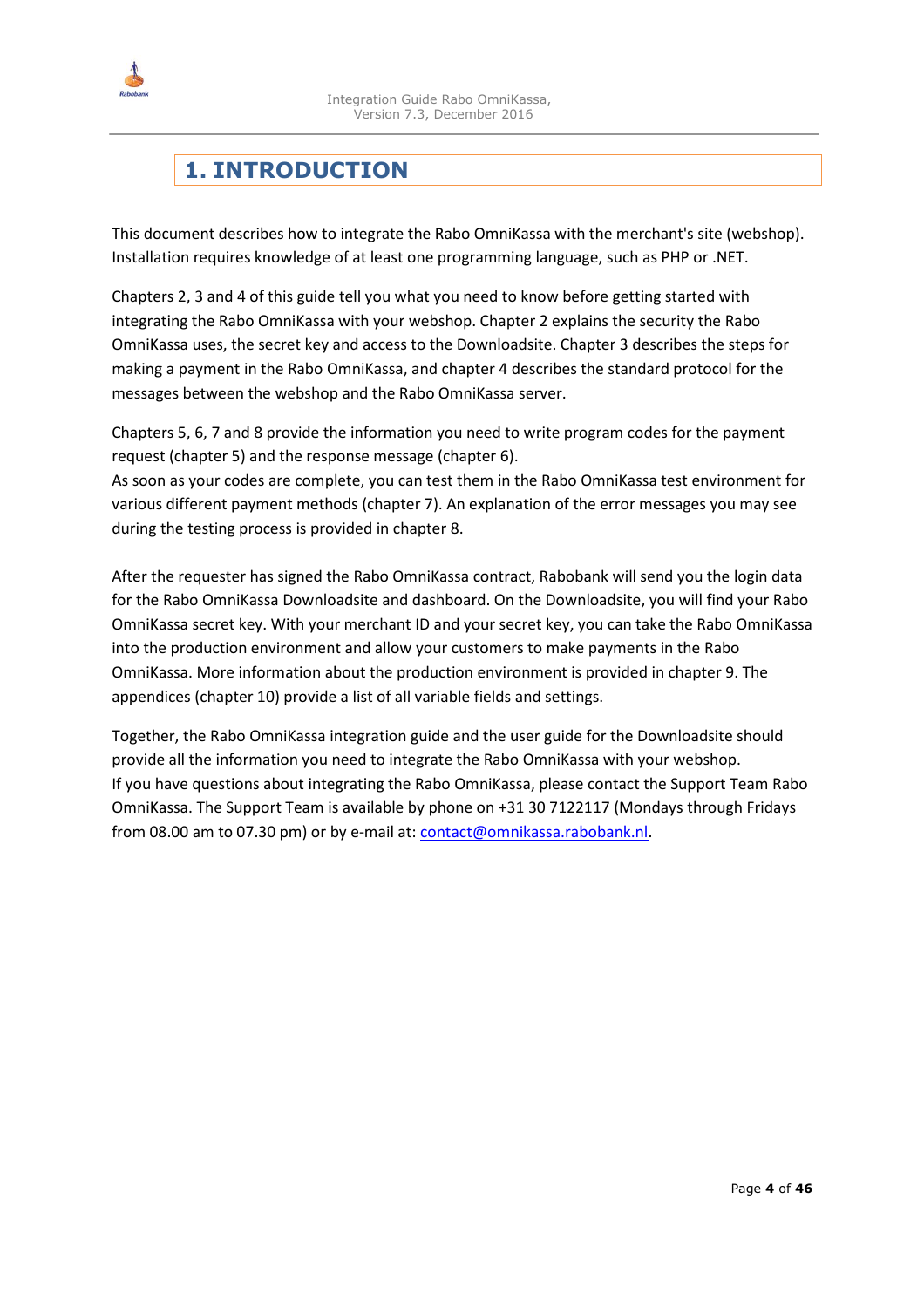<span id="page-4-0"></span>

### **2. WHAT YOU NEED TO KNOW ABOUT THE RABO OMNIKASSA**

### 2.1 Integrating Rabo OmniKassa and the webshop

In order to allow customers to pay in the Rabo OmniKassa, the webshop must be able to send payment requests to the Rabo OmniKassa server. The Rabo OmniKassa server sends the result of the payment request as a response message back to the webshop. The payment status received in the response message allows the webshop to further process the order.

This guide explains how to program a payment request and response message. Along with the information in this guide, Rabobank provides a number of sample codes (PHP and .NET) that may help you with this programming.

The code examples can be found on the Rabobank website: [www.rabobank.nl/omnikassa-support](http://www.rabobank.nl/omnikassa-support) under '+ Hoe integreer ik de Rabo OmniKassa in mijn webwinkel?'.

### 2.2 Security

The Rabo OmniKassa is PCI DSS-compliant (Payment Card Industry Data Security Standard). This means that the response message contains no customer information such as name<sup>1</sup>, bank account or credit card number, PAN number or other customer information. Instead, a unique transaction reference number (transactionReference) is used to match the response message to the order in the webshop and the appropriate customer. We also recommend using an order number as an extra identification field in the payment request (orderID). See also the footnote at the bottom of this page.

\*

 $\overline{\phantom{0}}$ 

 $^1$  To be able to find (for instance) the name of your customer in a transaction in your own (order) records, it is adVISAble to use the optional field 'orderId'. This field allows you to assign a reference code to the transaction. This reference code will then be included in the response message. Manual or automated reconciliation with the details in your own (order) records will be possible on the basis of the details in that response message\*, enabling you (for instance) to find the name of your customer. For this to be possible, your customers must (at some time in the past) have registered with their name in your webshop and every order/purchase must be linked to that registration. See also section 5.1 and chapter 6.

The reference code 'orderId' can also be found in the Rabo OmniKassa dashboard (Order Number) and is stated in the Excel attachment in the e-mail message 'Rabo OmniKassa payment details'. See also section 10.7.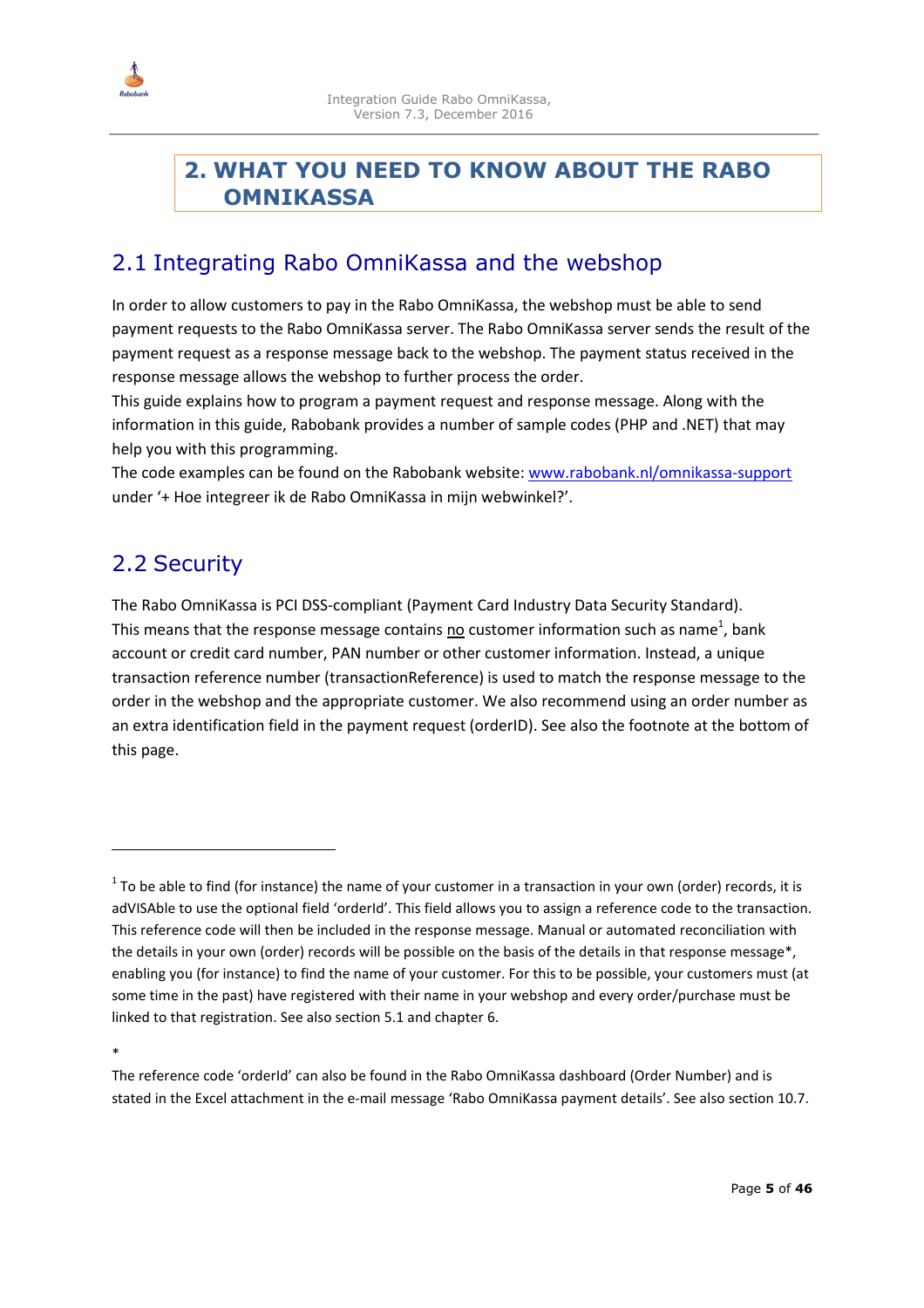

### <span id="page-5-0"></span>2.3 Secret key

The payment request and the response message between the webshop and the Rabo OmniKassa server are exchanged securely, thanks to the use of a secret key. You can find the Rabo OmniKassa secret key on the Downloadsite: [https://download.omnikassa.rabobank.nl/.](https://download.omnikassa.rabobank.nl/) 

After the signed Rabo OmniKassa contract is received by Rabobank, the technical contact person will receive the username for the Downloadsite via e-mail. The password will be sent by mail to the contract requester. For more information, see chapter 9 of this guide and the user guide for the Rabo OmniKassa Downloadsite.

You do not need your own secret key to install the Rabo OmniKassa in the test environment. For the test environment, you can use the general test merchant ID and its corresponding secret key. See chapter 7 for more information.

### 2.4 Rabo OmniKassa dashboard

After Rabobank activates the Rabo OmniKassa the requester will receive two e-mails providing them with the log-in information they need to use the Dashboard: one with the username and one with a link enabling them to set their own password. In the Dashboard the user can find information about the transactions and payments as soon as the Rabo OmniKassa is live. The dashboard can be accessed at: [https://dashboard.omnikassa.rabobank.nl/.](https://dashboard.omnikassa.rabobank.nl/) See the dashboard user guide for more information.

### 2.5 Rabo OmniKassa payment details

The transactions (details) of the Rabo OmniKassa payment can not only be found in the Rabo OmniKassa Dashboard, but are also reported in the Excel attachment of the e-mail message 'Rabo OmniKassa payment details'. This e-mail message is sent by Rabobank to the contact person of the webshop on the day a payment is made to the webshop for one or more successful transactions. You will find an explanation of the most important fields of the Excel attachment referred to above in section 10.7.

### 2.6 What you need to know before installing

- The Rabo OmniKassa supports the payment methods iDEAL, MasterCard, VISA, Maestro, V PAY and Bancontact.
- $\mathbf{\hat{P}}$  The Rabo OmniKassa can also support the register services acceptgiro (giro collection form), incasso (direct debit) and rembours (cash on delivery). If a customer selects a register service on the Rabo OmniKassa payment page, the webshop will receive a message. The webshop must ensure that it obtains the customer's name and address information and bank account number. The webshop will immediately start the procedure for processing this payment. Payment using these register services does not go through the Rabo OmniKassa, and these payments are not displayed in the Rabo OmniKassa dashboard. Consult your Rabobank contact person before using the register services.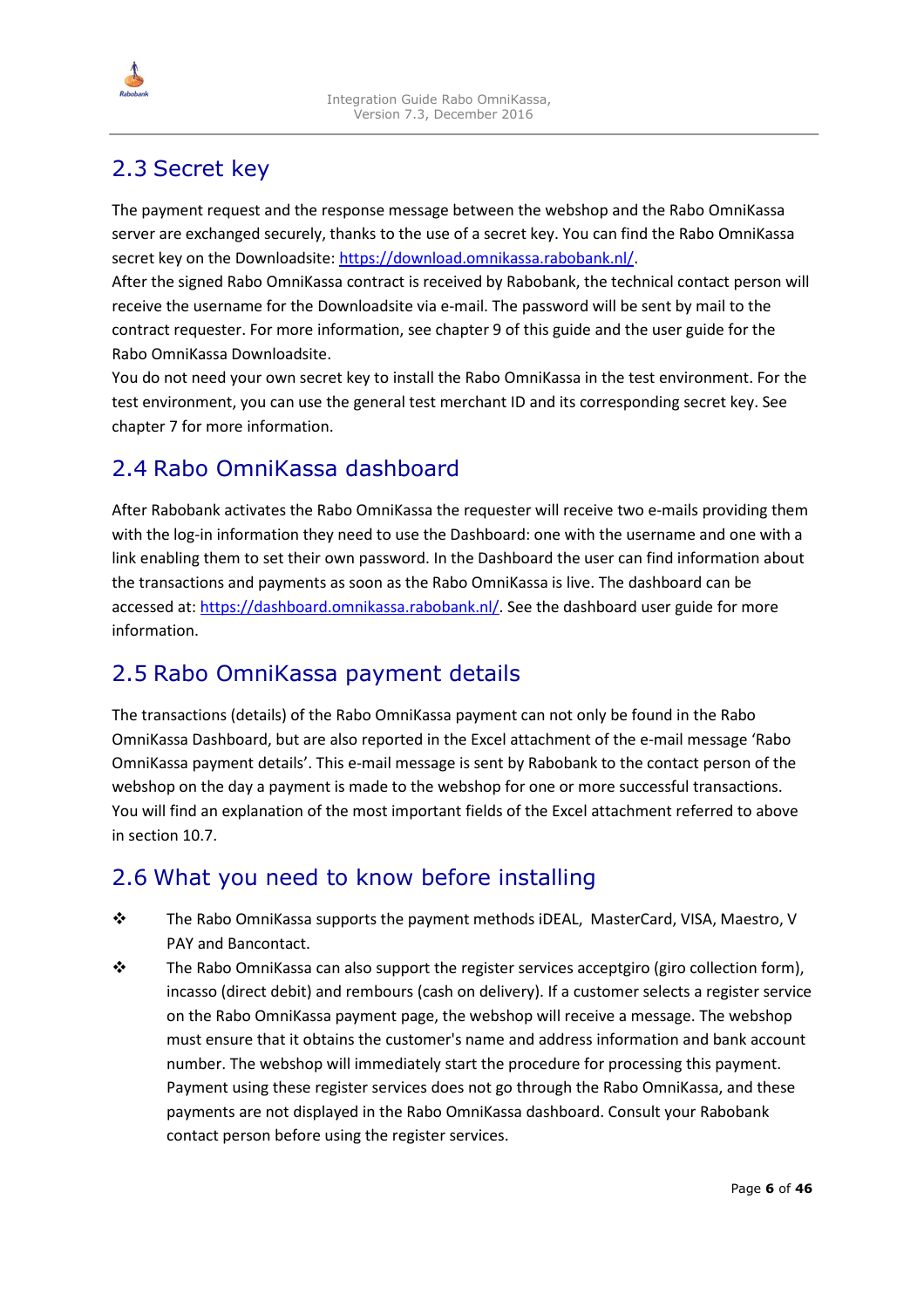

- \* The Rabo OmniKassa supports two languages, Dutch (default) and English (option).
- \* The payment page in Rabo OmniKassa is available for your customers in eight languages. This page will be displayed by default in Dutch, unless in the payment request one of the seven other supported languages is mentioned.
- \* The Rabo OmniKassa supports payment in a number of different currency types, but payout must always be in euros. iDEAL en Bancontact support euros only.
- \* The iDEAL system displays the list of banks within the Rabo OmniKassa. This list cannot be displayed in your own webshop.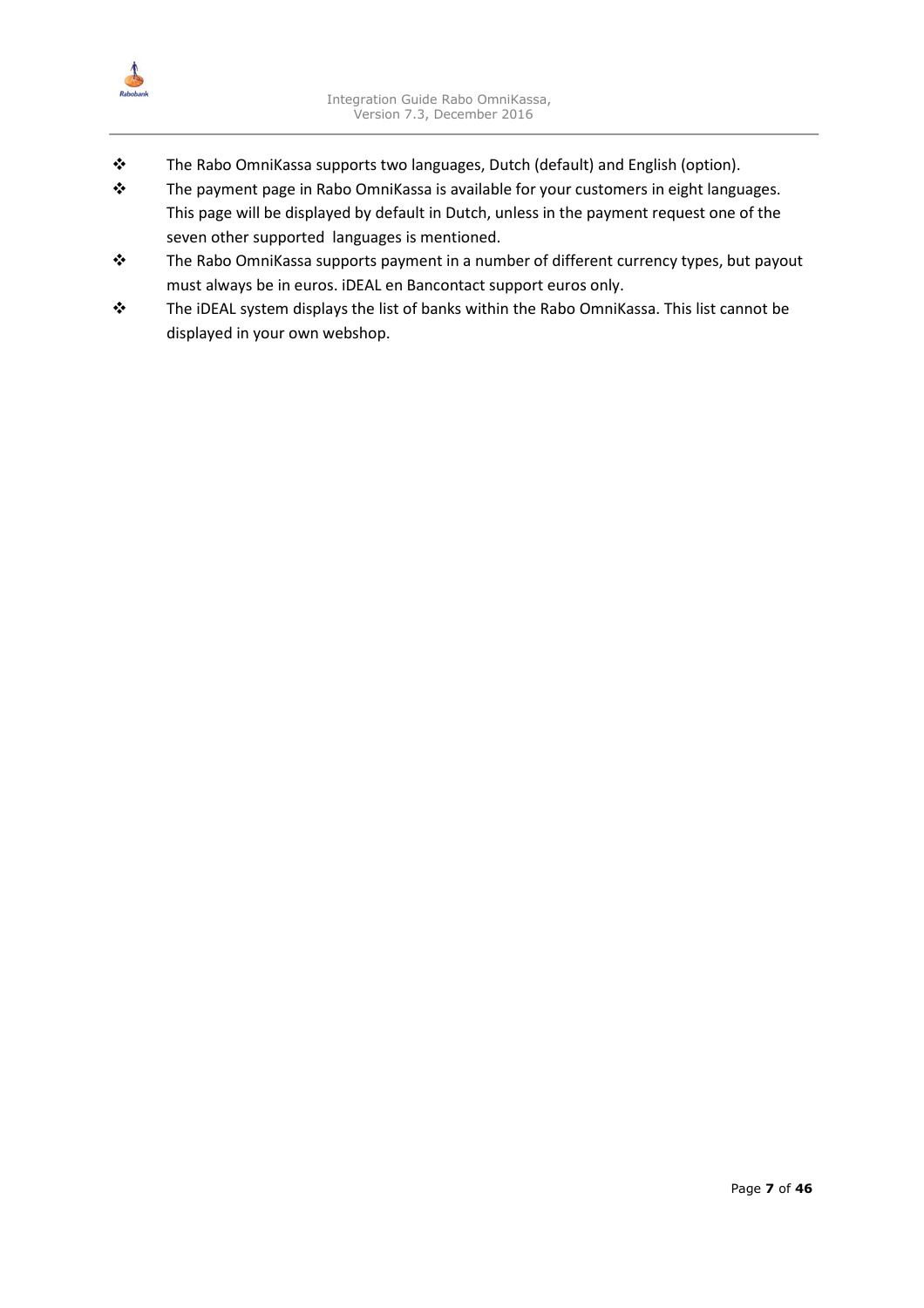<span id="page-7-0"></span>

## **3. PAYMENT STEPS IN THE RABO OMNIKASSA**

Integrating the Rabo OmniKassa with the webshop ensures that for every payment, the webshop sends a payment request to the Rabo OmniKassa server, and that the webshop can then receive and process the response messages.

A payment with the Rabo OmniKassa is a three-step process.



*Figure 1: Diagram of a payment in the Rabo OmniKassa. The pages visible to the customer are marked in grey.* 

#### **Payment step 1: Payment request sent from webshop**

After the webshop customer has selected 'pay', the webshop sends a payment request to the Rabo OmniKassa server. This payment request contains unique information about the payment of the order. This flow uses the Rabo OmniKassa redirect connector gateway, the URL: [https://payment](https://payment-webinit.omnikassa.rabobank.nl/paymentServlet)[webinit.omnikassa.rabobank.nl/paymentServlet.](https://payment-webinit.omnikassa.rabobank.nl/paymentServlet) 

Payment requests can be sent as an HTML form or as an HTTP-POST message.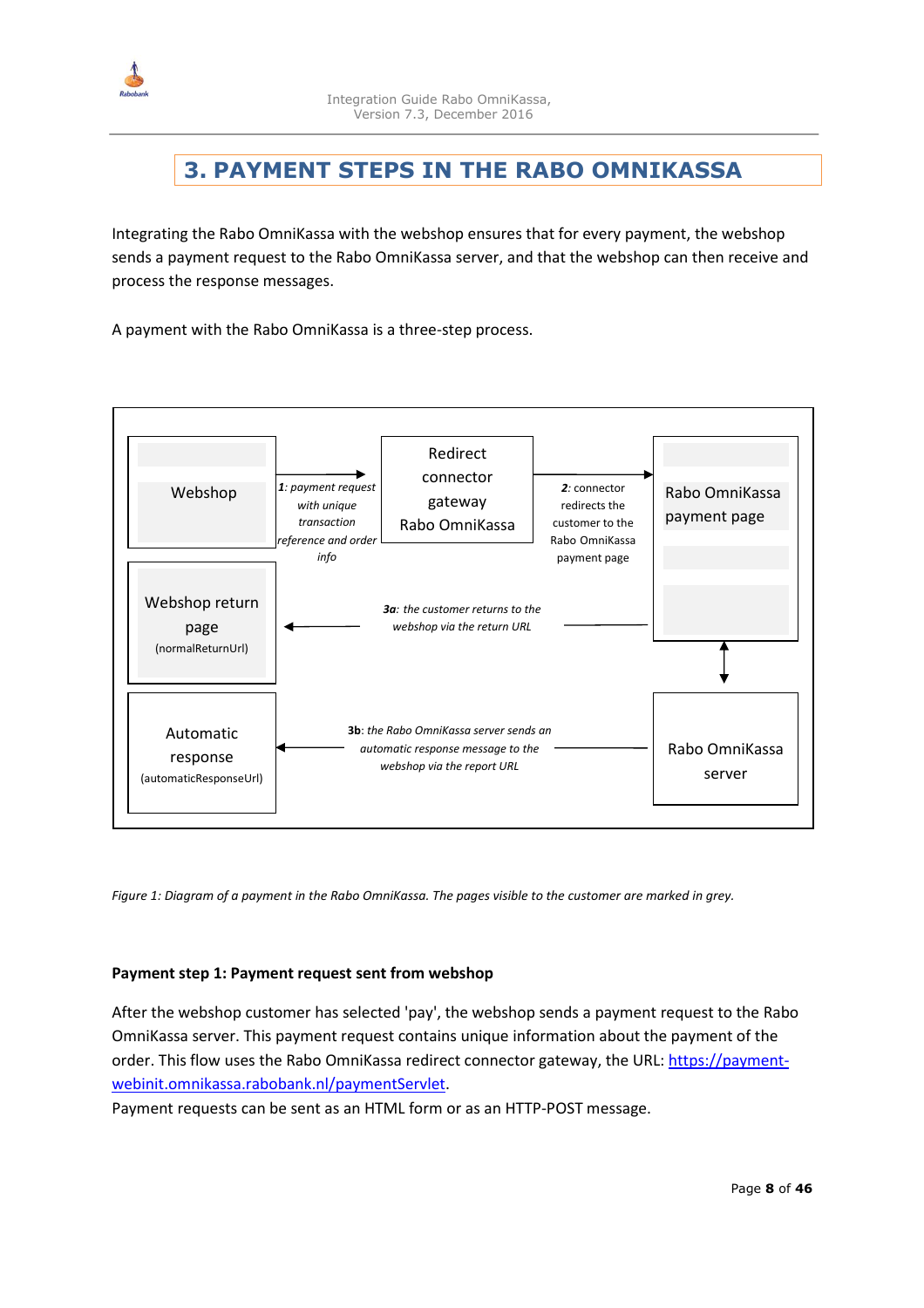

#### **Payment step 2: Payment on the Rabo OmniKassa payment page**

The customer is redirected to the Rabo OmniKassa server payment page. Depending on how you have installed the Rabo OmniKassa, the client will be able to choose a payment method here from the payment methods the requester has activated in the Rabo OmniKassa. If the customer has already selected a payment method in the webshop, he or she is sent directly to the payment screen for that payment method.

(For more information about the options here, consult the optional field 'paymentMeanBrandList' described in chapter 5, 'Payment request'.)

#### **Payment step 3: Receipt and processing of response message**

As soon as the payment is made, the Rabo OmniKassa server sends a response message with the current status of the payment. By default, the Rabo OmniKassa will send a single response message (return-URL) to the return page defined for the customer (field: normalReturnUrl). The webshop receives this message only when the customer has clicked the 'Continue' button on the payment page.

If the customer closes the payment in another way, the webshop will not receive the manual response message.

The Rabo OmniKassa always sends a response message to the report URL, as long as this field is included in the payment request: automaticResponseUrl. If the customer closes the payment screen without returning to the webshop, however, this does generate a response that is sent to the automaticResponseUrl. To be sure that the webshop always receives a response message, we recommend including both response URLs in the payment request.

Read more about coding and implementing the payment requests in chapter 5. Read more about receiving and implementing the response messages in chapter 6.

#### **Note**

After an unsuccessful payment action, the customer is redirected to an error page on which he/she can click the 'Continue' button to return to the webshop. At that moment, the payment transaction is stopped. The customer returns to the webshop, and there can select 'pay' again to potentially choose an alternative payment method.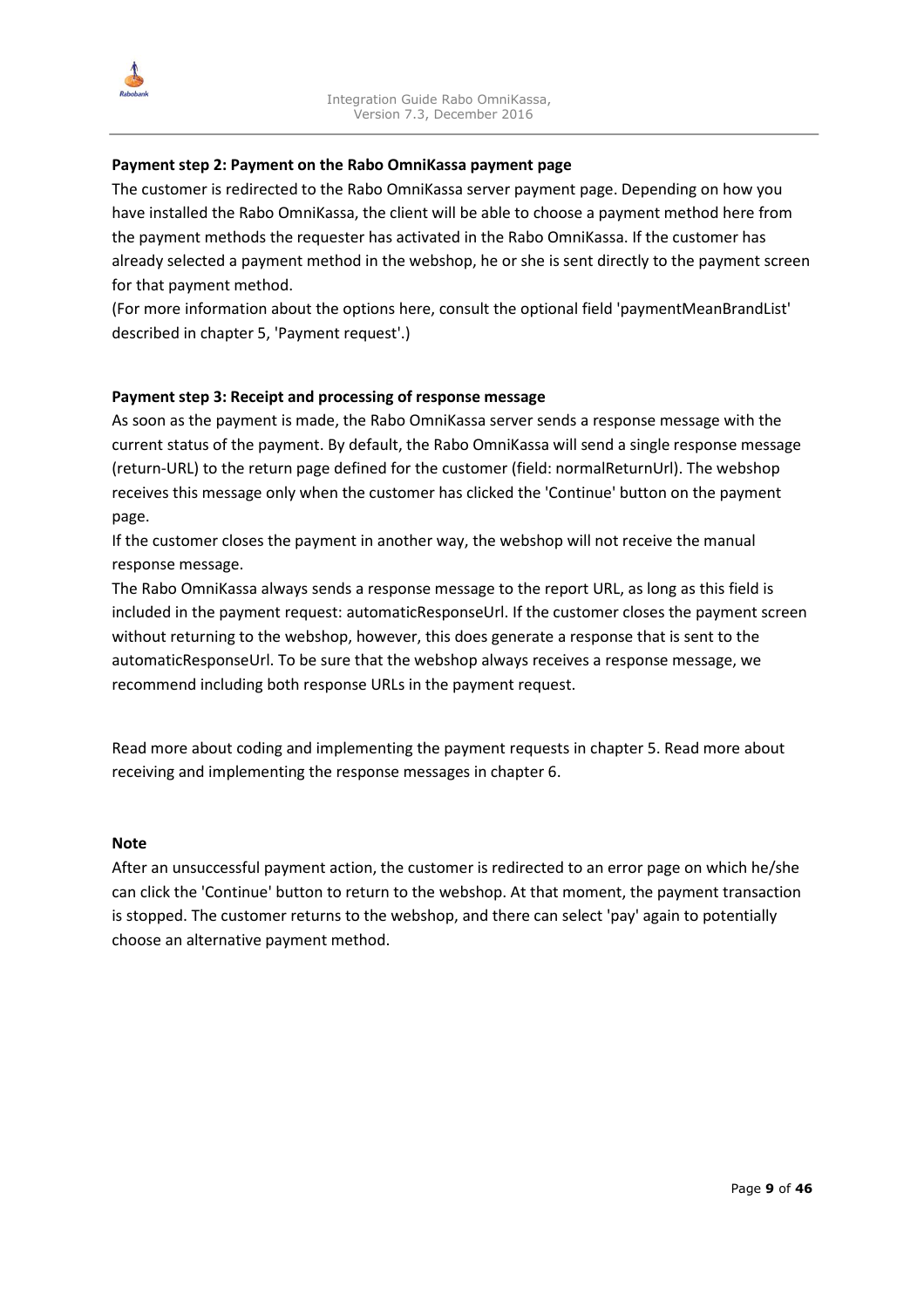<span id="page-9-0"></span>

## **4. MESSAGE PROTOCOL**

All messages between the webshop and the Rabo OmniKassa server (payment requests and response messages) are mandatorily composed of three POST fields. When coding the payment request and the response message, always use the following three fields.

| <b>POST field</b>                         | <b>Description</b>                                                                          |
|-------------------------------------------|---------------------------------------------------------------------------------------------|
| Data                                      | Contains all the transaction information collected in a single<br>string.                   |
| <b>InterfaceVersion</b><br>2 <sub>1</sub> | The version of the Rabo OmniKassa connector interface.                                      |
| Seal<br>3.                                | Used to validate the integrity of the data. Computed from the<br>Data field and secret key. |

### 4.1. Data field syntax

The Data field value is composed in a single string according to the following system:

<field name>=<value name>|<field name>=<value name>|<field name>=<value name>…

All the fields needed for the transaction must be put in the string. The order of the fields does not matter. Every 'field/value' pair must be separated by | (pipe character). Read more about what transaction information you can include in the Data field in chapter 5, 'Payment request'.

Example of the Data field in a payment request:

amount=55|currencyCode=978|merchantId=011223744550001|normalReturnUrl=http://www.normalreturnurl.nl| automaticResponseUrl=http://www.automaticresponseurl.nl|transactionReference=534654|orderId=201208345| keyVersion=1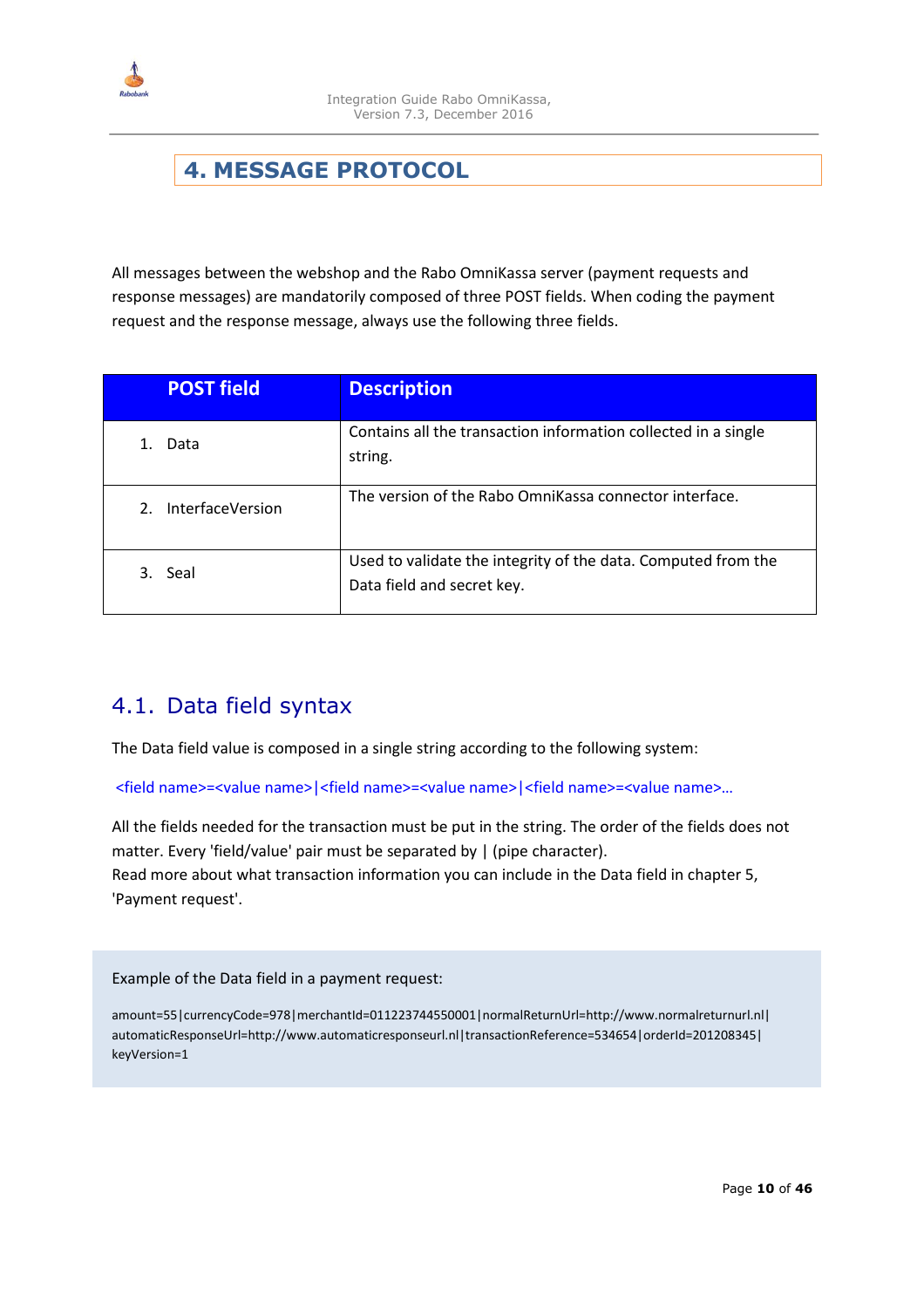<span id="page-10-0"></span>

### 4.2. InterfaceVersion field syntax

This field defines the version of the connection with the Rabo OmniKassa connector. The current version of the Rabo OmniKassa redirect connector gateway is: **HP\_1.0** 

```
The value of the InterfaceVersion field is: 
value="HP_1.0"
```
### 4.3. Seal field syntax

To prevent messages exchanged between the webshop and the Rabo OmniKassa server from being altered, all messages are securely encoded using the Seal field. The Seal field enables authentication of sender and receiver, because both share the same secret key. This prevents messages from being surreptitiously altered.

The value of the Seal field is built by appending the secret key to the value of the Data field. The bytes of the result are then retrieved as UTF-8 and encrypted with algorithm SHA256. The encryption algorithm (SHA256) produces a result that cannot be unencrypted. The result must be defined in the Seal POST field in hexadecimal.

The value of the Seal field is: value=SHA256( UTF-8(Data+secretKey ) )

The value of the Seal field can only be derived with the Rabo OmniKassa secret key. The secret key can be found on the Rabo OmniKassa Downloadsite: [https://download.omnikassa.rabobank.nl](https://download.omnikassa.rabobank.nl/)

Numeric example to calculate the Seal field value with content of the Data field and the secret key: SHA256(amount=55|currencyCode=978|merchantId=011223744550001|normalReturnUrl=http://w ww.normalreturnurl.nl|automaticResponseUrl=http://www.automaticresponseurl.nl|transactionRef erence=534654|orderId=201208345|keyVersion=1MijnGeheimeSleutel)

Deze voorberekening resulteert in Seal (sha256): 3662d30a179a1186066a109370054a0d3a4ad4e8983b32136c7070fd6a805ad3

You receive the logon information for the Downloadsite after signing the Rabo OmniKassa contract. For more information about the Downloadsite and using the secret keys, consult chapter 9 of this guide and the Downloadsite user guide.

Until you have access to your secret key, you can use the test webshop secret key. Read more about integrating your webshop with the Rabo OmniKassa test environment in chapter 7.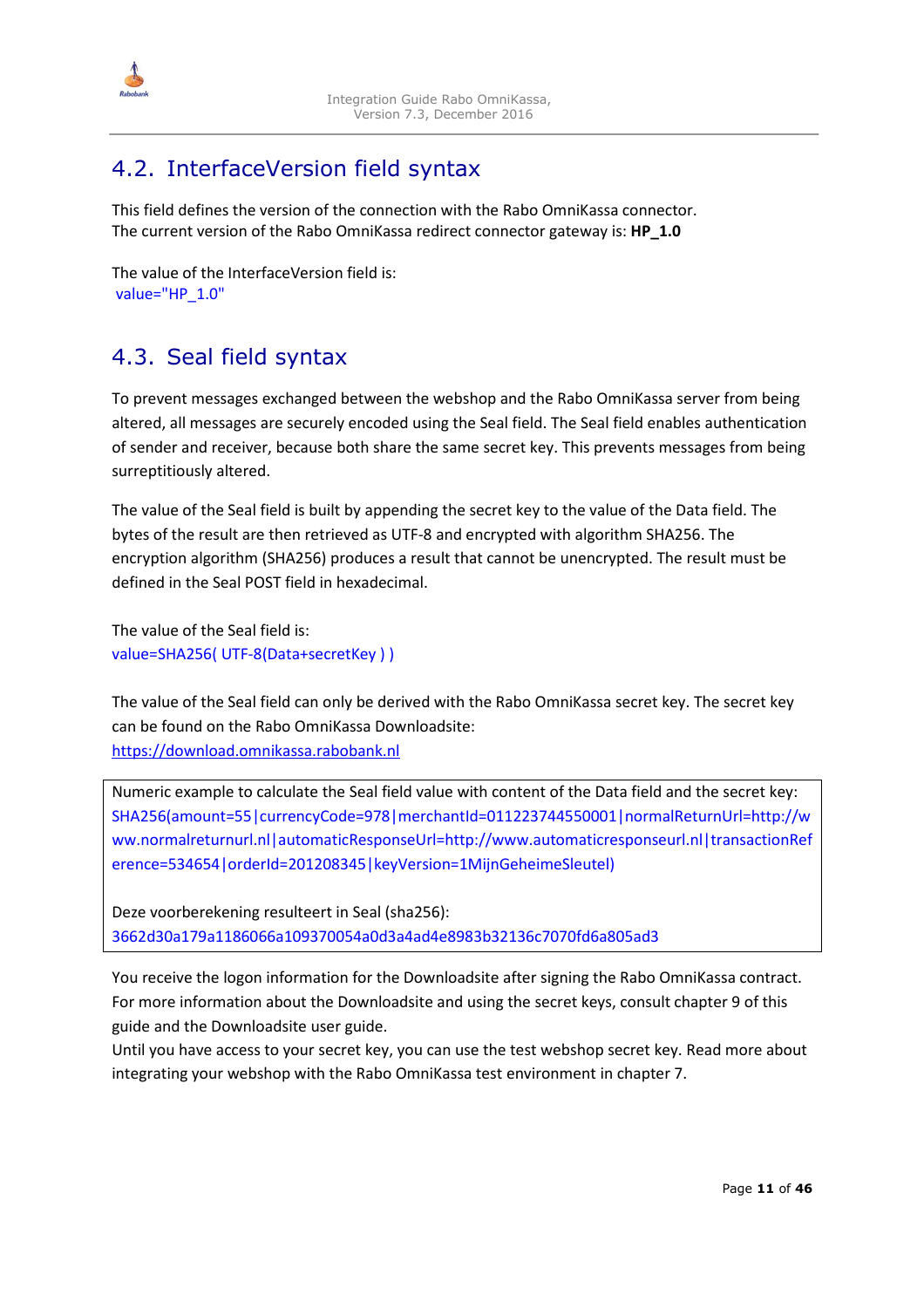

If you know or suspect that the security of your secret key has been compromised, contact the Support Team Rabo OmniKassa immediately. The team is available by phone on +31 30 7122117 (Mondays through Fridays from 08.00 am to 07.30 pm).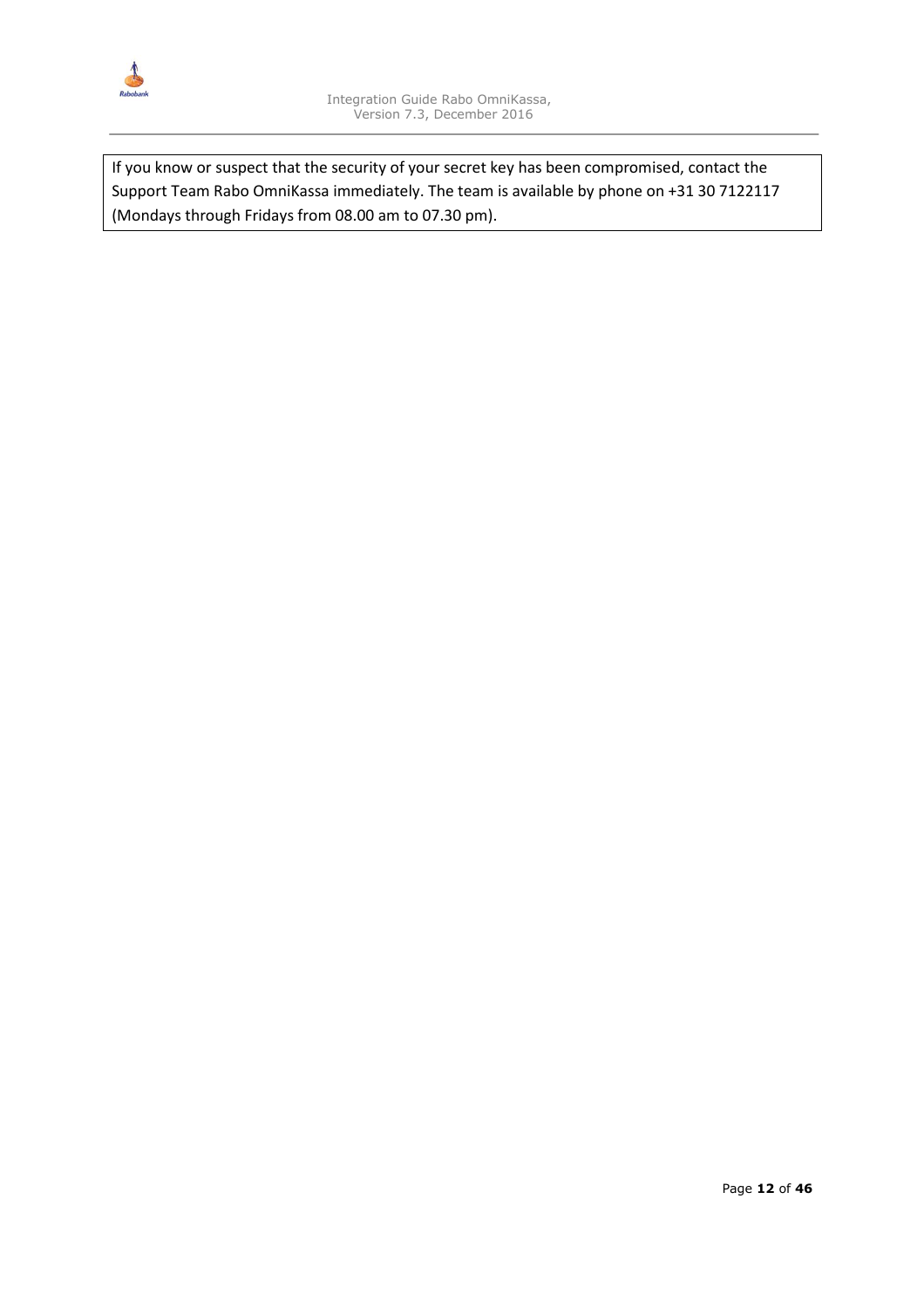<span id="page-12-0"></span>

## **5. PAYMENT REQUEST**

In order to initiate a payment in the Rabo OmniKassa, a payment request is sent as an HTTP-POST message to the Rabo OmniKassa redirect connector gateway. This can be sent either as an HTML form or using the POST protocol. The payment request is composed in the field Data, InterfaceVersion and Seal. This chapter provides more information about the content of these fields.

For an example of how to code your payment requests, consult the example code 'PHP' or '.NET' on the Rabobank website: [www.rabobank.nl/omnikassa-support](http://www.rabobank.nl/omnikassa-support) under '+ Hoe integreer ik de Rabo OmniKassa in mijn webwinkel?'.

Rabo OmniKassa is not suitable for using 'i-frames' (these are web windows).

Therefore your customer must always be rerouted to the (external) payment page of Rabo OmniKassa and will not remain in your webshop environment. Following completion of the transaction, your customer will return to your webshop via the URL in the normalReturnUrl field.

### 5.1 Transaction details in the Data field of the payment request

The Data field in the payment request contains the transaction information in a number of subfields in the 'field/value pair' format, in any order. The most important fields are listed in the table below. Note: field names are case sensitive and must be written exactly as indicated here.

| <b>Field name</b>    |    | <b>Description</b>                                     | <b>Format</b>            |
|----------------------|----|--------------------------------------------------------|--------------------------|
| currencyCode         | R. | Defines the currency of the transaction.               | Numeric, 3 characters.   |
|                      |    | See table 10.3 for the currency codes and amounts      |                          |
|                      |    | for this field.                                        |                          |
| amount               | R  | Total amount that the customer must pay, in cents,     | Numeric,                 |
|                      |    | without decimal separator. Example: €106.55 is         | max. 12 characters.      |
|                      |    | coded as: 10655 with currencyCode: 978. See table      |                          |
|                      |    | 10.3 for the currency codes and amounts for this       |                          |
|                      |    | field.                                                 |                          |
| merchantId           | R  | Identity of the merchant/webshop. This code is         | Numeric, 15 characters.  |
|                      |    | provided to each webshop after the Rabo                |                          |
|                      |    | OmniKassa contract is signed. For testing purposes,    |                          |
|                      |    | use the ID of the test webshop.                        |                          |
| orderId              | A  | This is an optional field that may be used to give the | Alphanumeric,            |
|                      |    | transaction a unique reference code.                   | max. 32 characters.      |
| normalReturnUrl      | R  | The URL to which the customer is redirected after      | Alphanumeric and special |
|                      |    | payment. POST data is sent to this URL to verify the   | characters,              |
|                      |    | transaction status (return-URL).                       | max. 512 characters.     |
| automaticResponseUrl | A  | The Rabo OmniKassa server calls this URL with a        | Alphanumeric and special |
|                      |    | cronjob to notify status changes.                      | characters,              |
|                      |    |                                                        | max. 512 characters.     |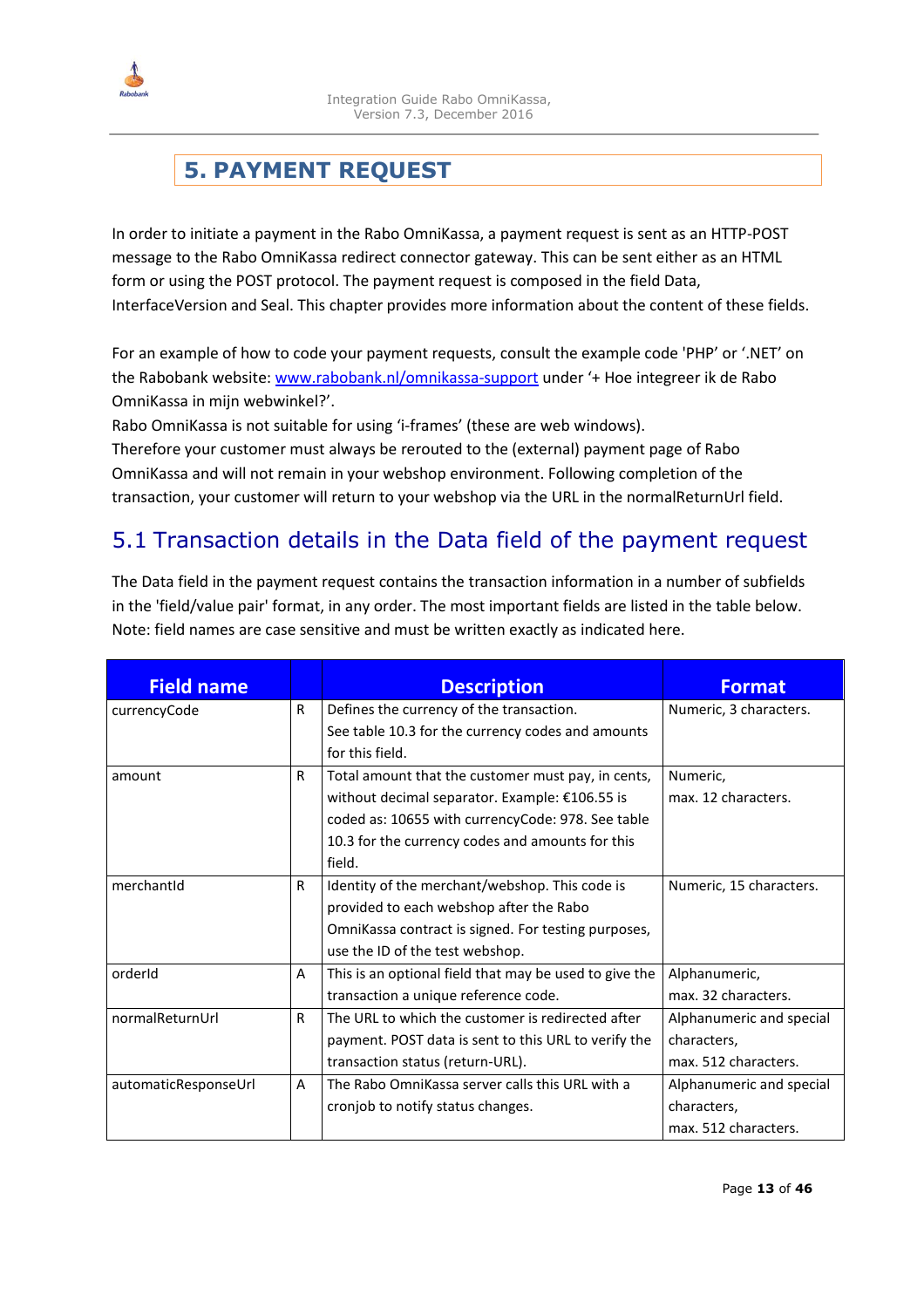<span id="page-13-0"></span>

| transactionReference | R | Unique transaction ID used for subsequently        | Alphanumeric,           |
|----------------------|---|----------------------------------------------------|-------------------------|
|                      |   | updating the status of the order. The webshop must | max. 32 characters.     |
|                      |   | be able to generate a unique code for every        |                         |
|                      |   | payment request. The code is visible to the        |                         |
|                      |   | customer on the Rabo OmniKassa payment page,       |                         |
|                      |   | the account statement of the consumer and would    |                         |
|                      |   | be referenced with a refund, etc.                  |                         |
| keyVersion           | R | Version number of the secret key. Can be found on  | Numeric, 10 characters. |
|                      |   | the Rabo OmniKassa Downloadsite.                   |                         |

#### *R = Required*

*A = Recommended to be included in the payment request for optimal reconciliation* 

## 5.2 Optional fields in the Data field of the payment request

| <b>Field name</b>    |   | <b>Description</b>                                         | <b>Format</b>             |
|----------------------|---|------------------------------------------------------------|---------------------------|
| customerLanguage     | O | Language in which the Rabo OmniKassa payment page          | $CS = Czech$              |
|                      |   | should be displayed.                                       | $CY = Welsh$              |
|                      |   | If this field is not included in the payment request, then | $DE = German$             |
|                      |   | the payment page will be displayed by default in Dutch     | $EN = English$            |
|                      |   | . See table 10.4 for the language codes for this field.    | $ES = Spanish$            |
|                      |   |                                                            | $FR =$ French             |
|                      |   |                                                            | $NL = Dutch$              |
|                      |   |                                                            | $SK =$ Slovak             |
| paymentMeanBrandList | O | List of payment methods from which the customer can        | Brand names of payment    |
|                      |   | choose on the Rabo OmniKassa payment page.                 | methods must be in all    |
|                      |   | See also table 10.5 with all payment methods.              | caps, with names          |
|                      |   |                                                            | separated by commas.      |
|                      |   | If this field is not supplied in the payment request, then |                           |
|                      |   | by default the customer will be redirected to the Rabo     | IDEAL, VISA,              |
|                      |   | OmniKassa payment page. On the payment page, the           | MASTERCARD, MAESTRO,      |
|                      |   | customer can choose from the payment methods               | V PAY, BCMC, INCASSO,     |
|                      |   | offered by the Rabo OmniKassa. These are the payment       | ACCEPTGIRO, REMBOURS      |
|                      |   | methods: IDEAL, VISA, MASTERCARD, MAESTRO, V PAY           |                           |
|                      |   | and BCMC.                                                  | The order of names in     |
|                      |   |                                                            | this field determines the |
|                      |   | Exception: the register services INCASSO (direct debit),   | order the methods are     |
|                      |   | ACCEPTGIRO (giro collection form) and REMBOURS             | presented to your         |
|                      |   | (cash on delivery) are not displayed on the Rabo           | customer!                 |
|                      |   | OmniKassa payment page by default.                         |                           |
|                      |   | If you wish to offer these register services to the        |                           |
|                      |   | customer on the payment page, then you need to             |                           |
|                      |   | always populate the paymentMeanBrandList field with        |                           |
|                      |   | all the payment methods you wish to offer (provided        |                           |
|                      |   | these have been requested and activated): IDEAL,           |                           |
|                      |   | VISA, MASTERCARD, MAESTRO, VPAY, BCMC, INCASSO,            |                           |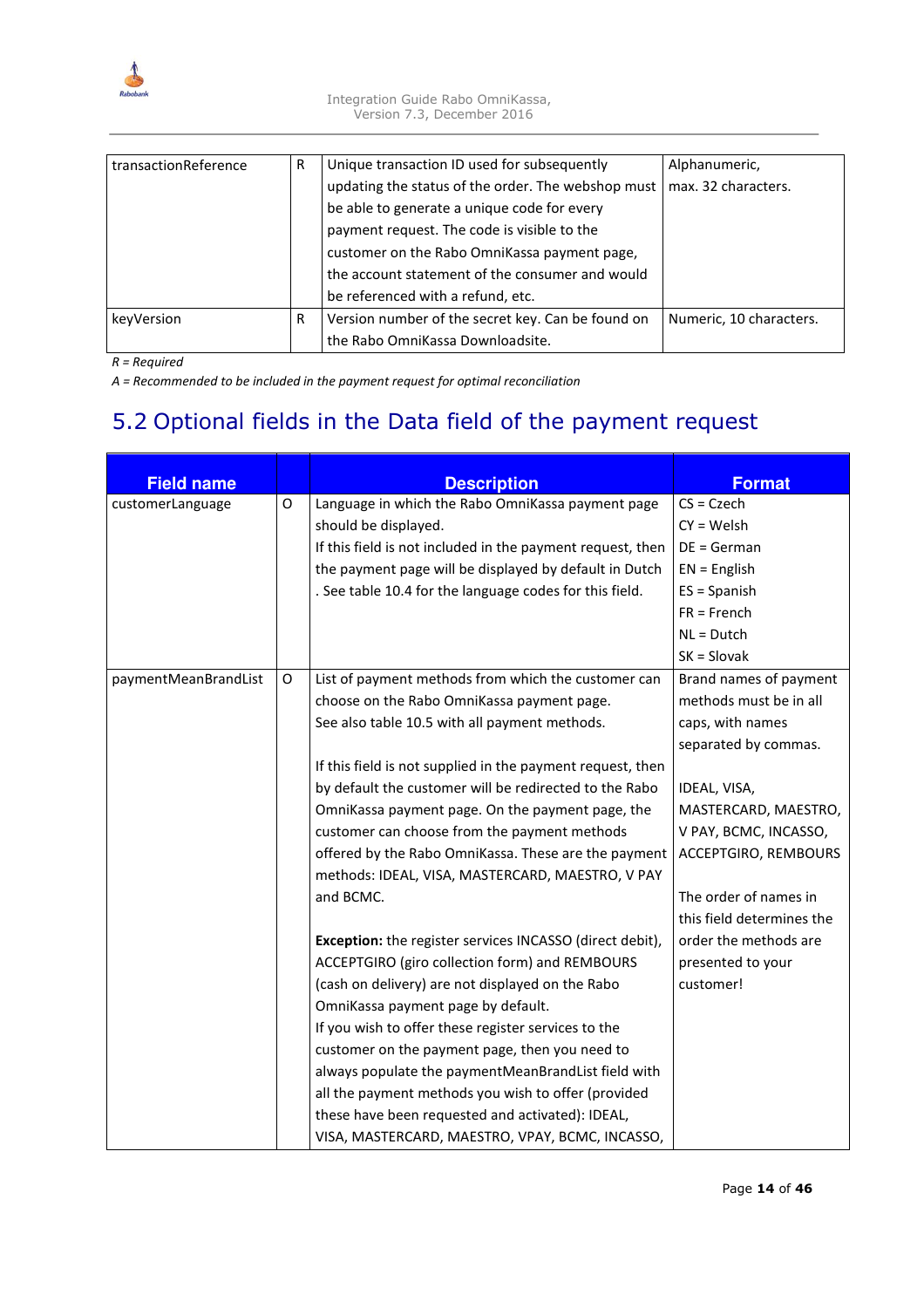

|                |   | ACCEPTGIRO, REMBOURS.                                    |                         |
|----------------|---|----------------------------------------------------------|-------------------------|
|                |   |                                                          |                         |
|                |   | If you let the customer choose the payment method        |                         |
|                |   | while still in your webshop, then you must populate      |                         |
|                |   | this field of the payment request with only the selected |                         |
|                |   | payment method. Populating this field with only one      |                         |
|                |   | payment method will instruct the Rabo OmniKassa to       |                         |
|                |   | redirect the customer directly to the payment page for   |                         |
|                |   | this payment method.                                     |                         |
| expirationDate | O | Expiration date of the payment request.                  | Alphanumeric, 25        |
|                |   |                                                          | characters (ISO8601     |
|                |   |                                                          | format).                |
| captureDay     | 0 | The number of days after authorisation of a credit card  | Numeric, 2 characters.  |
|                |   | transaction after which automatic validation of the      |                         |
|                |   | transaction follows.                                     |                         |
|                |   | [Before use read the note 'Important' after this.]       |                         |
| captureMode    | 0 | This can be used to indicate that the user of the Rabo   | Use VALIDATION to       |
|                |   | OmniKassa dashboard must manually validate credit        | activate captureMode.   |
|                |   | card transactions after the automatic authorisation of   |                         |
|                |   | this transaction. (This is in contrast to the standard   | Format is alphanumeric, |
|                |   | credit card transaction processing procedure, in which   | 20 characters (ISO8601  |
|                |   | validation is automatic after authorisation.)            | format).                |
|                |   | [Before use read the note 'Important' after this.]       |                         |

*O = Optional*

#### **Important:**

If you use either one of the two options 'captureDay' and 'captureMode', be sure you are not validating a credit card transaction more than 6 days after authorisation. After that time, the authorisation is no longer valid and you run the risk that the card issuer may reject the transaction.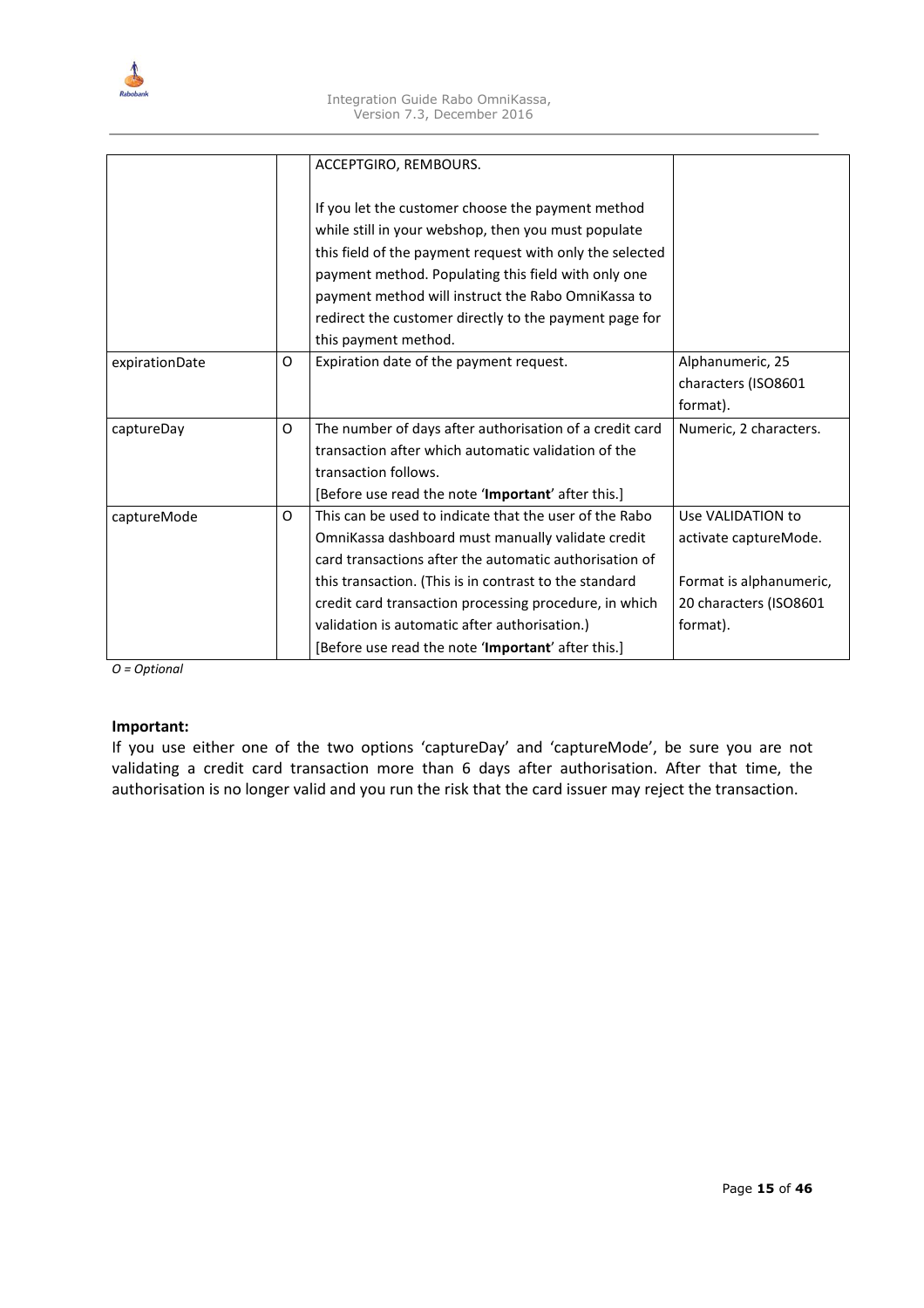<span id="page-15-0"></span>

### 5.3 Example payment request

A payment request to the Rabo OmniKassa server might look like this:

```
<form method="post" action="[test/live url]"> 
      <input type="hidden" name="Data" value="[key=value|key=value|key=value]"> 
      <input type="hidden" name="InterfaceVersion" value="HP_1.0"> 
      <input type="hidden" name="Seal" value="[SHA256(Data + Secret Key)]"> 
</form>
```

| <b>Explanation of fields</b> |                                                                                                                                                    |
|------------------------------|----------------------------------------------------------------------------------------------------------------------------------------------------|
| <b>Action URL</b>            | To start a payment request in the test environment, the POST data is sent to:<br>https://payment-webinit.simu.omnikassa.rabobank.nl/paymentServlet |
|                              | For a payment request in the production environment, the POST data is sent to:<br>https://payment-webinit.omnikassa.rabobank.nl/paymentServlet     |
| Data                         | This field contains information about the transaction.                                                                                             |
| <b>InterfaceVersion</b>      | The version of the Rabo OmniKassa protocol.<br>Current version is: HP 1.0                                                                          |
| Seal                         | Contains the result of SHA256(UTF8([Data] + [Secret Key]))<br>You can find your Rabo OmniKassa secret key on the Rabo OmniKassa Downloadsite:      |

#### **Example of the Data field in a payment request:**

amount=55|currencyCode=978|merchantId=002020000000001|normalReturnUrl=http://www.normalreturnurl.nl| automaticResponseUrl=http://www.autoresponse.nl|transactionReference=534654|orderId=201208345|keyVersion=1

#### **Example of the Seal field in a payment request:**

\$sSecretKey = '002020000000001\_KEY1';

\$sData =

'amount=55|currencyCode=978|merchantId=002020000000001|normalReturnUrl=http://www.normalreturnurl.nl| automaticResponseUrl=http://www.autoresponse.nl|transactionReference=534654|orderId=201208345|keyVersion=1';

\$sSeal = hash('sha256', utf8\_encode(\$sData . \$sSecretKey));

// \$sSeal now contains: eb9c2f480e2beaa4c4c81a8293256897b6bc0de4af3947d656e4ffa51b24e117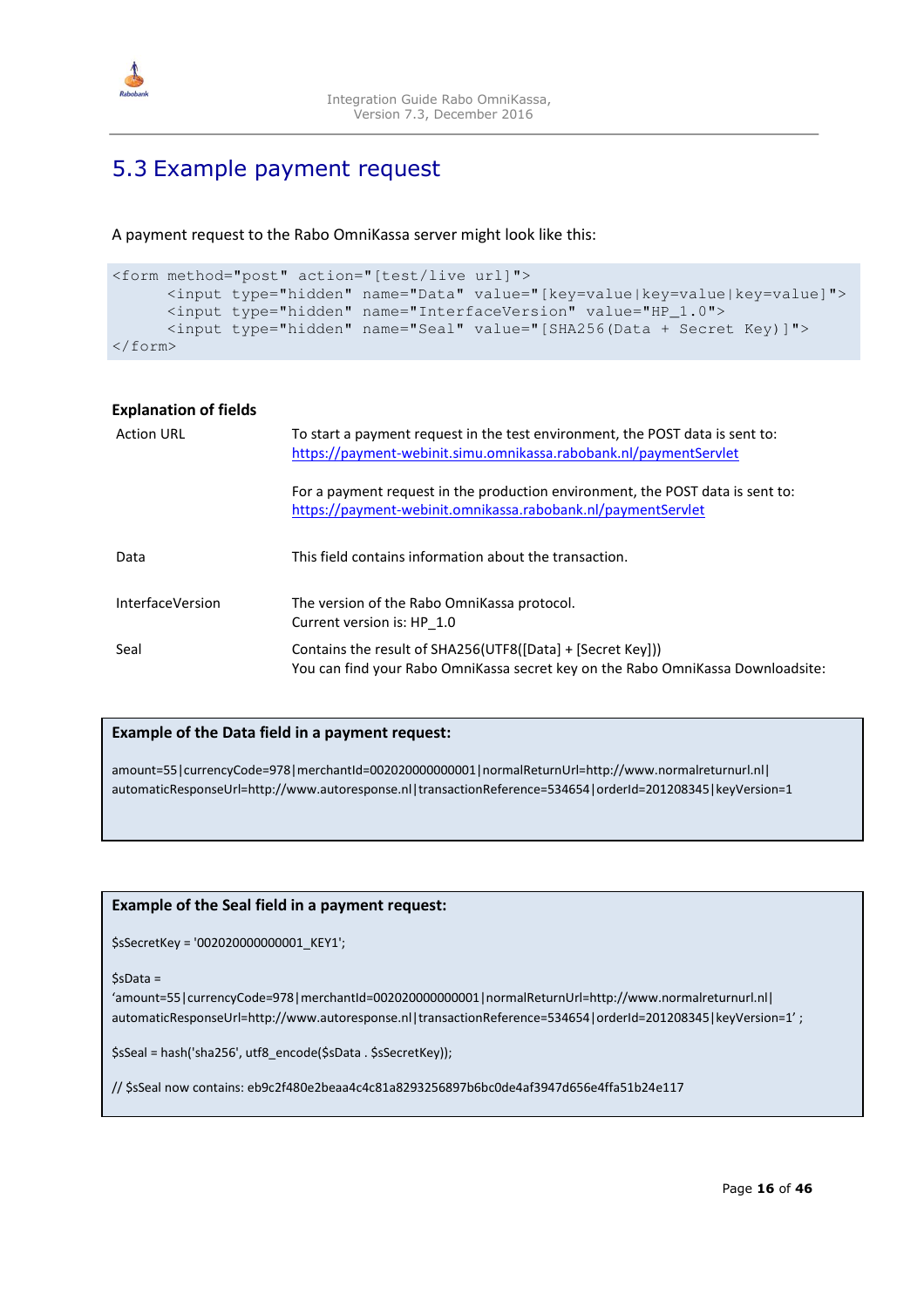<span id="page-16-0"></span>

## **6. RESPONSE MESSAGE**

The Rabo OmniKassa server sends response messages to the URLs defined in the payment request. The response message contains information on the status of the payment. The webshop can then further process the transaction based on this message. The response message is sent as an HTTP-POST message. By default, the Rabo OmniKassa sends a response message to the URL specified in the normalReturnUrl field (return-URL). As an option, a second response message can be sent automatically to the URL in the field automaticResponseUrl (report-URL). If the customer's browser closes during the payment process, the return-URL is not called. Likewise, a status change of a transaction (for example, a change in status from 'open' to 'successful' will not be forwarded to the return- URL. To ensure that a response message with the latest status is always received, you are advised to include both the return-URL and the report-URL in the payment request. The webshop must be able to process the status of the response message through either URL independently, without the response message being processed twice.

### 6.1 Manual response messages (return-URL)

After the customer has completed the payment, he/she can click the 'Continue' button on the payment page to return to the webshop The Rabo OmniKassa server then redirects the customer to the webshop (the URL specified in the normalReturnUrl field in the payment request). The webshop receives the response message from the Rabo OmniKassa at this URL at the same time. If the customer closes his/her browser immediately without returning to the webshop, the Rabo OmniKassa cannot send back a response message to the webshop. This is why the manual response message alone cannot be relied on as a signal of completion of the payment request.

### 6.2 Automatic response messages (report-URL).

As an option, the Rabo OmniKassa can be configured to send a response message directly to the webshop. This allows the webshop to receive the current status, to allow the order to be processed automatically. In order to receive an automatic response message, the field automaticResponseUrl must be supplied with the payment request. Due to the uncertainty on the receipt of a manual response message, we recommend that the automatic response message be configured as standard. This gives the webshop the required information about the payment. Keep in mind that some transactions may initially be assigned a status of 'open'. If this status is later updated to 'successful' or 'stopped', the Rabo OmniKassa server calls the report-URL again with the new status. This call runs as follows: every five minutes in the first hour after the transaction moment, every hour for the rest of the transaction day, once a day for the next four days. The manual and automatic response messages sent from the Rabo OmniKassa server are identical in structure. The content may vary depending on the status of the payment request.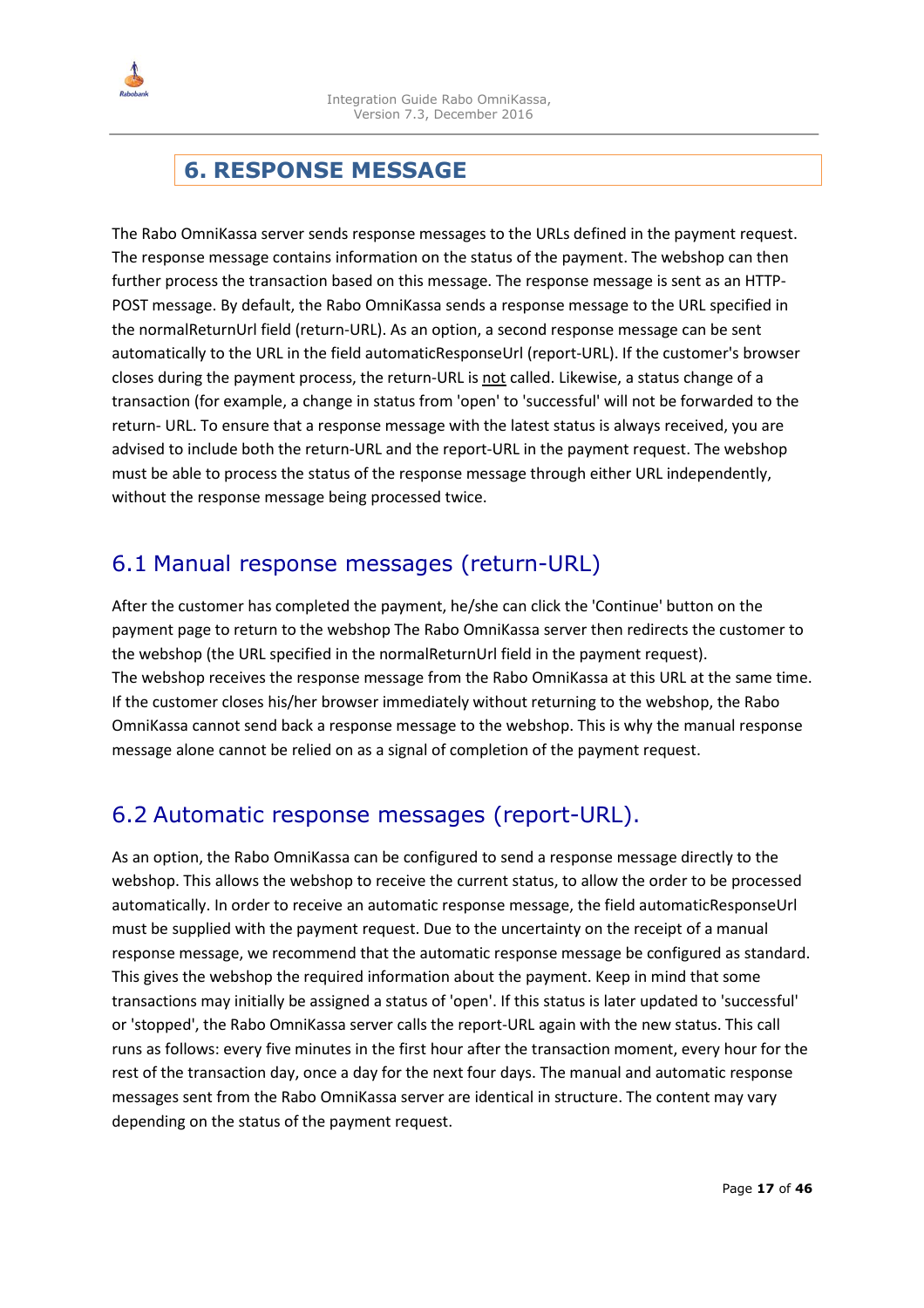<span id="page-17-0"></span>

## 6.3 Transaction data in the Data field of the response message

| <b>Field name</b>    |   | <b>Description</b>                                                                                                                                                                                                                                                                                                                            | <b>Format</b>                                                                                                                                                                                 |
|----------------------|---|-----------------------------------------------------------------------------------------------------------------------------------------------------------------------------------------------------------------------------------------------------------------------------------------------------------------------------------------------|-----------------------------------------------------------------------------------------------------------------------------------------------------------------------------------------------|
| amount               |   | As provided in the payment request field.                                                                                                                                                                                                                                                                                                     |                                                                                                                                                                                               |
| currencyCode         |   | As provided in the payment request field.                                                                                                                                                                                                                                                                                                     |                                                                                                                                                                                               |
| merchantId           |   | As provided in the payment request field.                                                                                                                                                                                                                                                                                                     |                                                                                                                                                                                               |
| transactionReference | R | As provided in the payment request field.<br>This unique ID allows the order to be retrieved<br>by a search in the webshop.                                                                                                                                                                                                                   |                                                                                                                                                                                               |
| keyVersion           |   | As provided in the payment request field.                                                                                                                                                                                                                                                                                                     |                                                                                                                                                                                               |
| orderId              |   | As provided in the payment request field.                                                                                                                                                                                                                                                                                                     |                                                                                                                                                                                               |
| responseCode         | R | The status of the transaction. A numerical code<br>is returned. For example:<br>'successful'<br>00<br>'cancelled'<br>17<br>60<br>'awaiting status report'<br>'expired'<br>97<br>There are a number of additional codes that<br>indicate a negative result.                                                                                    | Numeric, 2 characters.<br>See lists with response codes in<br>the following paragraphs:<br>10.6.1 MasterCard/Maestro,<br>10.6.2 VISA/V PAY,<br>10.6.3 Bancontact/MisterCash,<br>10.6.4 iDEAL. |
| transactionDateTime  |   | Time at which the payment is sent to the<br>acquirer or the moment at which the response<br>code is created on the Rabo OmniKassa server.                                                                                                                                                                                                     | Alphanumeric string, ISO8601<br>format.                                                                                                                                                       |
| authorisationId*     |   | Identifier of the authorisation provided by the<br>acquirer. Configured by the merchant/webshop<br>for manual authorisation.                                                                                                                                                                                                                  | Alphanumeric,<br>16 characters.                                                                                                                                                               |
| paymentMeanBrand*    |   | Brand name of payment method the customer<br>has selected.                                                                                                                                                                                                                                                                                    | See list in paragraph: 10.5.                                                                                                                                                                  |
| captureDay           |   | The number of days after authorisation of a<br>credit card transaction after which automatic<br>validation of the transaction follows.                                                                                                                                                                                                        | Numeric, 2 characters.                                                                                                                                                                        |
| captureMode          |   | This can be used to indicate that the user of the<br>Rabo OmniKassa dashboard must manually<br>validate credit card transactions after the<br>automatic authorisation of this transaction.<br>(This is in contrast to the standard credit card<br>transaction processing procedure, in which<br>validation is automatic after authorisation.) | AUTHOR_CAPTURE is<br>displayed.<br>Format is alphanumeric, 20<br>characters (ISO8601 format).                                                                                                 |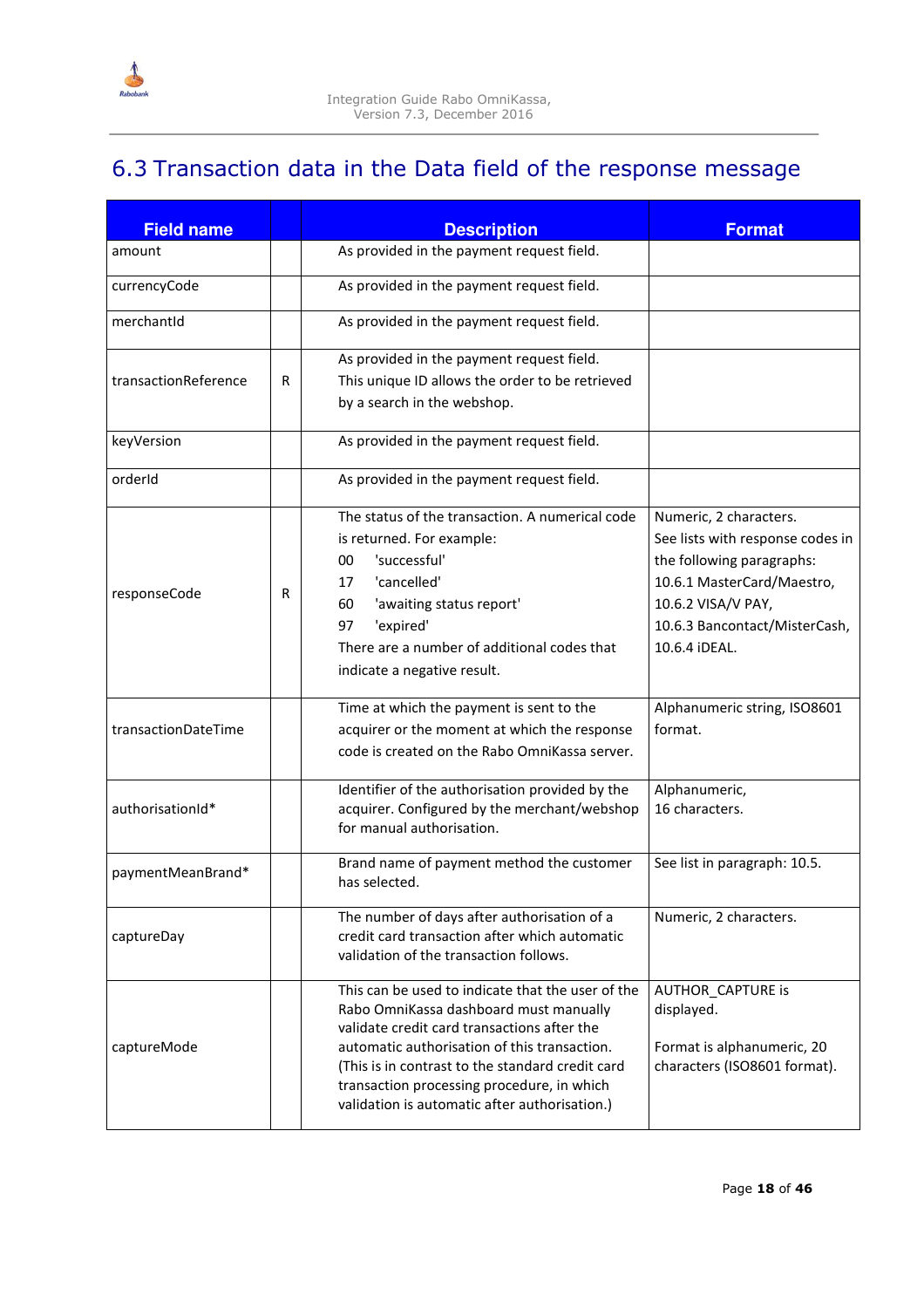

| <b>Field name</b> | <b>Description</b>             | <b>Format</b>                                   |
|-------------------|--------------------------------|-------------------------------------------------|
| maskedPan*        | Hidden Primary Account Number. | nnnnnn.nnnn (n is a number<br>between 0 and 9). |

R = the webshop must be capable of processing at least these fields in a response message

\* these fields are supplied if available, depending on the status of the transaction and the payment method selected.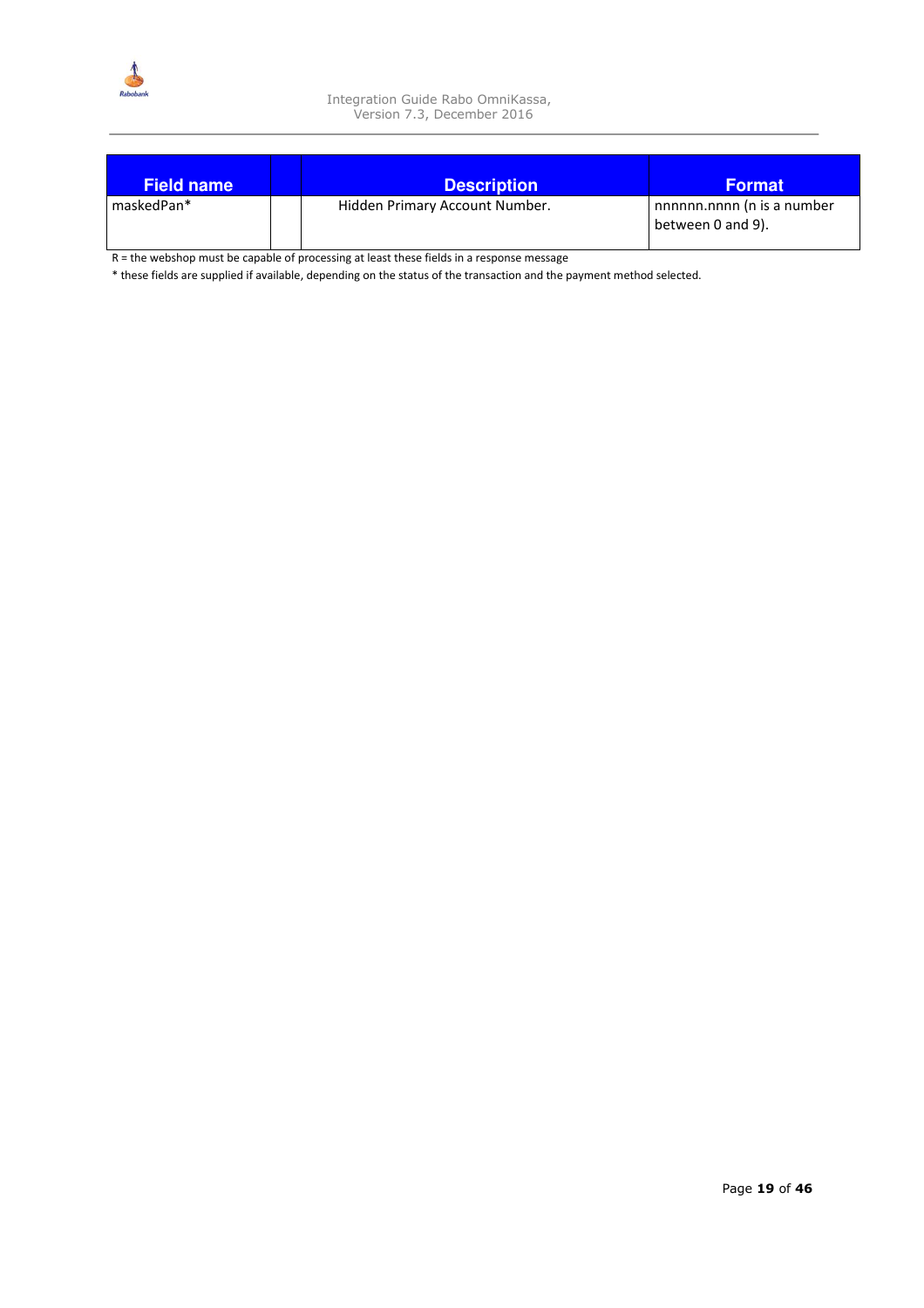<span id="page-19-0"></span>

### 6.4 Example of a response message

The Rabo OmniKassa server response message might look like this:

```
<form method="post" action="[test/live url]"> 
      <input type="hidden" name="Data" value="[key=value|key=value|key=value]">
      <input type="hidden" name="InterfaceVersion" value="HP_1.0"> 
      <input type="hidden" name="Seal" value="[SHA256(Data + Secret Key)]"> 
</form>
```
Always check and make sure that the value in the response message in the Data field has not been manipulated.

Do this by checking the value of the Seal field against your own calculation of the value.

#### **Sample verification of Seal field value**

```
$sSecretKey = '002020000000001_KEY1'; 
$sHash = hash('sha256', utf8_encode($_POST['Data'] . $sSecretKey)); 
if(strcmp($sHash, $_POST['Seal']) === 0) // Valid seal
{ 
     // Data has NOT been manipulated! 
} 
else // Invalid seal 
{ 
     // Data HAS been manipulated! 
}
```
For an example of how to code your response messages, consult the 'return' and 'report' example code on the Rabobank website. These example codes are provided in the example codes 'PHP' or '.NET' on the Rabobank website: [www.rabobank.nl/omnikassa-support](http://www.rabobank.nl/omnikassa-support) under '+Rabo OmniKassa integreren'.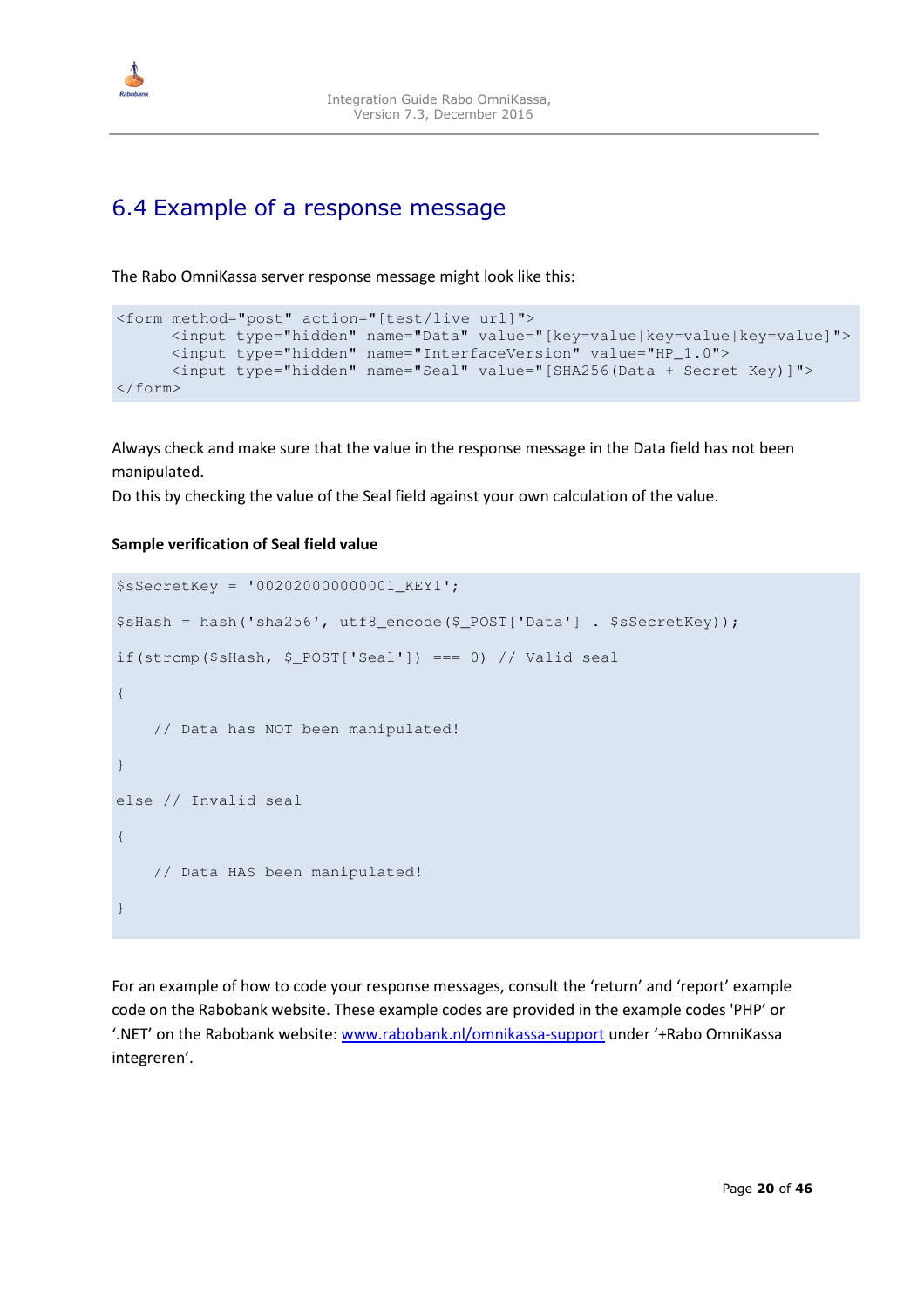<span id="page-20-0"></span>

### **7. TESTING IN THE RABO OMNIKASSA TEST ENVIRONMENT**

Before you take the Rabo OmniKassa into production, we recommend that you first integrate the Rabo OmniKassa with the test environment. This allows you to test payment requests from your webshop in the Rabo OmniKassa while you wait for your login data for the Rabo OmniKassa Downloadsite. You can test with the payment methods iDEAL, VISA, MasterCard and Maestro, and with the register services Acceptgiro (giro collection form), Incasso (direct debit) and rembours (cash on delivery). It is not possible and necessary to test with Bancontact/Mister Cash and V PAY. A succesfull test with the payment methods iDEAL and Maestro will lead to the same result.

To integrate with the test environment, use the simulation URL, the test merchant ID and the general secret key for the test webshop. If you try to use your own merchant ID in the test environment, you will receive an error message.

To integrate the webshop with the Rabo OmniKassa test environment, use the following data for the test webshop:

| <b>Simulation URL connector</b>       | https://payment-webinit.simu.omnikassa.rabobank.nl/paymentServlet |
|---------------------------------------|-------------------------------------------------------------------|
| merchantid<br>secretKey<br>keyVersion | 002020000000001<br>0020200000000001 KEY1                          |

#### **Note: a payment request in the test environment requires a unique transaction reference code**

A payment request must always have a unique transaction reference in the transactionReference field. As soon as you have received the log-in details from the Downloadsite, your own webshop ID will be available and you should be able to create a unique transaction reference code by default. In a test environment, however, an invoice number in combination with the test merchant ID may not be unique for the Rabo OmniKassa server.

For the test transactions, you must incorporate a unique transaction reference code in the payment requests. Until you have your own merchant ID, you need to use another number for this purpose, such as your Chamber of Commerce number, followed by a code for your webshop that you pick (if you have more than one webshop) and any reference of your choice.

*Example: your Chamber of Commerce number is 12345678, the webshop code is 01 and the invoice number in your webshop package is 1. This results in the transaction reference number 12345678011.* 

#### You can also use the 'settings' example code on the Rabobank site for configuring your Rabo OmniKassa. This example code is provided in the example codes 'PHP' or '.NET' on the Rabobank website: [www.rabobank.nl/omnikassa-support u](http://www.rabobank.nl/omnikassa-support)nder '+Rabo OmniKassa integreren'.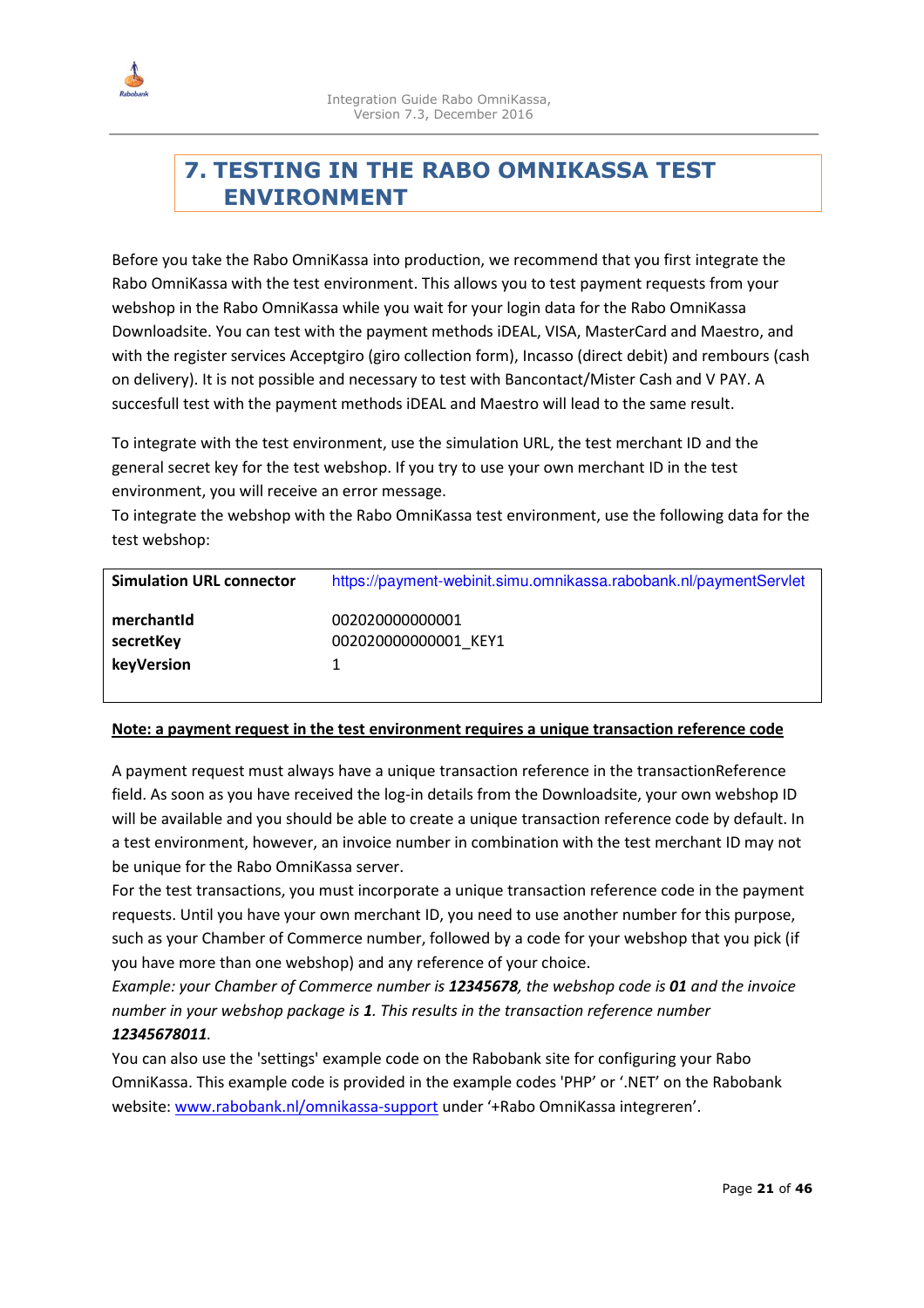<span id="page-21-0"></span>

### 7.1 Testing iDEAL transactions

When you select iDEAL, you are redirected to the iDEAL test server, which simulates an iDEAL transaction with the amount of the test transaction. For the purposes of this test transaction, it does not matter which bank you select in the iDEAL payment screen. You are then redirected back to the Rabo OmniKassa server, which displays a message showing the results of the transaction.

#### **iDEAL simulation lines:**

| <b>Transaction amount</b> | <b>iDEAL response</b>        |
|---------------------------|------------------------------|
| 2€                        | <b>Transaction cancelled</b> |
| 3€                        | <b>Transaction expired</b>   |
| 4€                        | Transaction opened           |
| 5€                        | <b>Transaction failure</b>   |
| Other cases               | <b>Transaction success</b>   |

### 7.2 Testing card transactions MasterCard, VISA and Maestro,

When you select MasterCard, VISA or Maestro as payment method, you are redirected to the Rabo OmniKassa server for simulating credit card transactions.

#### **Simulation lines for MasterCard, VISA and Maestro**

| <b>Card type</b> | <b>Card prefix</b> |
|------------------|--------------------|
|                  |                    |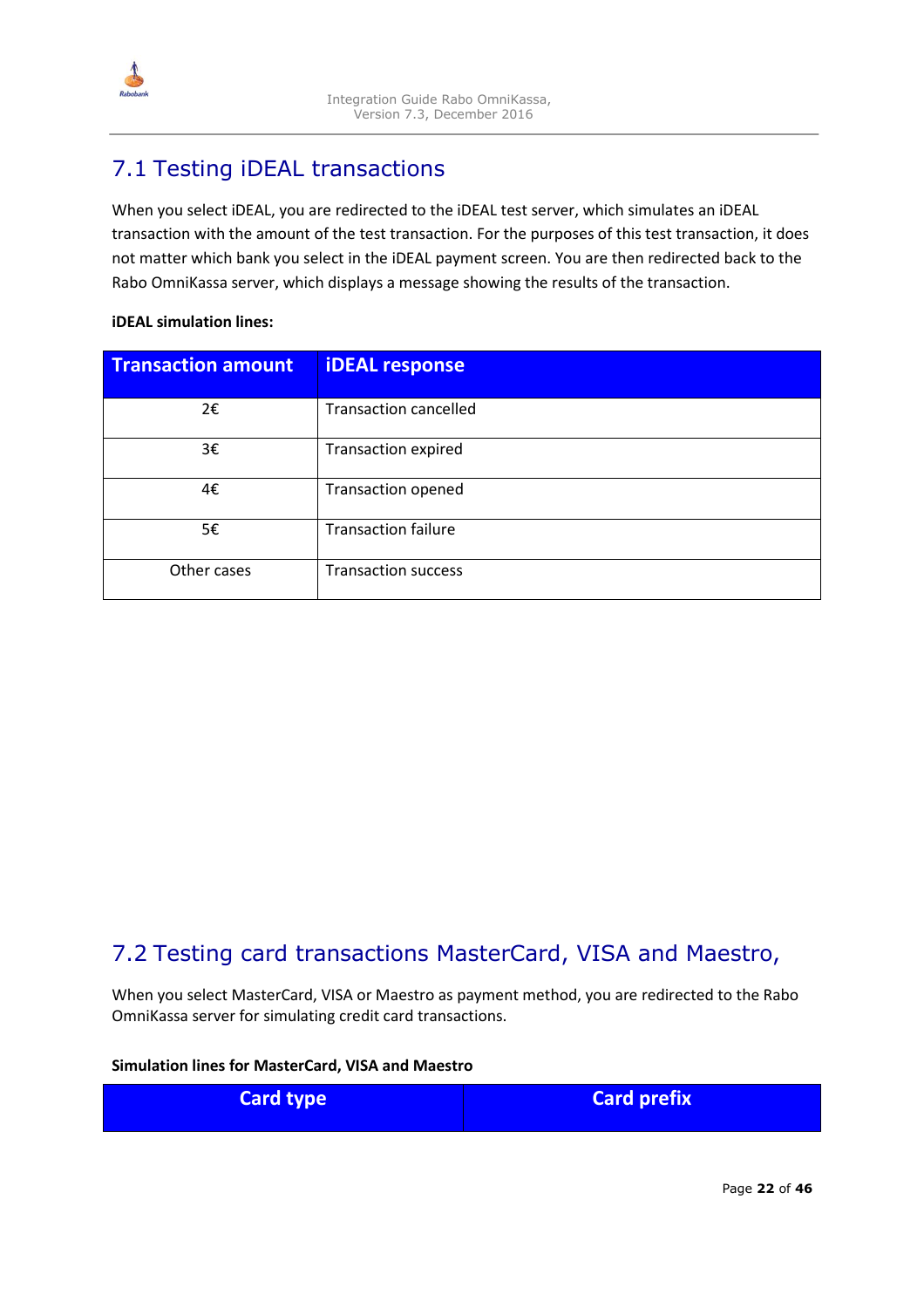<span id="page-22-0"></span>

| <b>VISA</b>    | 410000 |
|----------------|--------|
| MASTERCARD     | 510000 |
| <b>MAESTRO</b> | 500000 |

- The card payment method is defined by the first six characters (card prefix). The length of the PAN (Primary Account Number) must be between 16 and 19 characters.
- Choose for expiry date a month/year in the future.
- You can simulate all supported response codes for card transactions by changing the last two characters of each. The length of the security code to be used must be 3 or 4 characters. The last three figures of the Card prefix (000) will do.

*Example: by using card number 4100000000000005, you will simulate a VISA card payment; this payment will be refused with the response code '05 – authorization refused'.*

#### 7.3 Testing Bancontact- and V PAY transactions

It is not possible and necessary to test with Bancontact/Mister Cash and V PAY. A succesfull test with the payment methods iDEAL (in stead of Bancontact) and Maestro (in place of V PAY) will lead to the same result. This is because the responscodes are equal.

### 7.4 Testing ACCEPTGIRO/INCASSO/REMBOURS transactions

When you select any of these register services, you are redirected to the appropriate payment page. The only button available on this payment page will be 'Continue'.

As soon as you click this button, you will be sent to the URL in the normalReturnUrl (return-URL) field.

The Rabo OmniKassa cannot give a status report, because these payments are processed outside the Rabo OmniKassa. This is why the response message for a register service will be 60 (awaiting status report) or 97 (expired).

Based on the response message received, the webshop can take the appropriate further action, whether that action is to send a giro collection form, perform a direct debit of the customer's bank account or send the order cash on delivery.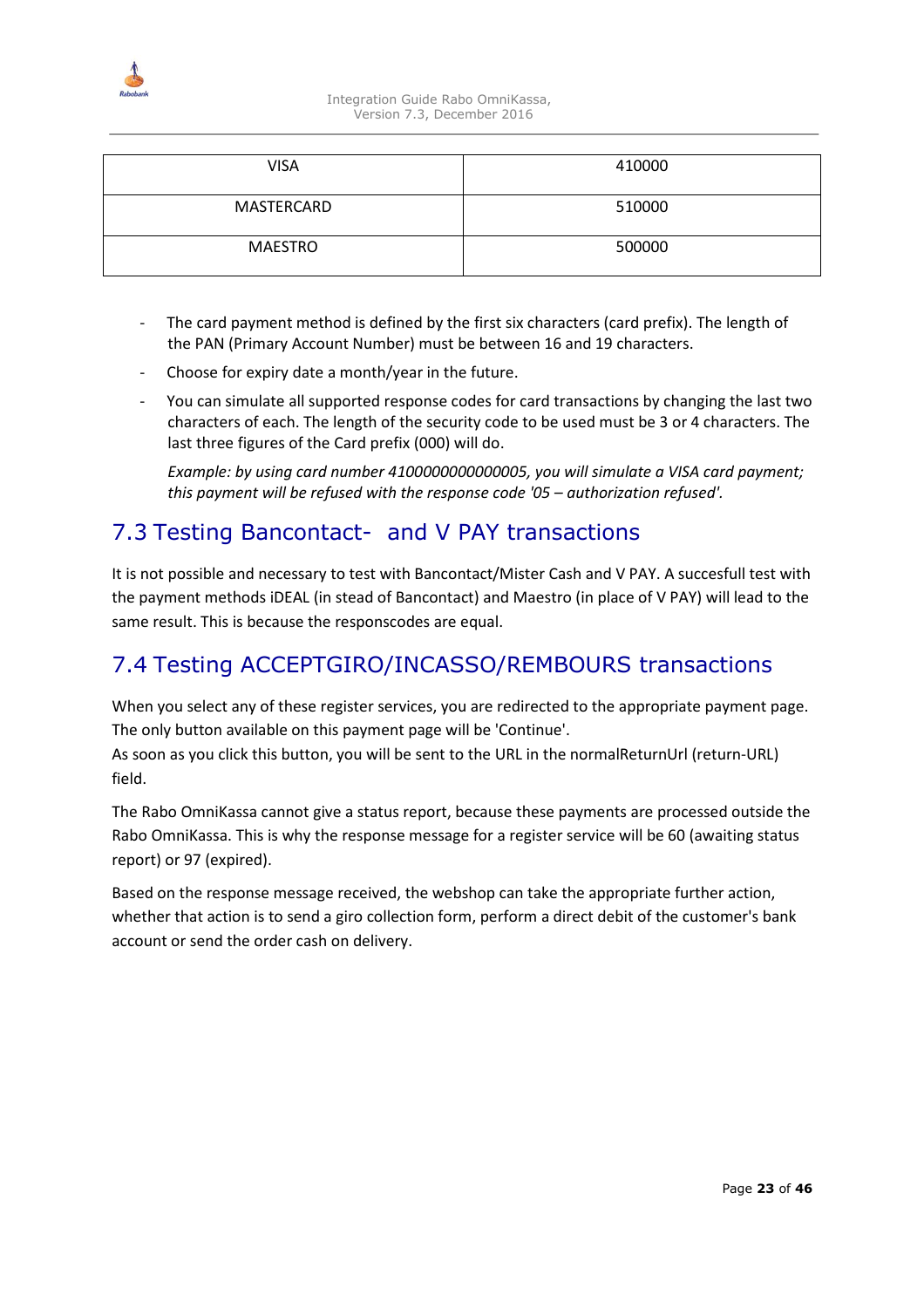<span id="page-23-0"></span>

## **8. ERROR MESSAGES**

#### 8.1 Payment request error messages

When the payment request is received by the Rabo OmniKassa server, the values of the fields supplied are checked. This may result in an error message. This chapter presents a list of the error messages, with an explanation of the potential cause of the error and how to resolve it.

#### **Important:**

The error message is only displayed in the test environment. In the production environment, the customer only sees a simple error page with a generic response:

'An error has occurred. Please contact your merchant.'.

| <b>Error message</b>                                             | <b>Cause</b>                                                                                                                                  | <b>Solution</b>                                              |
|------------------------------------------------------------------|-----------------------------------------------------------------------------------------------------------------------------------------------|--------------------------------------------------------------|
| Invalid POST field: < field name>                                | The POST request contains an<br>unknown field.                                                                                                | Check the available POST fields in the<br>integration guide. |
| Missing mandatory POST field: < field<br>name>                   | The mandatory POST field <field<br>name&gt; is missing in the POST request.</field<br>                                                        | Check the mandatory POST fields in<br>the integration guide. |
| Unknown interface version: <version></version>                   | The value <version> of the POST field<br/>InterfaceVersion is unknown.</version>                                                              | Check available interface versions.                          |
| Invalid keyword: <param<br>name&gt;=<param value=""/></param<br> | The request contains an unexpected<br>parameter.                                                                                              | Check the payment request<br>parameters.                     |
| Invalid parameter size: < param<br>name>= <param value=""/>      | Value of parameter <param name=""/><br>does not have the correct size.                                                                        | Check the size of the parameter in the<br>payment request.   |
| Invalid parameter value: < param<br>name>= <param value=""/>     | Value of parameter <param name=""/> is<br>not in correct format.                                                                              | Check the format of the parameter.                           |
| Missing mandatory parameter:<br><param name=""/>                 | The mandatory parameter <param<br>name&gt; is missing in the payment<br/>request.</param<br>                                                  | Check the mandatory payment<br>request parameters.           |
| Unknown key version: <version></version>                         | The value <version> of the parameter<br/>keyVersion is unknown.</version>                                                                     | Check the key version in the Rabo<br>OmniKassa dashboard.    |
| Unknown merchant ID: <id></id>                                   | The value for merchantid is not found<br>in the database.                                                                                     | Check the merchantId.                                        |
| Invalid seal                                                     | The payment request seal check failed<br>due to a miscomputed value in the<br>payment request or a modification of<br>one or more parameters. | Check the rules for computing the<br>seal.                   |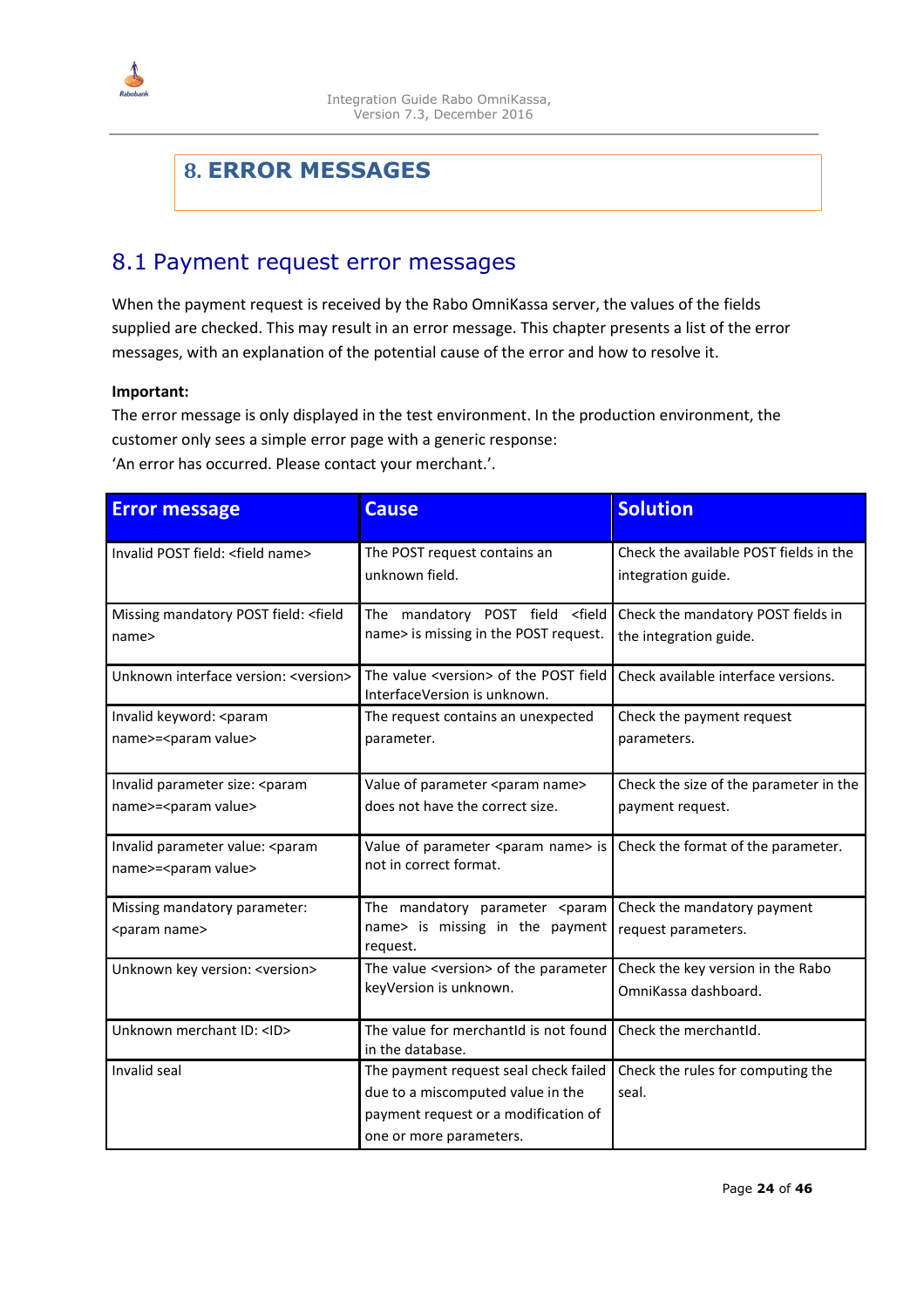<span id="page-24-0"></span>

| Transaction already processed:<br><transaction reference=""></transaction> | The Rabo OmniKassa server has<br>already received and processed a<br>payment request with the same value<br>for transactionReference. | Ensure that the transaction reference<br>is always unique. This also applies for<br>test transactions. |
|----------------------------------------------------------------------------|---------------------------------------------------------------------------------------------------------------------------------------|--------------------------------------------------------------------------------------------------------|
| Other messages                                                             |                                                                                                                                       | Contact the Support Team Rabo<br>OmniKassa.                                                            |

#### 8.2 Response message error messages

If you have problems receiving response messages or processing the messages in your webshop, you can check the following:

- Check whether the right URLs are being supplied with the payment request in the fields <<normalReturnUrl>> and <<automaticResponseUrl>>.
- Check in the payment request whether the format of the URLs is valid.
- Check whether the response URLs are accessible from an external internet connection. Any access control (login/password or IP filter) or firewall may be blocking access to your server.
- Hits to URLs for response messages should be appearing in your server's access log (hit history).
- If you are using a nonstandard port, it must be within the range 80 to 9999.
- You cannot add context parameters to the response URLs. Instead, use the unique transaction reference in the payment request field transactionReference. You can also use the orderID field, which is likewise supplied with the parameters of the response message.
- If you receive the error 'unknown merchantID', the Rabo OmniKassa server cannot seal the response message because the secret key used for the webshop cannot be retrieved. In this case, the Rabo OmniKassa server will send a response message without the Seal field. To resolve this, check the merchant ID in the payment request.

## 8.3 Support Team Rabo OmniKassa

You can also contact the Support Team Rabo OmniKassa with any questions or issues by phone on +31 30 7122117. (Mondays through Fridays from 08.00 am to 07.30 pm). The team can also be contacted by e-mail at: contact@omnikassa.rabobank.nl.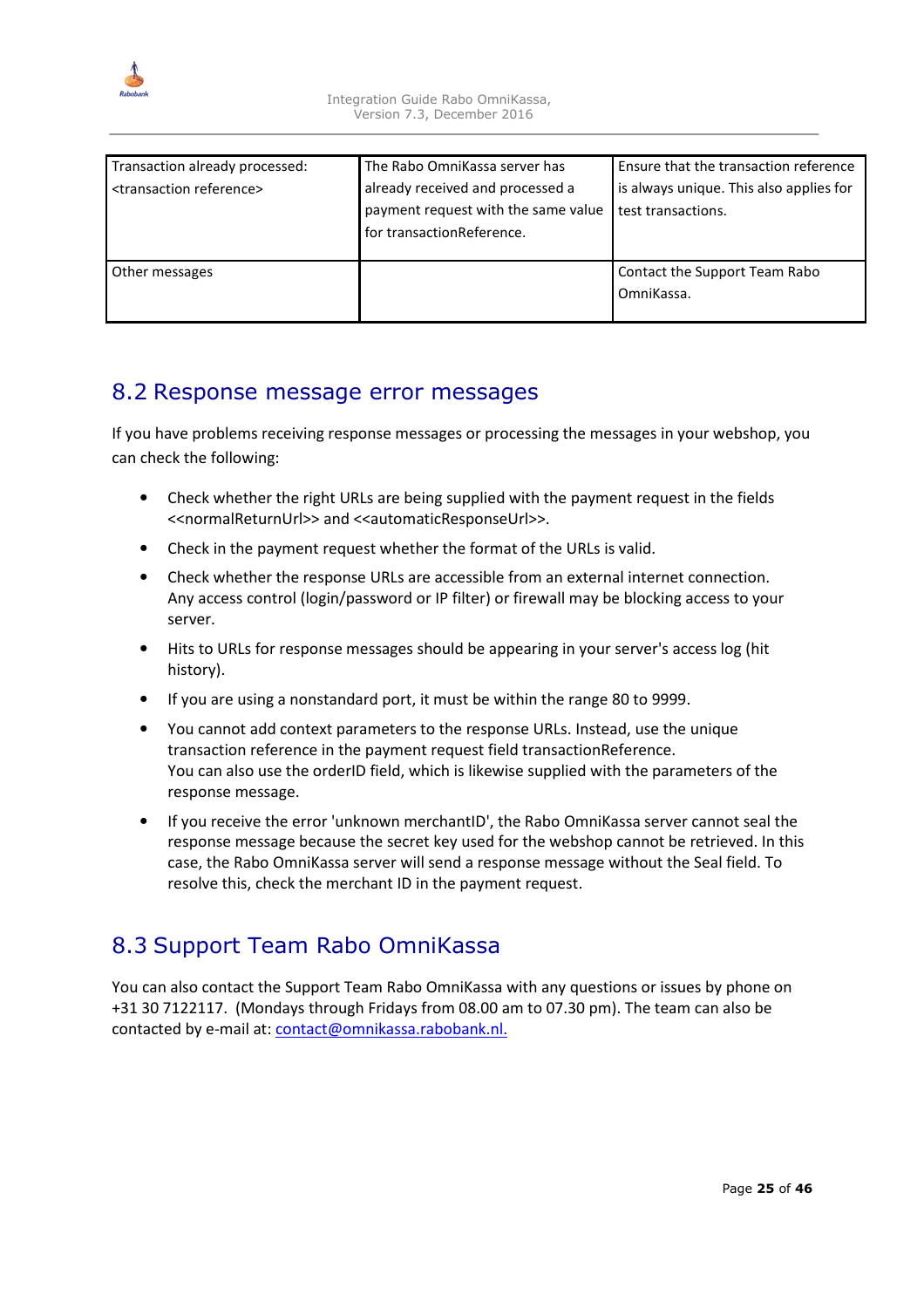<span id="page-25-0"></span>

### **9. GOING LIVE WITH THE RABO OMNIKASSA (PRODUCTION ENVIRONMENT)**

When you are ready to go live with the Rabo OmniKassa and allow your customers to make payments through it, you must take the Rabo OmniKassa into the production environment. This requires your own merchant ID and your own secret key with corresponding version number. You can find this information on the Rabo OmniKassa Downloadsite: [https://download.omnikassa.rabobank.nl](https://download.omnikassa.rabobank.nl/) 

To access the Downloadsite you need a username and password.

After the Rabo OmniKassa contract is signed and approved, the technical contact person will receive the username for the Downloadsite via e-mail. The password for the Downloadsite will be sent separately by mail to the requester of the contract, to the attention of the technical contact person. For more information about the Downloadsite, see the Rabo OmniKassa Downloadsite User Guide. This guide can be found on the Rabobank website: [www.rabobank.nl/omnikassa-support u](http://www.rabobank.nl/omnikassa-support)nder '+Downloadsite Rabo OmniKassa '.

At the same time, the requester will receive two e-mails providing him with the log-in information he needs to use the Dashboard: [https://dashboard.omnikassa.rabobank.nl/.](https://dashboard.omnikassa.rabobank.nl/) One with the username and one with a link enabling him to set his own password. The dashboard lets you access the Rabo OmniKassa transactions. For more information, see the user guide for the Rabo OmniKassa dashboard on the Rabobank web site: [www.rabobank.nl/omnikassa-support u](http://www.rabobank.nl/omnikassa-support)nder '+Downloadsite Rabo OmniKassa '.

### 9.1 From test environment to production environment

To integrate the webshop with the Rabo OmniKassa, change the URL of the test environment to the URL of the production environment: https://payment-webinit.omnikassa.rabobank.nl/paymentServlet

You must also change the test webshop details to your own identification details:

- 1. your merchant ID (merchantId)
- 2. your own secret key (secretKey)\*
- 3. the version number of your secret key (keyVersion)

| <b>URL redirect connector</b> | https://payment-webinit.omnikassa.rabobank.nl/paymentServlet                  |
|-------------------------------|-------------------------------------------------------------------------------|
| merchantid                    | < <enter here="" id="" merchant="" your="">&gt;</enter>                       |
| secretKey                     | < <enter here="" key="" secret="" your="">&gt;</enter>                        |
| keyVersion                    | < <enter here="" key's="" number="" secret="" version="" your="">&gt;</enter> |

After you have made the changes above, your Rabo OmniKassa is in production. Your customers can now pay for their purchases in your webshop using the Rabo OmniKassa.

\*Please note: the secret key (secretKey) is only available on the Downloadsite for a period of 30 days after activation. After expiry of this period, you must request a new secret key via the Downloadsite.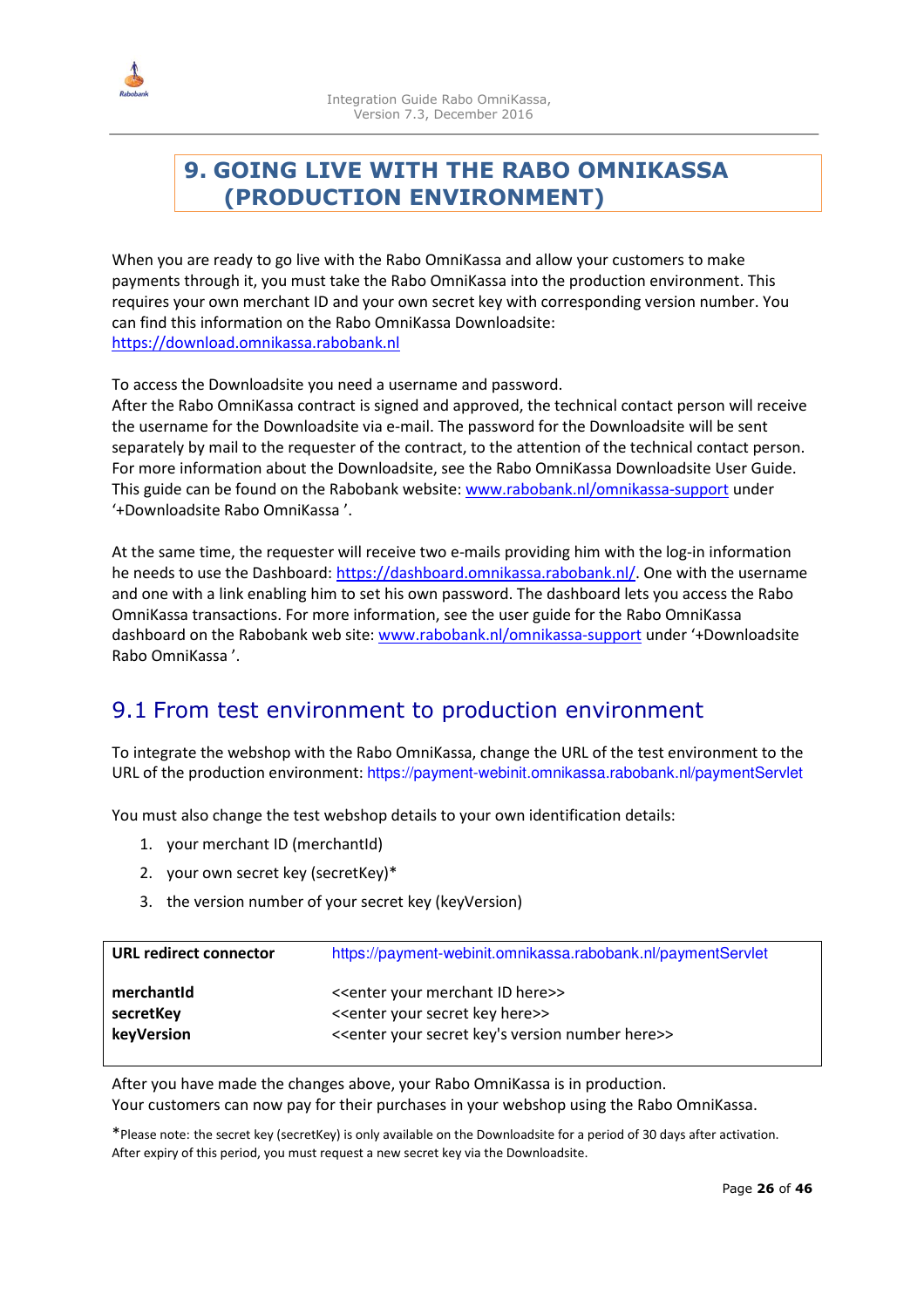<span id="page-26-0"></span>

## **10. APPENDICES: LIST OF FIELDS AND CODES**

## 10.1 Key to abbreviations

The appendices contain a number of tables. The table below provides a description of the abbreviations used in the 'Format' column.

| <b>Value</b> | <b>Description</b>                                                                                                                                                                                                                                                                                                                                                                    |  |  |
|--------------|---------------------------------------------------------------------------------------------------------------------------------------------------------------------------------------------------------------------------------------------------------------------------------------------------------------------------------------------------------------------------------------|--|--|
| N            | Indicates that a numerical value [0-9] is accepted.                                                                                                                                                                                                                                                                                                                                   |  |  |
| Α            | Indicates that an alphabetical value [aA-zZ] is accepted.                                                                                                                                                                                                                                                                                                                             |  |  |
| S            | Indicates that special characters are accepted.                                                                                                                                                                                                                                                                                                                                       |  |  |
| ISO8601      | Standard format for establishing 'date-time': YYYY-MM-DDThh:mm:sszzzzzz<br>YYYY-MM-DD: year, month, day with '-' as separator<br>static value indicating that a time description follows.<br>T :<br>hours, minutes, seconds with ": as separator<br>hh:mm:ss:<br>TimeZone in comparison to UTC, using one of the following<br>ZZZZZZ:<br>formats: « $Z$ » or « +hh:mm » or « -hh:mm » |  |  |
| url          | Indicates that a URL is accepted.                                                                                                                                                                                                                                                                                                                                                     |  |  |
| listString   | ANS with the following accepted special characters $[$ $\emptyset$ .-+, and [space]                                                                                                                                                                                                                                                                                                   |  |  |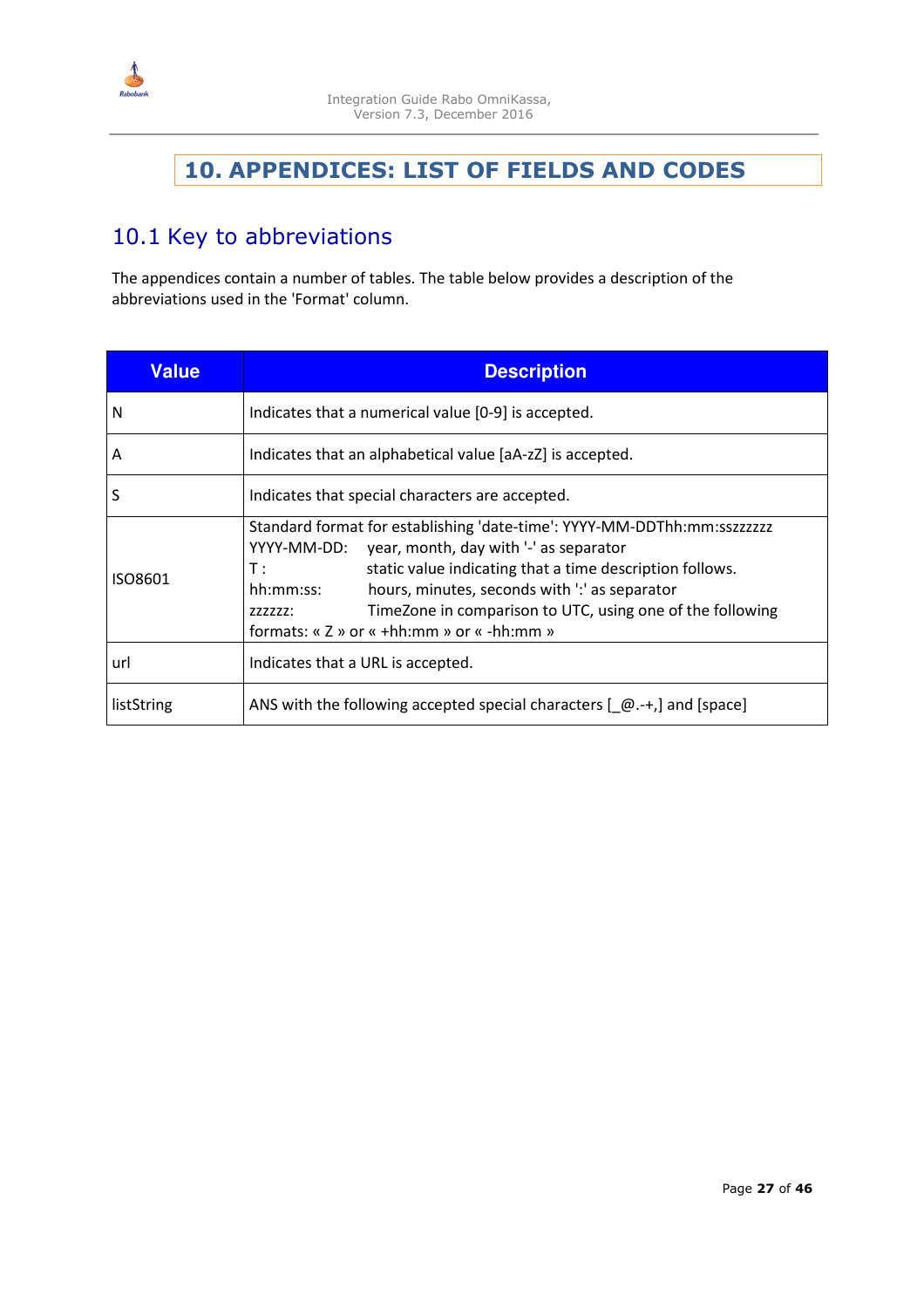<span id="page-27-0"></span>

### 10.2 Full list of fields

The table below describes all possible fields with a specification of the format.

| <b>Field name</b>    | <b>Format</b>   | <b>Description</b>                                                                                                                                                                                                                                                                                                                                                                            |  |
|----------------------|-----------------|-----------------------------------------------------------------------------------------------------------------------------------------------------------------------------------------------------------------------------------------------------------------------------------------------------------------------------------------------------------------------------------------------|--|
| amount               | N <sub>12</sub> | Final amount of a transaction (debit or credit) or amount of an<br>operation (refund, cancellation, etc.).                                                                                                                                                                                                                                                                                    |  |
| authorisationId      | AN10            | Identification of the authorisation provided by the acquirer. Sent by<br>the merchant for manual authorisation.                                                                                                                                                                                                                                                                               |  |
| automaticResponseUrl | ANS512 url      | This is the address the Rabo OmniKassa server will automatically notify<br>with the current status after a payment or process.                                                                                                                                                                                                                                                                |  |
| captureDay           | N <sub>2</sub>  | The number of days after authorisation of a credit card transaction<br>after which automatic validation of the transaction follows.<br>[Before use read the note 'Important' after this.]                                                                                                                                                                                                     |  |
| captureMode          | <b>ANS20</b>    | This can be used to indicate that the user of the Rabo OmniKassa<br>dashboard must manually validate credit card transactions after the<br>automatic authorisation of this transaction. (This is in contrast to the<br>standard credit card transaction processing procedure, in which<br>validation is automatic after authorisation.)<br>[Before use read the note 'Important' after this.] |  |
| currencyCode         | N3              | Currency of the amount. See table 10.3 for the currency codes and<br>amounts for this field.                                                                                                                                                                                                                                                                                                  |  |
| customerLanguage     | A2              | Language of the customer; used for presentation to customers on the<br>Rabo OmniKassa payment page and other pages. See table 10.4 for the<br>language codes for this field.                                                                                                                                                                                                                  |  |
| expirationdate       | ANS25 ISO8601   | Expiration date of the payment request (UTC timezone).                                                                                                                                                                                                                                                                                                                                        |  |
| keyVersion           | N <sub>10</sub> | Identifier of the merchant secret key.                                                                                                                                                                                                                                                                                                                                                        |  |
| maskedPan            | <b>NS11</b>     | Masked Primary Account Number.<br>Format is nnnnnn.nnnn (n is a number between 0 and 9).                                                                                                                                                                                                                                                                                                      |  |
| merchantId           | N <sub>15</sub> | Identifier of the merchant/webshop.                                                                                                                                                                                                                                                                                                                                                           |  |
| normalReturnUrl      | ANS512 url      | The page to which the customer is redirected after payment and<br>where the Rabo OmniKassa server sends the manual response<br>message.                                                                                                                                                                                                                                                       |  |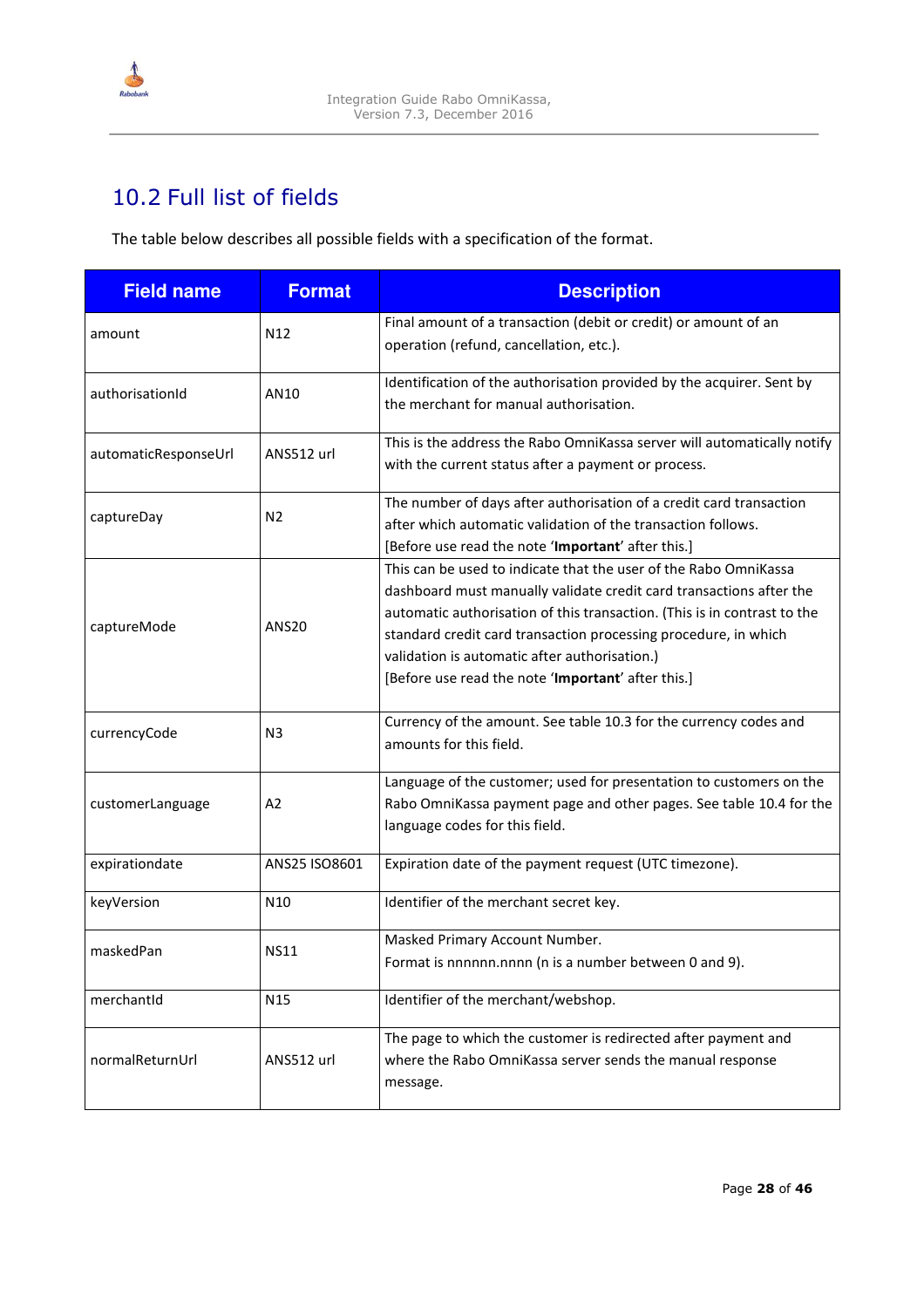

| orderId              | AN32                        | Open field that can be used to link the identification of the order in the<br>webshop to the payment in the Rabo OmniKassa.                                                                                                                                                                                                                                                                                                                                                                                               |  |
|----------------------|-----------------------------|---------------------------------------------------------------------------------------------------------------------------------------------------------------------------------------------------------------------------------------------------------------------------------------------------------------------------------------------------------------------------------------------------------------------------------------------------------------------------------------------------------------------------|--|
| paymentMeanBrand     | <b>ANS20</b>                | Brand name of the payment method. See table 10.5 with all payment<br>methods.                                                                                                                                                                                                                                                                                                                                                                                                                                             |  |
| paymentMeanBrandList | <b>ANS128</b><br>listString | List of payment methods from which the customer can choose,<br>separated by a comma. If using the register services INCASSO (direct<br>debit), ACCEPTGIRO (giro collection form) and REMBOURS (cash on<br>delivery), these payment methods must always be included in the list.<br>Brand names of payment methods must be entered in all caps. The<br>order of names in this field determines the order the methods are<br>presented to your customer. See table 10.5 with the codes and types<br>of all payment methods. |  |
| responseCode         | N <sub>2</sub>              | Rabo OmniKassa response code for a payment request.<br>See lists with all the response codes in the following paragraphs:<br>10.6.1 MasterCard/Maestro,<br>10.6.2 VISA/V PAY,<br>10.6.3 Bancontact/MisterCash,<br>10.6.4 iDEAL.                                                                                                                                                                                                                                                                                           |  |
| transactionDateTime  | ANS25 ISO8601               | If the payment is sent to the acquirer for authorisation: date/time in<br>the Rabo OmniKassa server at which the payment is sent to the<br>acquirer, in the merchant/webshop's time zone.<br>Otherwise: date and time at which the Rabo OmniKassa response code<br>is generated on the Rabo OmniKassa server.                                                                                                                                                                                                             |  |
| transactionReference | <b>AN35</b>                 | Identifier of the transaction.                                                                                                                                                                                                                                                                                                                                                                                                                                                                                            |  |

#### **Important:**

If you use either one of the two options 'captureDay' and 'captureMode', be sure you are not validating a credit card transaction more than 6 days after authorisation. After that time, the authorisation is no longer valid and you run the risk that the card issuer may reject the transaction.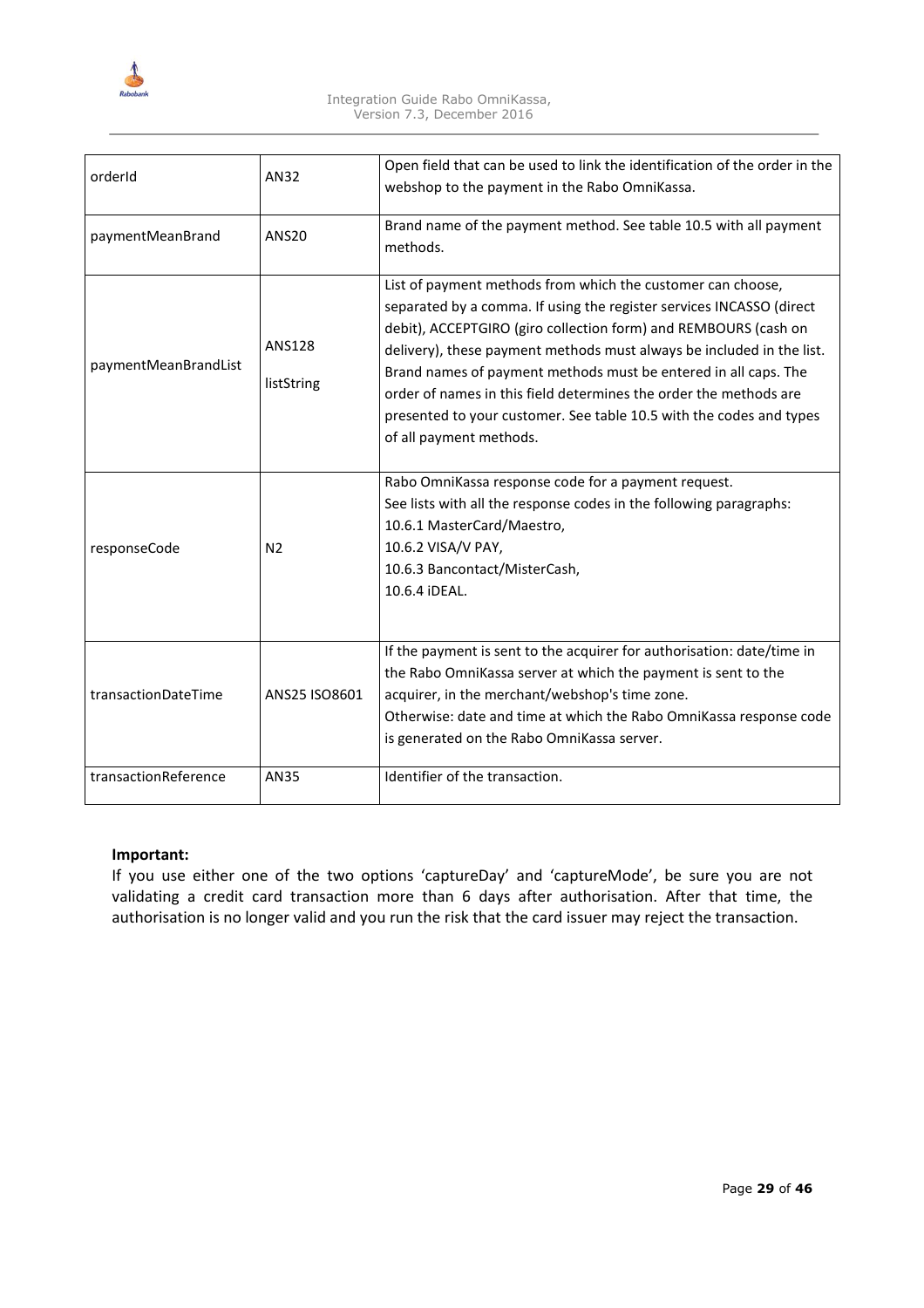<span id="page-29-0"></span>

### 10.3 List of currency codes and amounts

The Rabo OmniKassa supports payment in different currencies. Note that the payment methods iDEAL and Bancontact only allow payments in euros. The currency codes are given in ISO 4217 numeric codification.

|                       | <b>Currency code</b> |                         | <b>Example</b> |                     |
|-----------------------|----------------------|-------------------------|----------------|---------------------|
| <b>Currency name</b>  | value                | <b>Fractional unity</b> | <b>Amount</b>  | <b>Amount field</b> |
| Euro                  | 978                  | 2                       | 106.55         | 10655               |
| American dollar       | 840                  | 2                       | 106.55         | 10655               |
| Swiss Franc           | 756                  | 2                       | 106.55         | 10655               |
| <b>Pound Sterling</b> | 826                  |                         | 106.55         | 10655               |
| Canadian Dollar       | 124                  | 2                       | 106.55         | 10655               |
| Japanese Yen          | 392                  | 0                       | 106            | 106                 |
| Australian Dollar     | 036                  | 2                       | 106.55         | 10655               |
| Norwegian Crown       | 578                  | 2                       | 106.55         | 10655               |
| Swedish Crown         | 752                  | 2                       | 106.55         | 10655               |
| Danish Crown          | 208                  | 2                       | 106.55         | 10655               |

### 10.4 List of language codes

The list of language codes used (ISO 639-1 Alpha2) can be used for the language in which the payment page is displayed to customers. See paragraph 5.4 5.2 Optional fields in the Data field of the payment request (customerLanguage). The payment page will be displayed by default in the language (setting) of the browser your customer is using at that time.

| <b>Code</b> | <b>Language</b> |
|-------------|-----------------|
| <b>CS</b>   | Czech           |
| <b>CY</b>   | Welsh           |
| <b>DE</b>   | German          |
| EN          | English         |
| ES          | Spanish         |
| FR          | French          |
| <b>NL</b>   | Dutch           |
| <b>SK</b>   | Slovak          |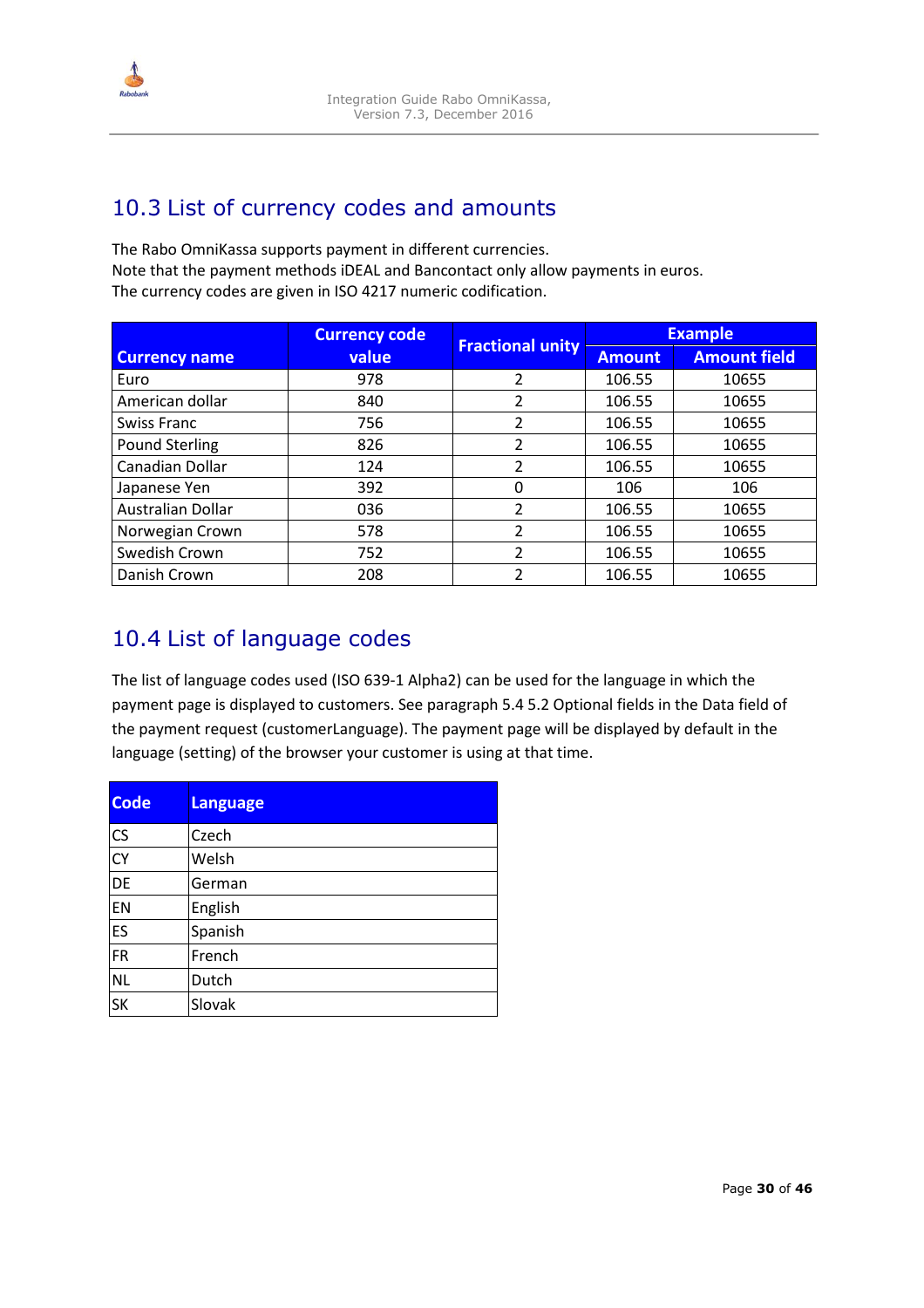<span id="page-30-0"></span>

## 10.5 List of payment methods

| <b>paymentMeanBrand</b>           |
|-----------------------------------|
| <b>IDFAL</b>                      |
| <b>VISA</b>                       |
| MASTERCARD                        |
| MAFSTRO                           |
| <b>VPAY</b>                       |
| <b>BCMC</b>                       |
| INCASSO (direct debit)            |
| ACCEPTGIRO (giro collection form) |
| REMBOURS (cash on delivery)       |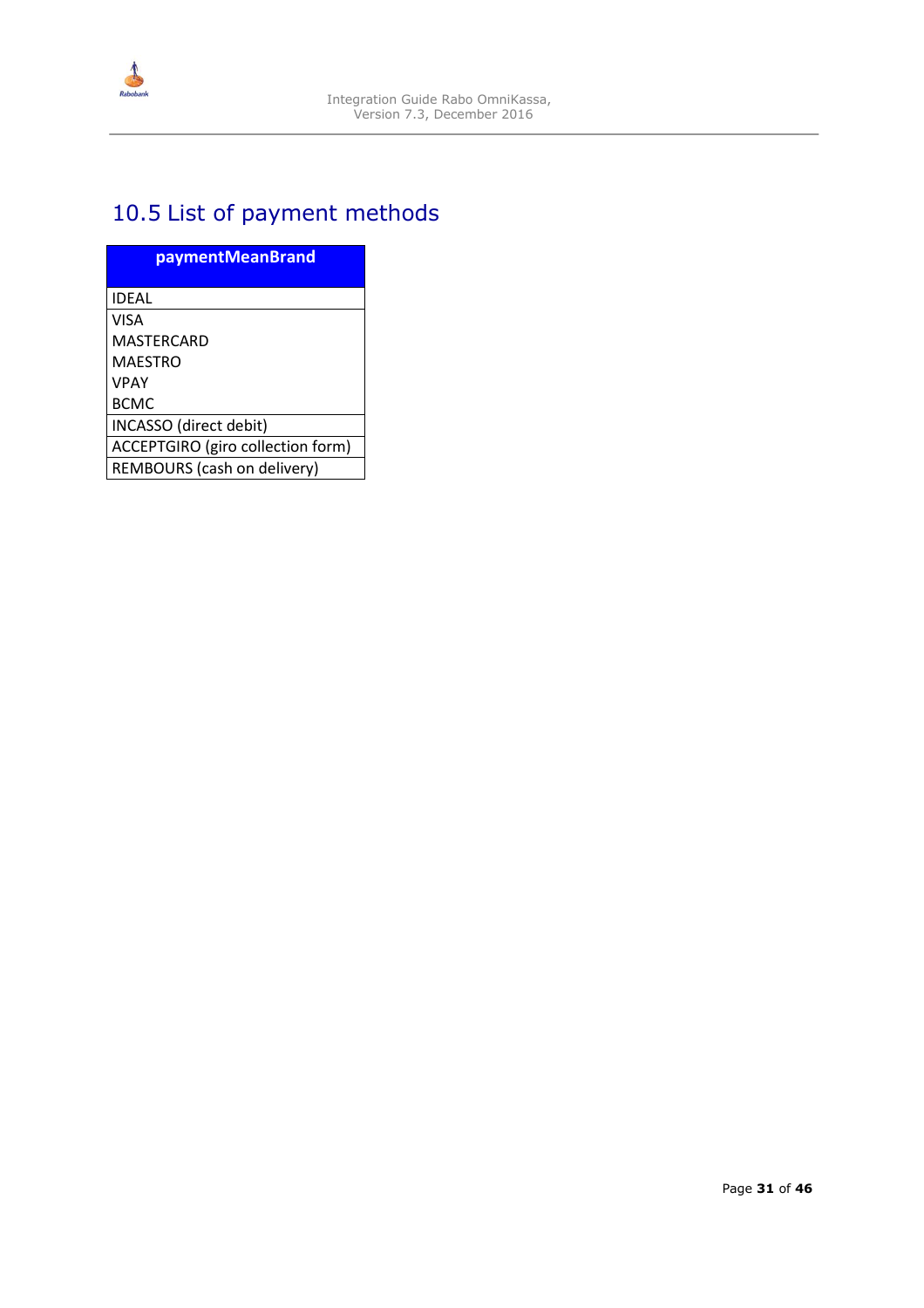<span id="page-31-0"></span>

#### 10.6 About acquiring and server response codes

The acquirer and server response codes are shown in the subwindow 'Technical details' of the Rabo OmniKassa dashboard. See for more information paragraph 3.2.2 until 3.2.4 of the User Guide Rabo OmniKassa Dashboard.

The Rabo OmniKassa server sends response messages (HTTP POST) to the URLs defined in the payment request. It will send them to the URL specified in the normalReturnUrl field (return-URL) by default. As an option, a second response message can be sent automatically to the URL in the field automaticResponseUrl (report-URL). The response message contains information on the status of the payment (one of the server response codes listed below) on the basis of which the webshop can further process the transaction. More information about response messages is provided in chapter 6 of this guide.

You will find all acquirer and server response codes for all payment means below (10.6.1-10.6.5).

### 10.6.1 List of acquirer and server response codes for MasterCard and Maestro

| <b>MasterCard/Maestro</b>        |                                   | <b>Rabo OmniKassa Dashboard</b> |                    |                            |
|----------------------------------|-----------------------------------|---------------------------------|--------------------|----------------------------|
| <b>Acquirer</b><br>response code | <b>Description</b>                | <b>Server</b><br>response code  | <b>Description</b> | <b>Status</b>              |
| 00                               | Successful<br>approval/completion | 00                              | Captured           | Successful                 |
| 00                               | Successful<br>approval/completion | 00                              | To validate        | To authorize <sup>1</sup>  |
|                                  |                                   | 00                              | Successful         | To be settled <sup>2</sup> |
| 01                               | Contact card issuer               | 05                              | Refused            | Niet succesvol             |
| 02                               | Refer to card issuer              | 02                              | Referral           | Not successful             |
| 03                               | Invalid merchant                  | 03                              | Refused            | Not successful             |
| 04                               | Capture card                      | 05                              | Refused            | Not successful             |
| 04                               | Lost card                         | 05                              | Refused            | Not successful             |
| 04                               | Stolen card                       | 05                              | Refused            | Not successful             |

 $1$ This status appears if one of the optional fields 'captureDay' and 'captureMode' is used in the Data field of the payment request in case of a MasterCard transaction and capturing/authorization is not yet done.  $^2$  This status indicates that a refund of a MasterCard or Maestro transaction has been initiated succesfully.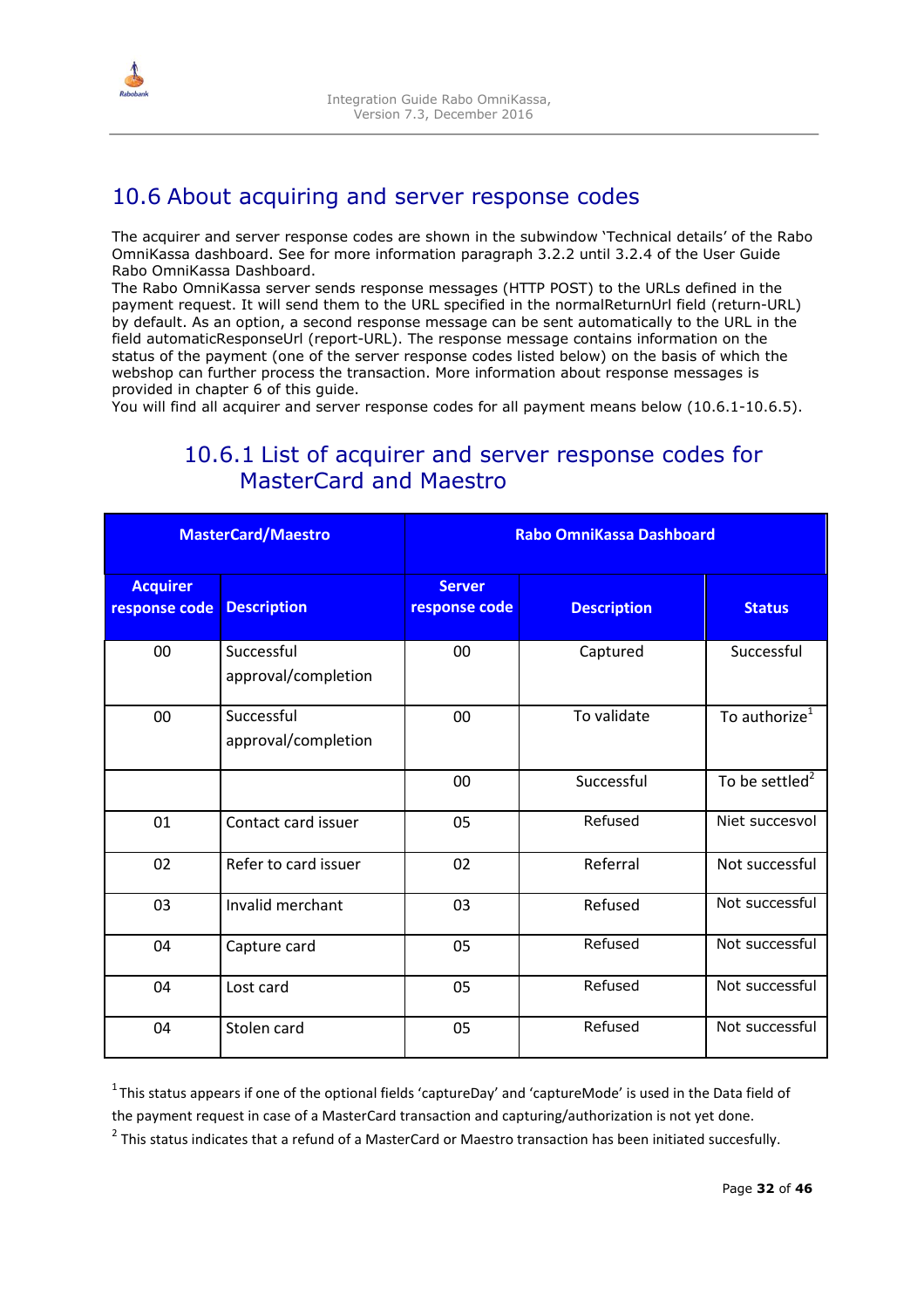

|                                  | <b>MasterCard/Maestro</b>                               |                                | <b>Rabo OmniKassa Dashboard</b> |                |
|----------------------------------|---------------------------------------------------------|--------------------------------|---------------------------------|----------------|
| <b>Acquirer</b><br>response code | <b>Description</b>                                      | <b>Server</b><br>response code | <b>Description</b>              | <b>Status</b>  |
| 05                               | Do not honour                                           | 05                             | Refused                         | Not successful |
| 05                               | Invalid/nonexistent "To<br>Account" specified           | 05                             | Refused                         | Not successful |
| 05                               | Invalid/nonexistent<br>"From Account"<br>specified      | 05                             | Refused                         | Not successful |
| 05                               | Invalid/nonexistent<br>specified (general)              | 05                             | Refused                         | Not successful |
| 12                               | Invalid transaction                                     | 12                             | Refused                         | Not successful |
| 12                               | <b>Invalid Authorization</b><br>Lifecycle               | 12                             | Refused                         | Not successful |
| 13                               | Invalid amount                                          | 30                             | Refused                         | Not successful |
| 14                               | Invalid card number (no<br>such number)                 | $14 = 75^3$                    | Refused                         | Not successful |
| 15                               | Invalid Issuer                                          | 05                             | Refused                         | Not successful |
| 25                               | Unable to route<br>transaction                          | 25                             | Refused                         | Not successful |
| 31                               | Authorization System or<br>issuer system<br>inoperative | 90                             | Cancelled                       | Not successful |
| 51                               | Insufficient funds/over<br>credit limit                 | 05                             | Refused                         | Not successful |
| 54                               | Expired card                                            | 05                             | Refused                         | Not successful |

 $3$  After three attempts the first mentioned code changes into the last mentioned code.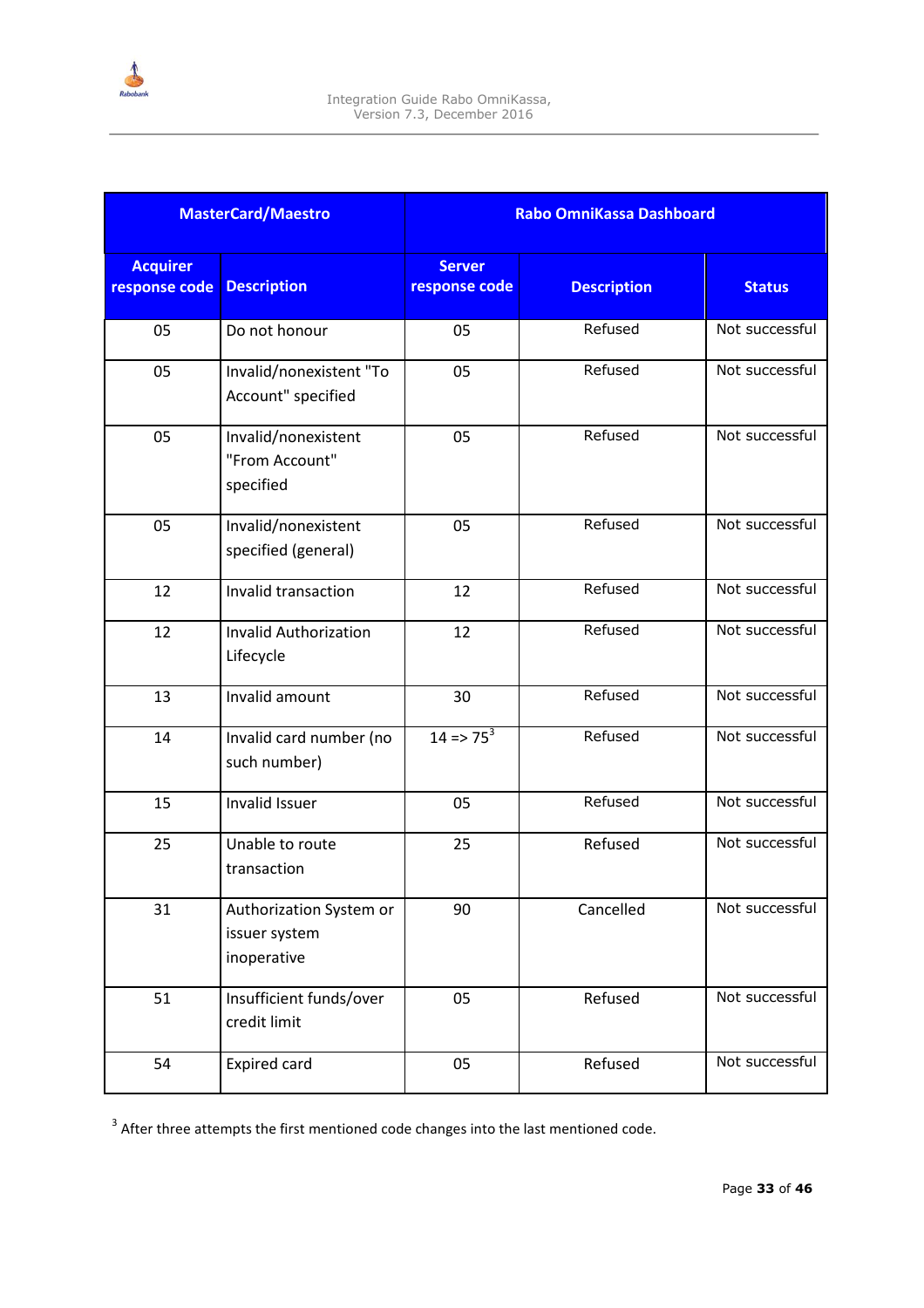

|                                  | <b>MasterCard/Maestro</b>                                   |                                | <b>Rabo OmniKassa Dashboard</b> |                |
|----------------------------------|-------------------------------------------------------------|--------------------------------|---------------------------------|----------------|
| <b>Acquirer</b><br>response code | <b>Description</b>                                          | <b>Server</b><br>response code | <b>Description</b>              | <b>Status</b>  |
| 57                               | Transaction not permit-<br>ted to issuer/cardholder         | 05                             | Refused                         | Not successful |
| 58                               | Transaction not permit-<br>ted to acquirer/terminal         | 05                             | Refused                         | Not successful |
| 61                               | <b>Exceeds withdrawal</b><br>amount limit                   | 05                             | Refused                         | Not successful |
| 61                               | <b>Exceeds withdrawal</b><br>count limit                    | 05                             | Refused                         | Not successful |
| 62                               | Restricted card                                             | 05                             | Refused                         | Not successful |
| 89                               | <b>Invalid PIN</b>                                          | $89 = 75^3$                    | Refused                         | Not successful |
| 89                               | Allowable number of PIN<br>tries exceeded                   | $89 = 75^3$                    | Refused                         | Not successful |
| 89                               | Unacceptable PIN -<br><b>Transaction Declined-</b><br>Retry | $89 = 75^3$                    | Refused                         | Not successful |
| 94                               | Duplicate transmission<br>detected                          | 90                             | Cancelled                       | Not successful |
| 96                               | Format error                                                | 30                             | Refused                         | Not successful |
| 96                               | PIN validation not<br>possible                              | 90                             | Cancelled                       | Not successful |
| 96                               | Cryptographic failure                                       | 90                             | Cancelled                       | Not successful |
| 96                               | System error                                                | 90                             | Cancelled                       | Not successful |

\* After 3 attempts the first mentioned code changes into the last mentioned code.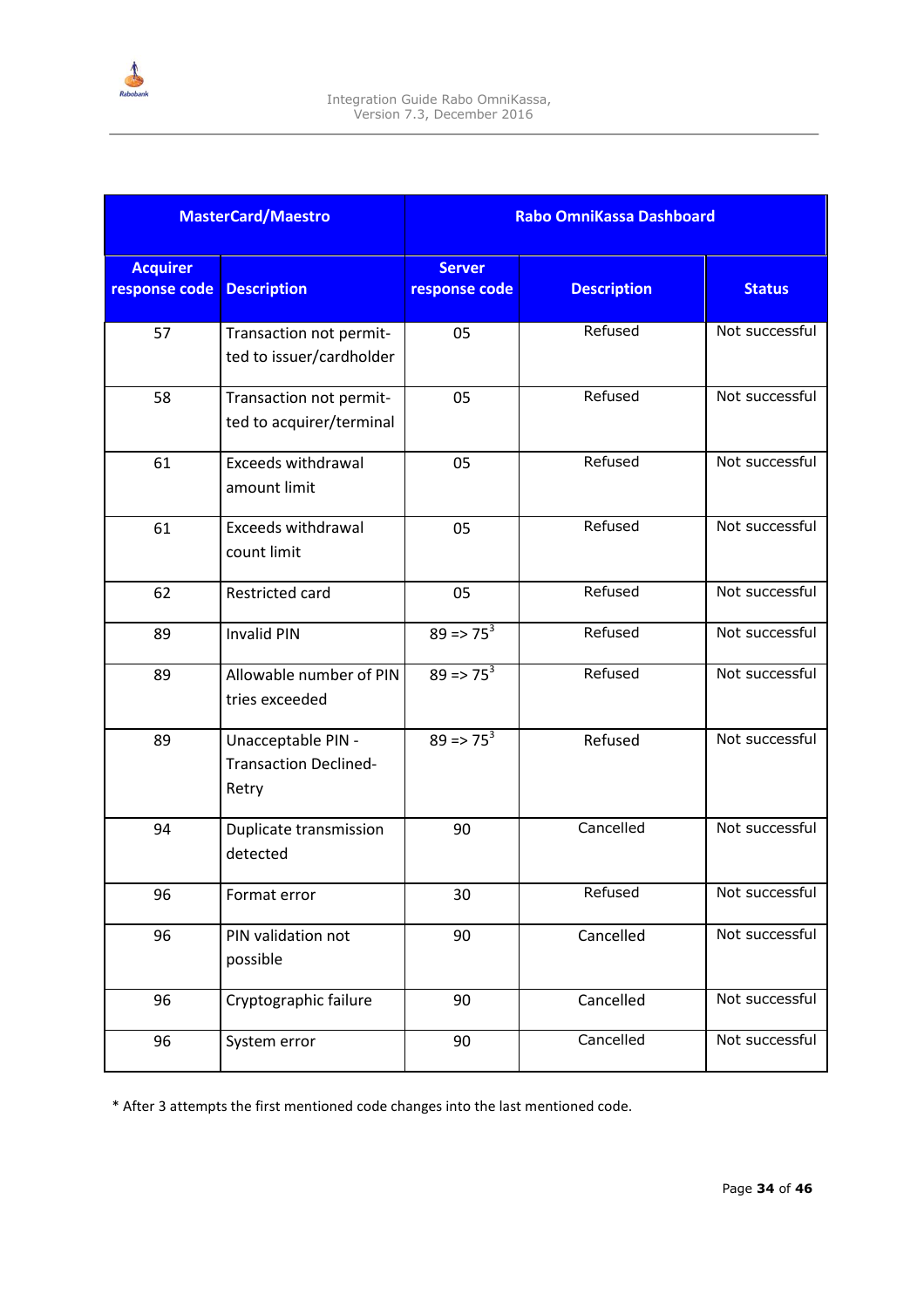<span id="page-34-0"></span>

### 10.6.2 List of acquirer and server response codes for VISA and V PAY

|                                  | <b>VISA/V PAY</b>                                                 |                                | <b>Rabo OmniKassa Dashboard</b> |                            |
|----------------------------------|-------------------------------------------------------------------|--------------------------------|---------------------------------|----------------------------|
| <b>Acquirer</b><br>response code | <b>Description</b>                                                | <b>Server</b><br>response code | <b>Description</b>              | <b>Status</b>              |
| 00                               | Successful<br>approval/completion                                 | 00                             | Captured                        | Successful                 |
| 00                               | Successful<br>approval/completion                                 | 00                             | To validate                     | To authorize <sup>1</sup>  |
|                                  |                                                                   | 00                             | Successful                      | To be settled <sup>2</sup> |
| 03                               | Invalid merchant or<br>service provider                           | 03                             | Refused                         | Not successful             |
| 04                               | Retain card                                                       | 05                             | Refused                         | Not successful             |
| 04                               | Retain card special<br>condition (other than<br>lost/stolen card) | 05                             | Refused                         | Not successful             |
| 04                               | Retain card (lost card)                                           | 05                             | Refused                         | Not successful             |
| 04                               | Retain card (stolen card)                                         | 05                             | Refused                         | Not successful             |
| 05                               | Do not honour                                                     | 05                             | Refused                         | Not successful             |
| 05                               | Invalid biller information                                        | 05                             | Refused                         | Not successful             |
| 05                               | PIN Change/Unblock<br>request declined                            | 05                             | Refused                         | Not successful             |
| 05                               | Unsafe PIN                                                        | 05                             | Refused                         | Not successful             |
| 05                               | <b>Stop Payment Order</b>                                         | 05                             | Refused                         | Not successful             |

 $1$ This status appears if one of the optional fields 'captureDay' and 'captureMode' is used in the Data field of the payment request in case of a VISA transaction and capturing/authorization is not yet done.

 $^2$  This status indicates that a refund of a VISA or V PAY transaction has been initiated succesfully.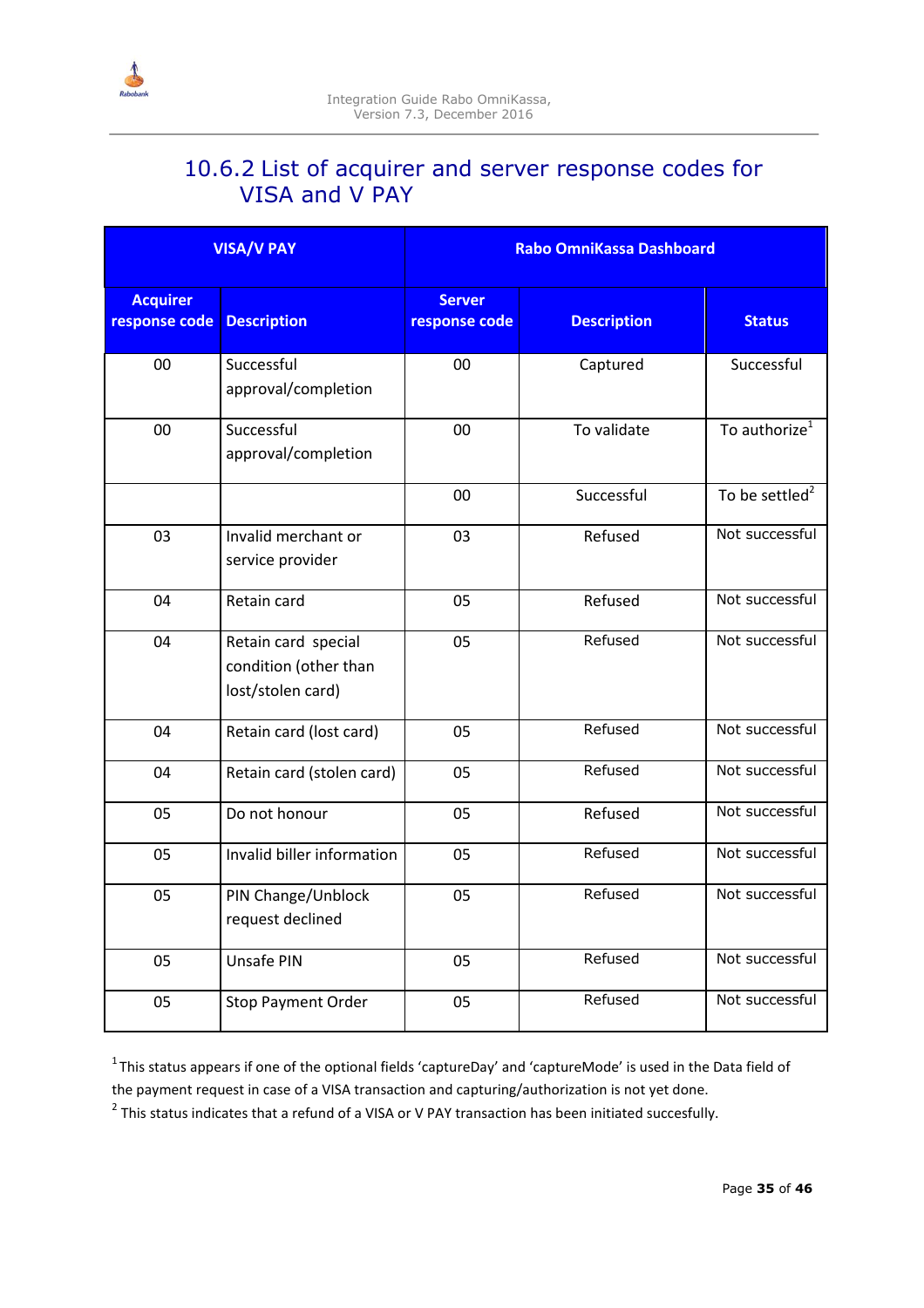

|                                  | <b>VISA/V PAY</b>                                                                   |                                | <b>Rabo OmniKassa Dashboard</b> |                |
|----------------------------------|-------------------------------------------------------------------------------------|--------------------------------|---------------------------------|----------------|
| <b>Acquirer</b><br>response code | <b>Description</b>                                                                  | <b>Server</b><br>response code | <b>Description</b>              | <b>Status</b>  |
| 05                               | Revocation of<br><b>Authorization Order</b>                                         | 05                             | Refused                         | Not successful |
| 05                               | Revocation of All<br><b>Authorization Order</b>                                     | 05                             | Refused                         | Not successful |
| 12                               | Invalid transaction                                                                 | 12                             | Refused                         | Not successful |
| 12                               | Security violation                                                                  | 12                             | Refused                         | Not successful |
| 12                               | Unable to locate<br>previous message (no<br>match on retrieval<br>reference number) | 12                             | Refused                         | Not successful |
| 12                               | Previous message<br>located for a repeat or<br>reversal                             | 12                             | Refused                         | Not successful |
| 12                               | Transaction cannot be<br>completed; violation of<br>law                             | 12                             | Refused                         | Not successful |
| 12                               | Surcharge amount not<br>permitted on Visa cards                                     | 12                             | Refused                         | Not successful |
| 12                               | Cash service not<br>available                                                       | 12                             | Refused                         | Not successful |
| 12                               | Cash request exceeds<br>issuer limit                                                | 12                             | Refused                         | Not successful |
| 13                               | Invalid amount                                                                      | 30                             | Refused                         | Not successful |
| 14                               | Invalid account number<br>(no such number)                                          | 14                             | Refused                         | Not successful |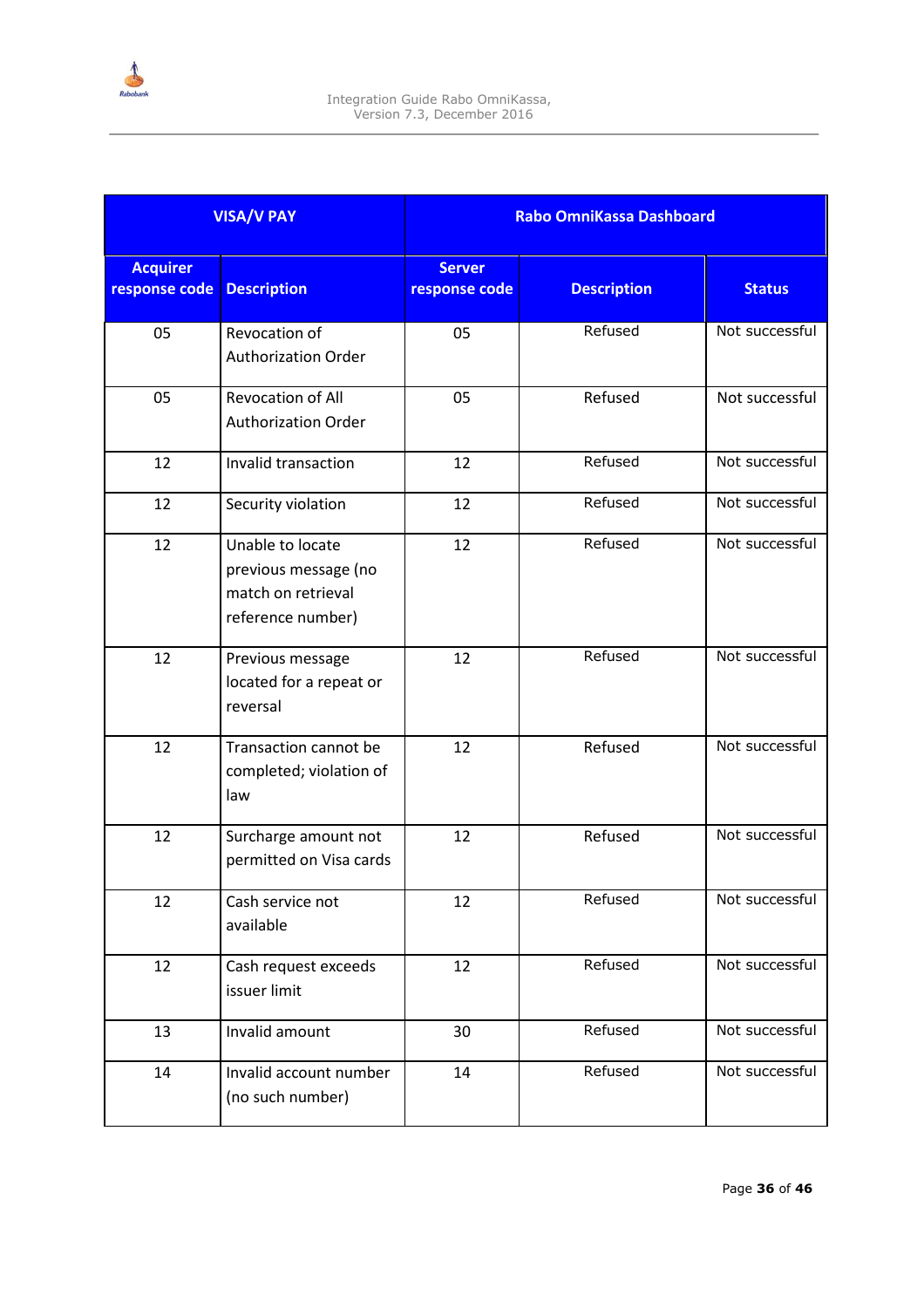

| <b>VISA/V PAY</b>                |                                                                                                      | <b>Rabo OmniKassa Dashboard</b> |                    |                |
|----------------------------------|------------------------------------------------------------------------------------------------------|---------------------------------|--------------------|----------------|
| <b>Acquirer</b><br>response code | <b>Description</b>                                                                                   | <b>Server</b><br>response code  | <b>Description</b> | <b>Status</b>  |
| 14                               | No checking account                                                                                  | 14                              | Refused            | Not successful |
| 14                               | No savings account                                                                                   | 14                              | Refused            | Not successful |
| 15                               | No such issuer                                                                                       | 05                              | Refused            | Not successful |
| 25                               | Unable to locate record<br>in file or account<br>number is missing from<br>the inquiry               | 25                              | Refused            | Not successful |
| 25                               | Invalid date (For use in<br>private label card<br>transactions and check<br>acceptance transactions) | 25                              | Refused            | Not successful |
| 25                               | Issuer or switch<br>inoperative (STIP not<br>applicable or available<br>for this transaction)        | 25                              | Refused            | Not successful |
| 25                               | Destination cannot be<br>found for routing                                                           | 25                              | Refused            | Not successful |
| 33                               | <b>Expired card</b>                                                                                  | 05                              | Refused            | Not successful |
| 51                               | Insufficient funds                                                                                   | 05                              | Refused            | Not successful |
| 57                               | Transaction not<br>permitted to cardholder                                                           | 05                              | Refused            | Not successful |
| 58                               | Transaction not allowed<br>at terminal                                                               | 05                              | Refused            | Not successful |
| 61                               | <b>Exceeds withdrawal</b><br>amount limit (activity<br>amount limit exceeded)                        | 05                              | Refused            | Not successful |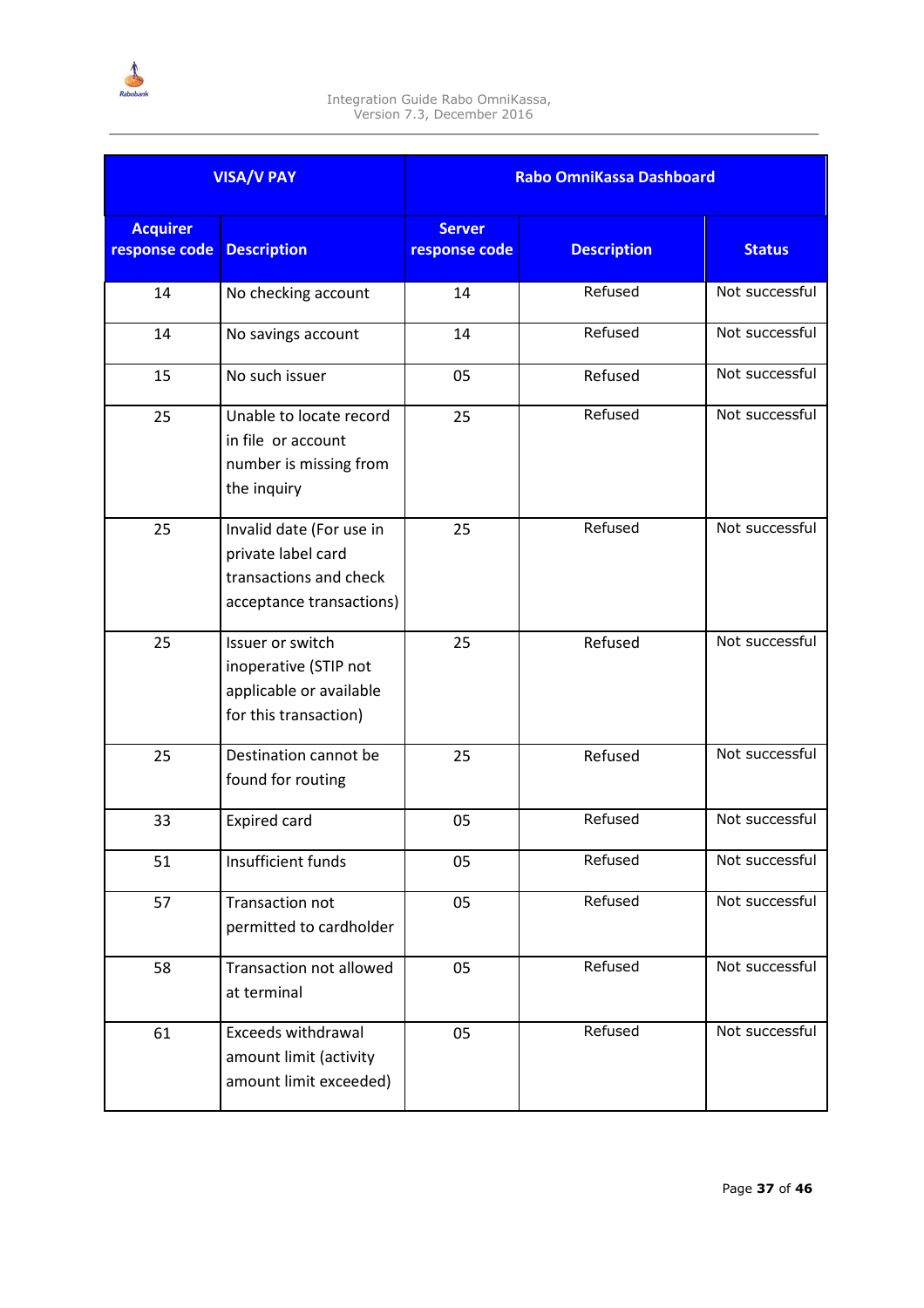

| <b>VISA/V PAY</b>                |                                                                                                   |                                | <b>Rabo OmniKassa Dashboard</b> |                |
|----------------------------------|---------------------------------------------------------------------------------------------------|--------------------------------|---------------------------------|----------------|
| <b>Acquirer</b><br>response code | <b>Description</b>                                                                                | <b>Server</b><br>response code | <b>Description</b>              | <b>Status</b>  |
| 61                               | Activity count limit<br>exceeded                                                                  | 05                             | Refused                         | Not successful |
| 62                               | Restricted card                                                                                   | 05                             | Refused                         | Not successful |
| 77                               | Re-enter transaction                                                                              | 05                             | Refused                         | Not successful |
| 89                               | <b>Incorrect PIN</b>                                                                              | $89 = 75^3$                    | Refused                         | Not successful |
| 89                               | Allowable number of<br>PIN-entry tries exceeded                                                   | $89 = 75^3$                    | Refused                         | Not successful |
| 89                               | <b>Incorrect CVV</b>                                                                              | $89 = 75^3$                    | Refused                         | Not successful |
| 89                               | Decline for CVV2 failure                                                                          | $89 = 75^3$                    | Refused                         | Not successful |
| 89                               | Card authentication<br>failed                                                                     | $89 = 75^3$                    | Refused                         | Not successful |
| 96                               | Error                                                                                             | 90                             | Cancelled                       | Not successful |
| 96                               | File is temporarily<br>unavailable                                                                | 90                             | Cancelled                       | Not successful |
| 96                               | PIN cryptographic error<br>found (error found by<br>VIC security module<br>during PIN decryption) | 90                             | Cancelled                       | Not successful |
| 96                               | Unable to verify PIN                                                                              | 90                             | Cancelled                       | Not successful |
| 96                               | System malfunction                                                                                | 90                             | Cancelled                       | Not successful |
| 96                               | Force STIP                                                                                        | 90                             | Cancelled                       | Not successful |

 $3$  After 3 attempts the first mentioned code changes into the last mentioned code.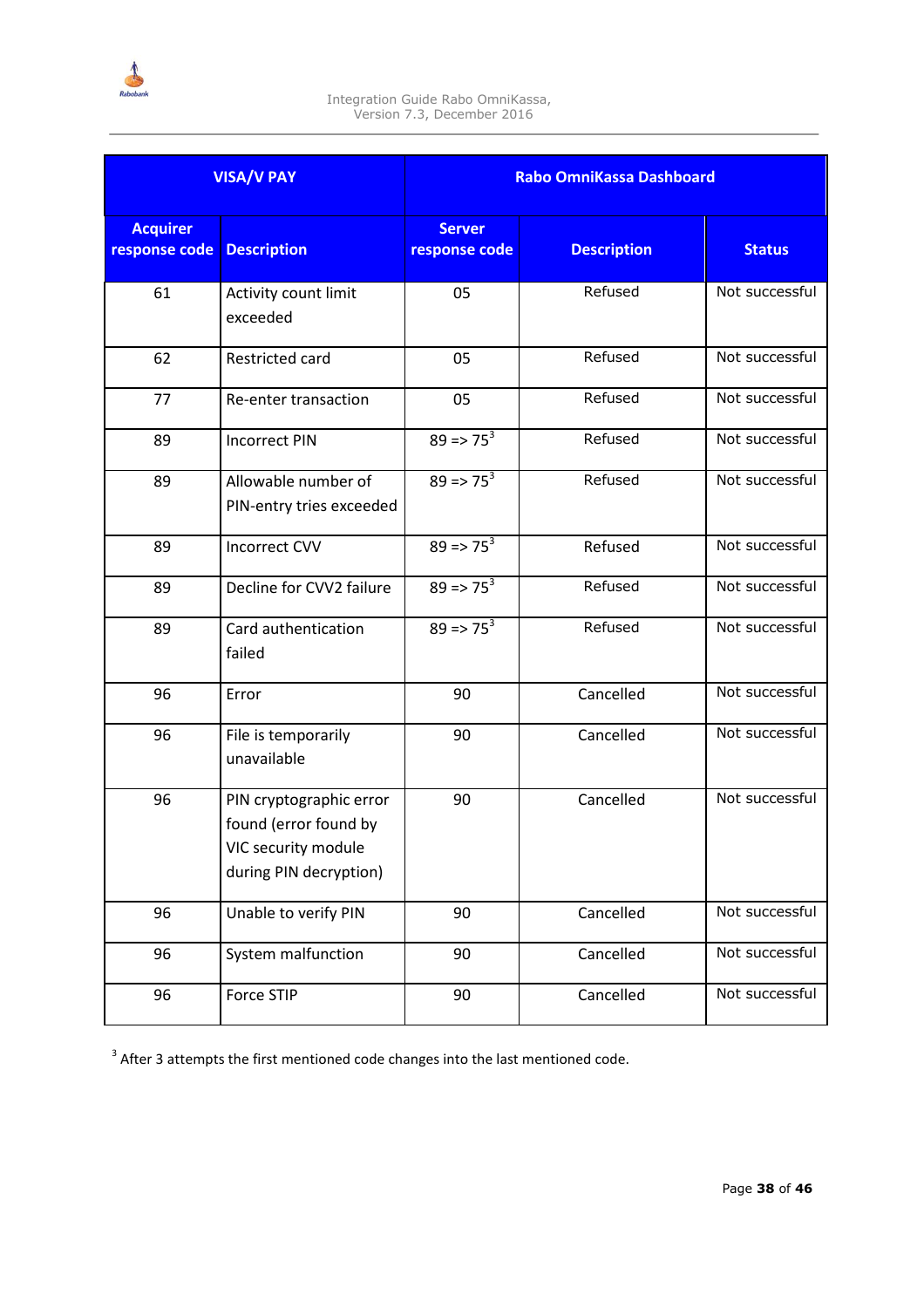<span id="page-38-0"></span>

### 10.6.3 List of acquirer and server response codes for Bancontact

| <b>Bancontact</b>                |                                              | <b>Rabo OmniKassa Dashboard</b> |                    |                |
|----------------------------------|----------------------------------------------|---------------------------------|--------------------|----------------|
| <b>Acquirer</b><br>response code | <b>Description</b>                           | <b>Server</b><br>response code  | <b>Description</b> | <b>Status</b>  |
| 00                               | Successful<br>approval/completion            | 00                              | Captured           | Successful     |
| 02                               | Refer to card issuer                         | 02                              | Referral           | Not successful |
| 03                               | Invalid merchant                             | 03                              | Refused            | Not successful |
| 04                               | Retain the Card                              | 05                              | Refused            | Not successful |
| 05                               | Do not honour                                | 05                              | Refused            | Not successful |
| 13                               | Invalid amount                               | 30                              | Refused            | Not successful |
| 14                               | Invalid card number (no<br>such number)      | $14 = 75^2$                     | Refused            | Not successful |
| 15                               | Card Issuer unknown                          | 05                              | Refused            | Not successful |
| 25                               | Unable to locate record<br>in file           | 25                              | Refused            | Not successful |
| 30                               | Format error                                 | 30                              | Refused            | Not successful |
| 31                               | Identifier of acquirer<br>entity unknown     | 90                              | Refused            | Not successful |
| 33                               | Expiry date of the card<br>has passed        | 05                              | Refused            | Not successful |
| 41                               | Card lost                                    | 05                              | Refused            | Not successful |
| 51                               | Insuffient funds or credit<br>limit exceeded | 05                              | Refused            | Not successful |

 $2$  After three attempts the first mentioned code changes into the last mentioned code.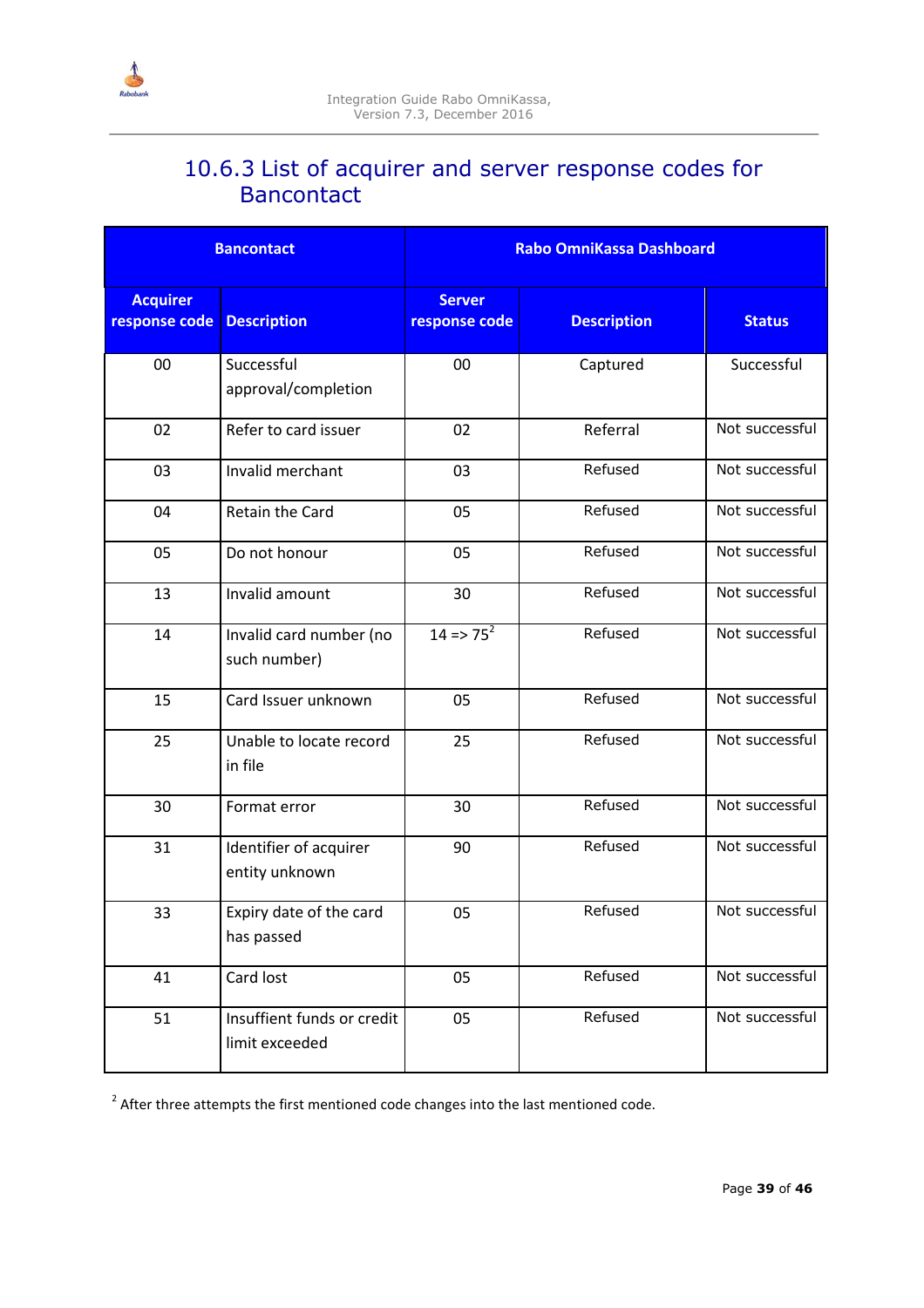

| <b>Bancontact</b>                |                                                      | <b>Rabo OmniKassa Dashboard</b> |                    |                |  |
|----------------------------------|------------------------------------------------------|---------------------------------|--------------------|----------------|--|
| <b>Acquirer</b><br>response code | <b>Description</b>                                   | <b>Server</b><br>response code  | <b>Description</b> | <b>Status</b>  |  |
| 54                               | Expiry date of the card<br>has passed                | 05                              | Refused            | Not successful |  |
| 57                               | Transaction not<br>permitted to<br>issuer/cardholder | 05                              | Refused            | Not successful |  |
| 58                               | Transaction not<br>permitted to<br>acquirer/terminal | 05                              | Refused            | Not successful |  |
| 61                               | <b>Exceeds withdrawal</b><br>amount limit            | 05                              | Refused            | Not successful |  |
| 62                               | Restricted card                                      | 05                              | Refused            | Not successful |  |
| 77                               | Re-enter transaction                                 | 05                              | Refused            | Not successful |  |
| 89                               | Allowable number of PIN<br>tries exceeded            | $89 = 75^2$                     | Refused            | Not successful |  |
| 90                               | Unexpected responce<br>code                          | 90                              | Refused            | Not successful |  |
| 94                               | Duplicate transmission<br>detected                   | 90                              | Refused            | Not successful |  |
| 95                               | Reconcile error                                      | 90                              | Refused            | Not successful |  |
| 96                               | System functioning<br>incorrectly                    | 90                              | Refused            | Not successful |  |
| 97                               | Expiry of the global<br>monitoring delay             | 90                              | Refused            | Not successful |  |
| 98                               | Unreachable server                                   | 90                              | Refused            | Not successful |  |

 $2$  After three attempts the first mentioned code changes into the last mentioned code.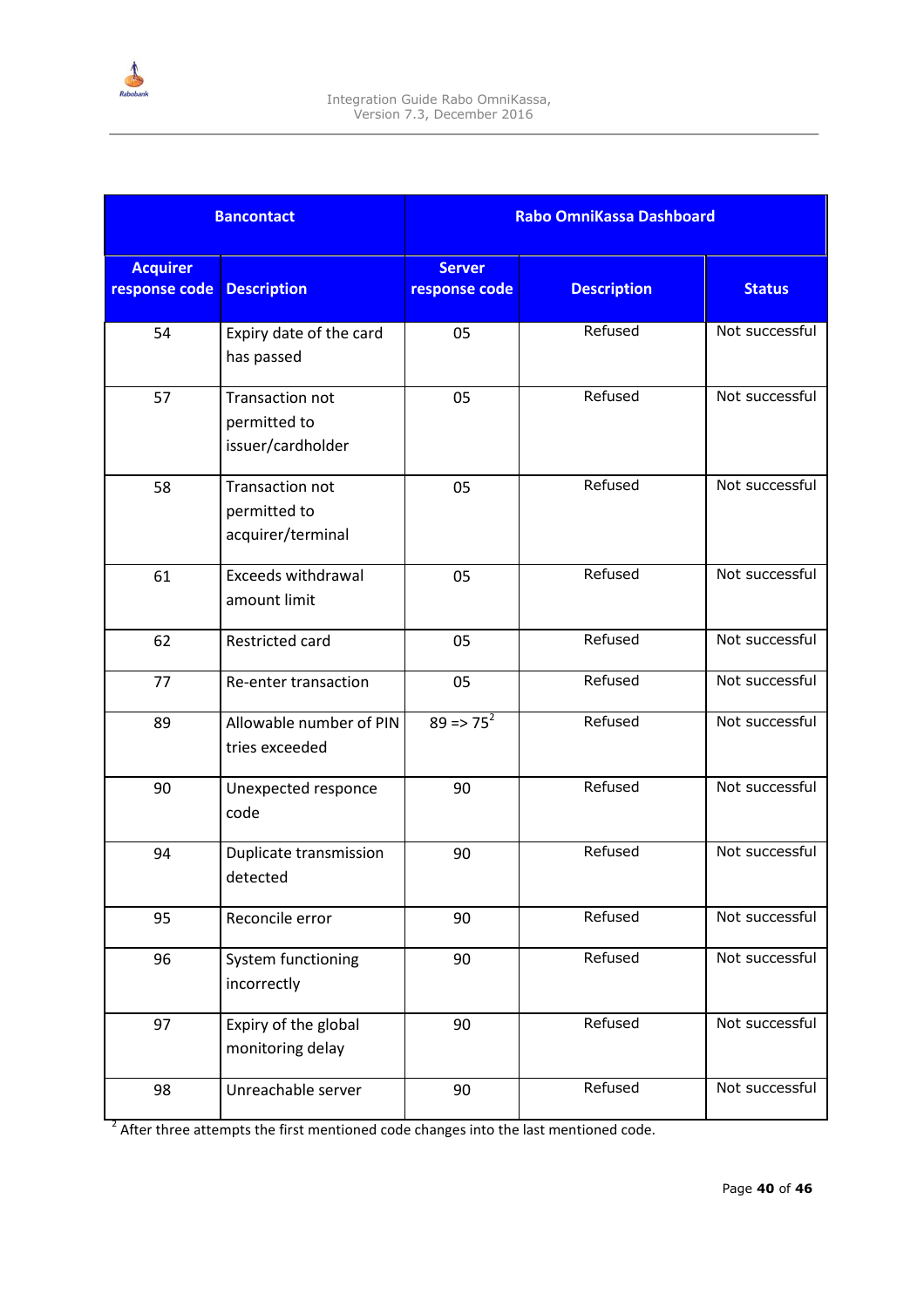<span id="page-40-0"></span>

### 10.6.4 List of acquirer and server response codes for iDEAL

|                                               | <b>iDEAL</b>       | <b>Rabo OmniKassa Dashboard</b> |                        |                            |
|-----------------------------------------------|--------------------|---------------------------------|------------------------|----------------------------|
| <b>Acquirer</b><br>response code <sup>1</sup> | <b>Description</b> | <b>Server</b><br>response code  | <b>Description</b>     | <b>Status</b>              |
| 01                                            | Open               | $60^2$                          | Awaiting status report | In behandeling             |
| 03                                            | <b>Success</b>     | 00                              | Captured               | Successful                 |
|                                               |                    | 00                              | Successful             | To be settled <sup>3</sup> |
| 04                                            | Cancelled          | 17                              | Aborted                | Not successful             |
| 05                                            | Expired            | 97                              | Aborted                | Not successful             |
| 06                                            | Failure            | 05 <sup>4</sup>                 | Error                  | Not successful             |

<sup>1</sup> The acquirer responsecode is not displayed in the Rabo OmniKassa Dashboard (empty field).<br><sup>2</sup> Transaction is not yet completed; Rabo OmniKassa is waiting for final status from iDEAL.

 $3$  This status indicates that a refund of an iDEAL transaction has been initiated succesfully.

 $4$  iDEAL does not make a distinction between technical problems and functional refusal.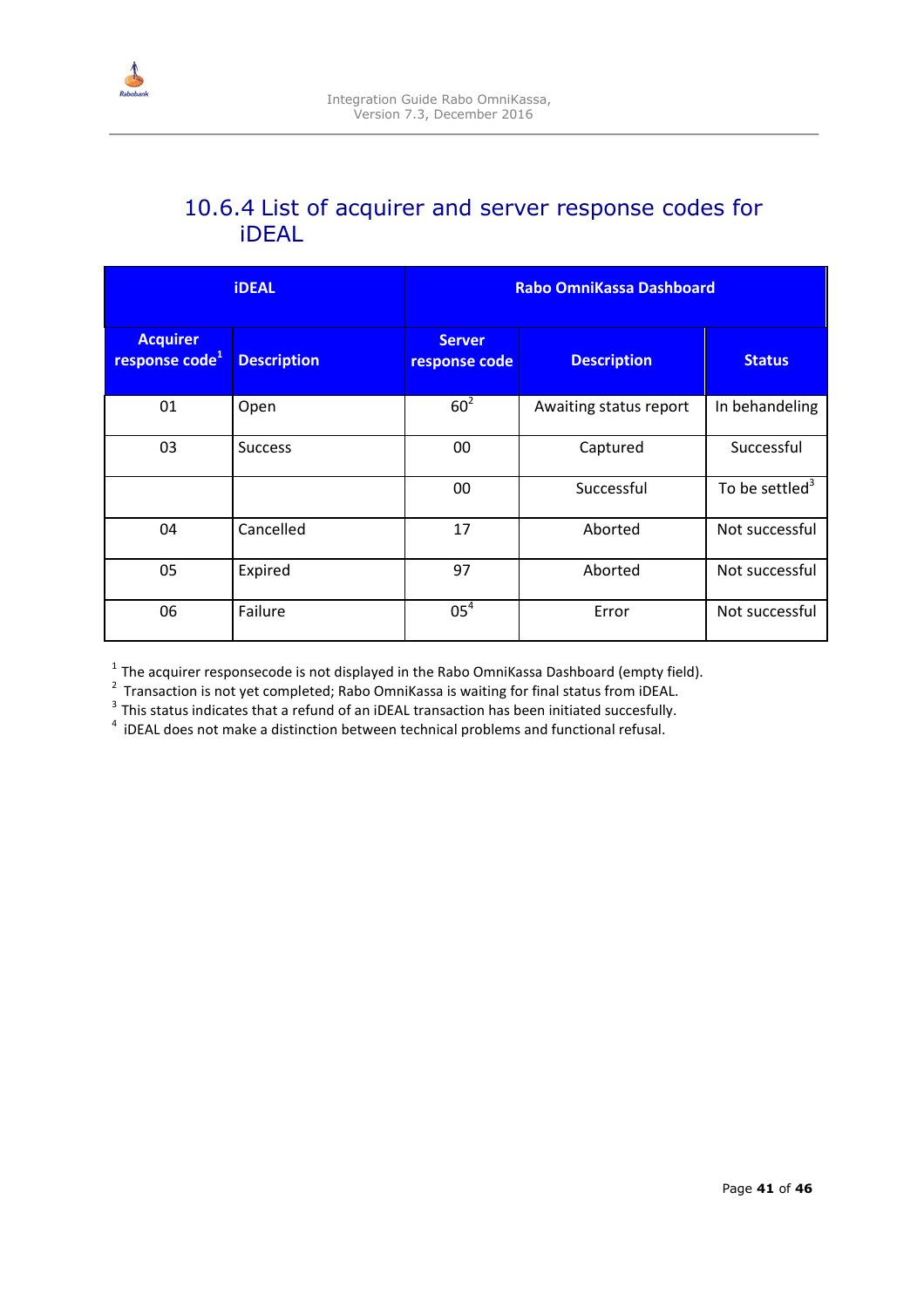<span id="page-41-0"></span>

### 10.6.5 Response codes for Incasso, Acceptgiro, rembours

Due to the way the Rabo OmniKassa supports the register services Incasso (direct debit), Acceptgiro (giro collection form) and rembours (cash on delivery), there are no specific response codes for the register services.

The response message for a register service will be 60 (awaiting status report) or 97 (expired).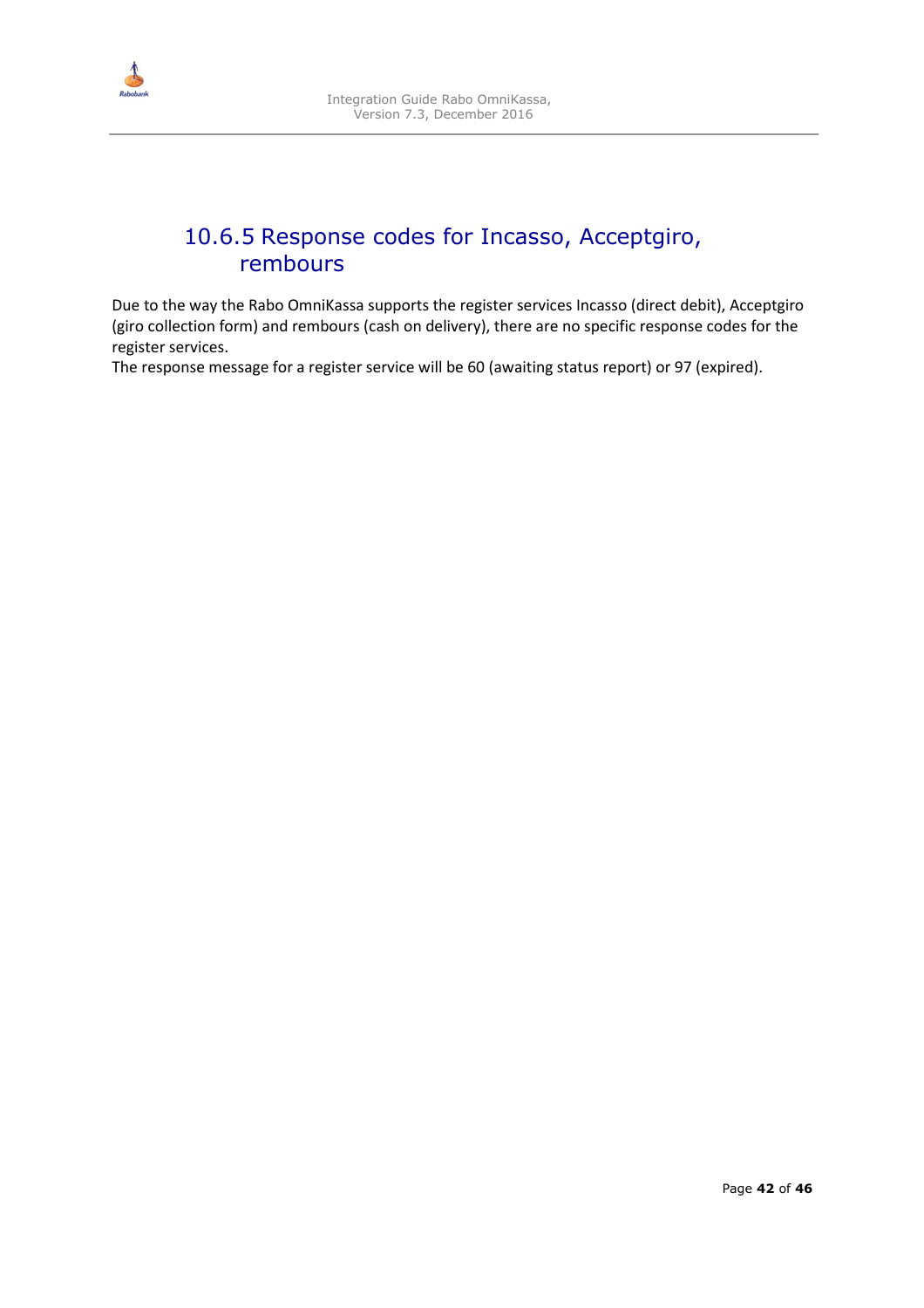

## 10.7 Explanation of fields in Excel attachment (specification) with e-mail message "Rabo OmniKassa specificatie uitbetaling" (e-Statement)

The transactions (details) of the Rabo OmniKassa payment can not only be found in the Rabo OmniKassa Dashboard, but are also reported in the Excel attachment of the e-mail message 'Rabo OmniKassa payment details'. This e-mail message (e-Statement) is sent by Rabobank to the contact person of the webshop on the day a payment is made to the webshop for one or more successful transactions.

#### **Example of Excel attachment:**

| SETTLEMENT ADDRESS                  | $info@xxxx$ $xx$ |        |                                             |                                    |                                                                    |          |  |
|-------------------------------------|------------------|--------|---------------------------------------------|------------------------------------|--------------------------------------------------------------------|----------|--|
| SETTLEMENT HEADER TITLE contractNbr |                  |        | accountNbr settlementDateTime               | paymentReference                   | paymentSign paymentAmount                                          | currency |  |
| SETTLEMENT HEADER                   |                  |        | 20200000 123456789 2013-11-27T06:21:22+0100 | 1707599 +                          | 67.66 EUR                                                          |          |  |
| PAYMENT TITLE                       | paymentReference | shopid | orderId                                     | operationDateTime                  | paymentType paymentMeanBrand transactionAmount transactionCurrency |          |  |
| <b>PAYMENT</b>                      | 1707599          |        |                                             | 148 2013-11-25T11:51:38+0100 DEBIT | <b>IDEAL</b>                                                       | 59.2 EUR |  |
| PAYMENT                             | 1707599          |        |                                             | 144 2013-11-25T18:27:21+0100 DEBIT | <b>IDEAL</b>                                                       | 8.46 EUR |  |
| SETTLEMENT TRAILER                  | 1707599          |        |                                             |                                    |                                                                    |          |  |

#### **Explanation of fields:**

1. "contractNbr"

The fixed number of the Rabo OmniKassa contract that is linked to the Rabobank business account of the web retailer concerned ('accountNbr').

This number is the same as the value in the field 'merchantId' in the payment request for a transaction minus its 1st and 4 last positions.

#### 2. "accountNbr"

The Rabobank business account number to which the Rabo OmniKassa contract is linked and to which the payment will be credited.

3. "settlementDateTime"

The date on which the successful Rabo OmniKassa transactions have been credited as a single aggregate amount (gross, without withholding charges) to the Rabobank business account ('accountNbr') of the web retailer by Rabo OmniKassa.

That payment will be effected 2 working days after the date of the transaction ('settlementDate') for successful transactions in euros, and 4 working days after the date of the transaction for successful transactions in foreign currencies.

A transaction date can be any calendar day of the year, from 00.00 am to 12.00 pm (i.e. 24 hrs).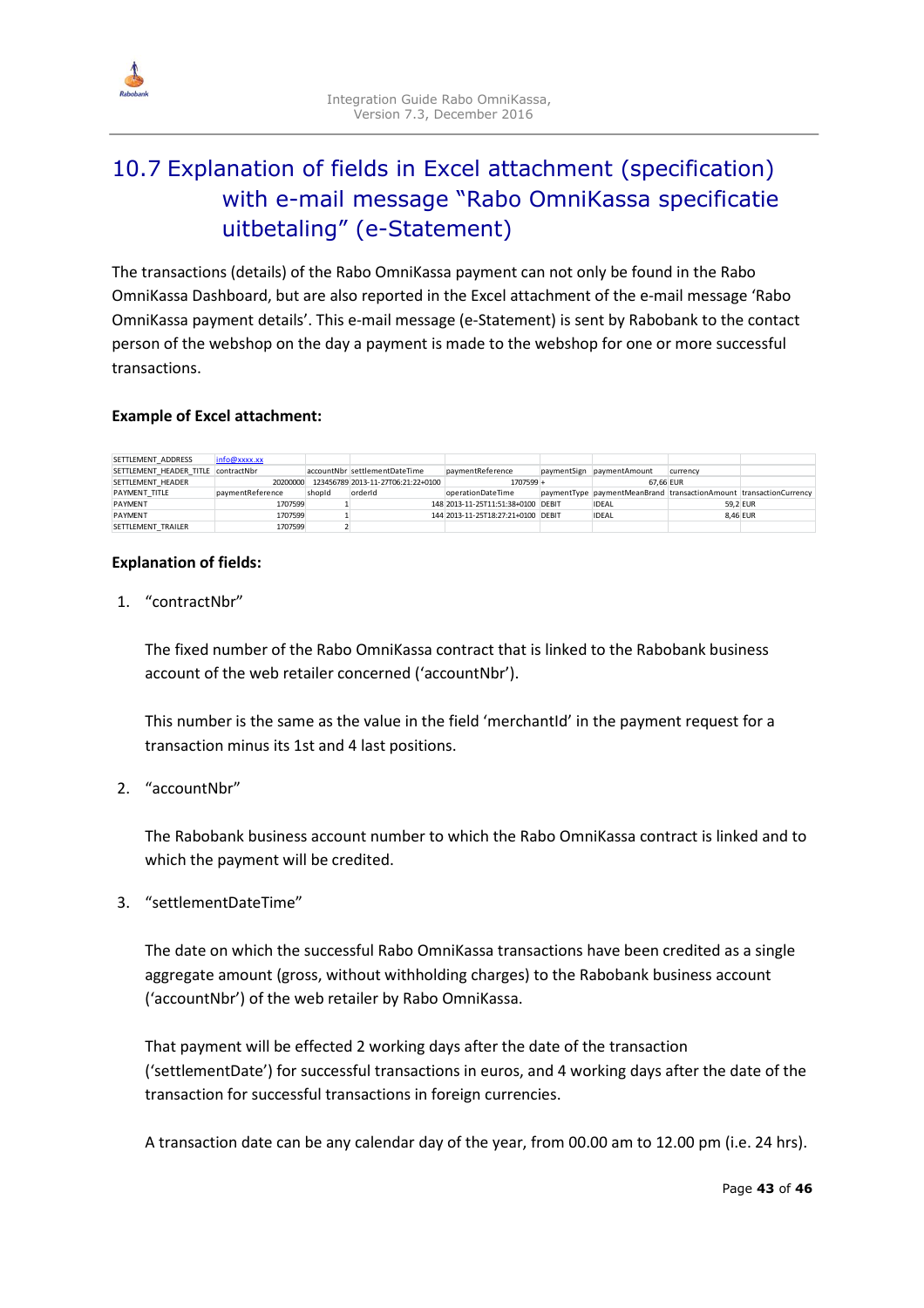

|  |                             | The successful transactions carried out via the Rabo OmniKassa will be credited/paid as follows: |
|--|-----------------------------|--------------------------------------------------------------------------------------------------|
|  | TRX-DAG EUR-TRX NON-EUR-TRX |                                                                                                  |

| <b>I INSTALLATION OF A</b> | <b><i><u> 1999 N. I. Rot.</u></i></b> | <b>IN SERVICE AND IN THE NEW</b> |
|----------------------------|---------------------------------------|----------------------------------|
| MΑ                         | WO.                                   | VR                               |
| DI                         | DÒ                                    | MA                               |
| WO                         | VR.                                   |                                  |
| DŌ                         | MA.                                   | WO                               |
| VR t/m ZO                  |                                       | DO                               |

#### 4. "paymentReference"

A unique number for each payment; it has no logical structure from a web retailer's perspective.

This number is not the same as the values in the fields 'transactionReference' or 'orderId' in the payment request for a transaction, as a payment can consist of several transactions. The 'paymentReference' is also stated on the (electronic) account statement.

Note: This reference will be unique for a period of 13 months in each instance, after which the same 'paymentReference' can be re-used for payments.

#### 5. "paymentSign"

A plus (+) or minus sign (-) indicating whether the 'paymentAmount' will be or has been credited or debited to the web retailer's 'accountNbr'.

6. "paymentAmount"

The amount that will be or has been credited or debited to the web retailer's 'accountNbr'.

It consists of the sum of the amounts of successful Rabo OmniKassa transactions minus the sum of the amounts of reversals (on the web retailer's initiative) and of charge backs (on the credit card holder's initiative). All amounts are gross amounts, i.e. without charges being withheld. Charges are billed separately.

7. "currency"

The currency in which the 'paymentAmount' is credited or debited.

This is not always the same as the value in the field 'currencyCode' in the payment request for a transaction, as a payment/direct debit is always carried out in euros. The conversion of a foreign currency transaction (if possible) is carried out automatically by the payment method, applying the current exchange rate.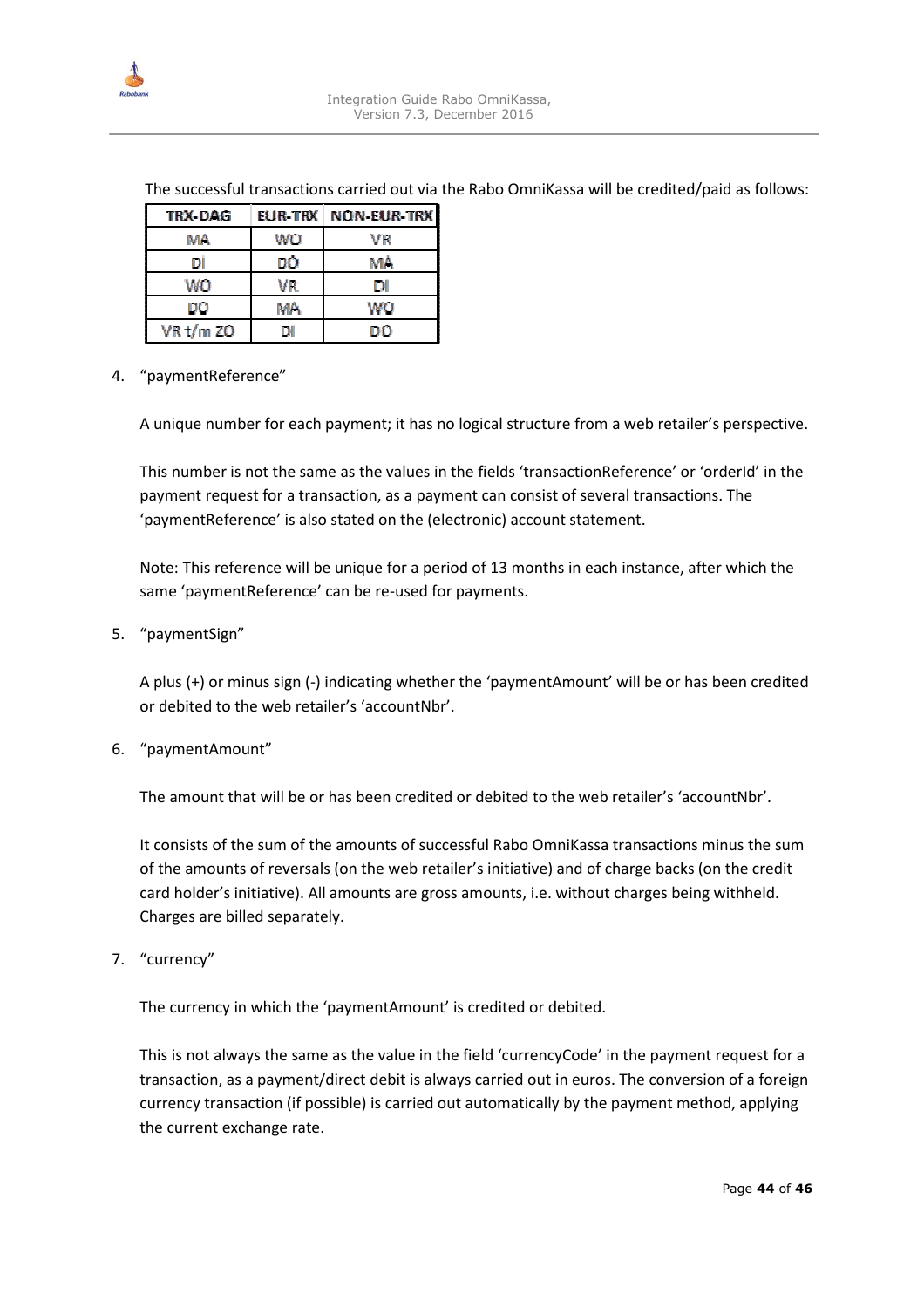

#### 8. "shopId"

The reference (number) of the webshop to which the specification relates.

This number is the same as the last 4 positions in the field 'merchantId' in the payment request for a transaction. A total of 9,999 webshops can be linked to each contract. A web retailer can conclude several contracts, but never more than one for each business account. Minimum value: 0001, maximum value: 9999.

#### 9. "OrderId" [2]

A variable reference that can be copied from the webshop package in the field 'orderID' designated for that purpose in the payment request, in order to achieve comprehensive tracking and tracing for the transaction. See also the Integration Guide Rabo OmniKassa, section 2.2 and following.

#### 10. "operationDateTime"

The date and time of the successful performance of the transaction by the customer/buyer/payer in Rabo OmniKassa.

Each date and time originates from one of the transaction-processing servers that processed the transaction concerned for Rabo OmniKassa at the time concerned. All these servers are in the same time zone: CET – Central European Time. The designation '+0100' in effect means: GMT – Greenwich Mean Time plus 1 hour (= CET).

#### 11. "paymentType"

A designation (DEBIT/CREDIT) of the payment method used ('paymentMeanBrand').

#### 12. "paymentMeanBrand"

A brand designation of the payment method used.

This designation is the same as the value in the field 'paymentMeanBrandList' in the payment request for a transaction, unless this optional field has not been used. In that case it will refer to the payment method that the buyer has selected on the standard payment page in Rabo OmniKassa. This page shows all contracted payment methods.